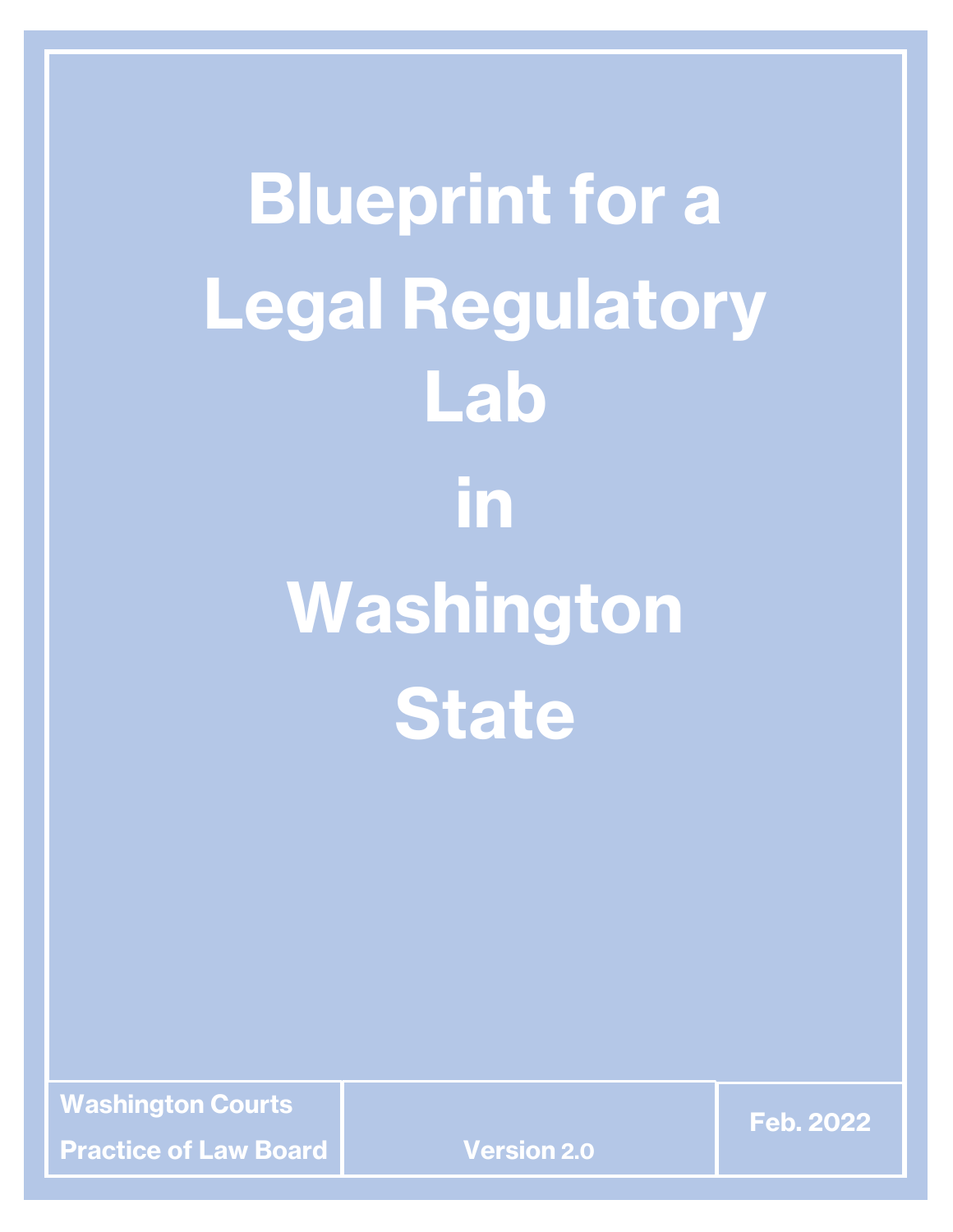# **Table of Contents**

| 1.0 |                                                                                   |  |
|-----|-----------------------------------------------------------------------------------|--|
| 1.1 |                                                                                   |  |
| 1.2 |                                                                                   |  |
| 2.0 |                                                                                   |  |
| 2.1 |                                                                                   |  |
| 2.2 |                                                                                   |  |
| 2.3 |                                                                                   |  |
| 2.4 |                                                                                   |  |
| 2.5 |                                                                                   |  |
| 3.0 |                                                                                   |  |
| 3.1 |                                                                                   |  |
| 3.2 |                                                                                   |  |
| 3.3 |                                                                                   |  |
| 3.4 |                                                                                   |  |
| 3.5 |                                                                                   |  |
| 4.0 |                                                                                   |  |
| 4.1 |                                                                                   |  |
| 4.2 |                                                                                   |  |
| 4.3 |                                                                                   |  |
| 4.4 |                                                                                   |  |
| 4.5 |                                                                                   |  |
| 5.0 | Recommendation Four: Licensure of Successful Legal Regulatory Lab Participants 16 |  |
| 5.1 |                                                                                   |  |
| 5.2 |                                                                                   |  |
| 6.0 |                                                                                   |  |
| 6.1 |                                                                                   |  |
| 6.2 | A Model for Assessing Legal Regulatory Lab Applications and Participation  20     |  |
| 6.3 |                                                                                   |  |
| 6.4 |                                                                                   |  |
| 6.5 |                                                                                   |  |
| 6.6 |                                                                                   |  |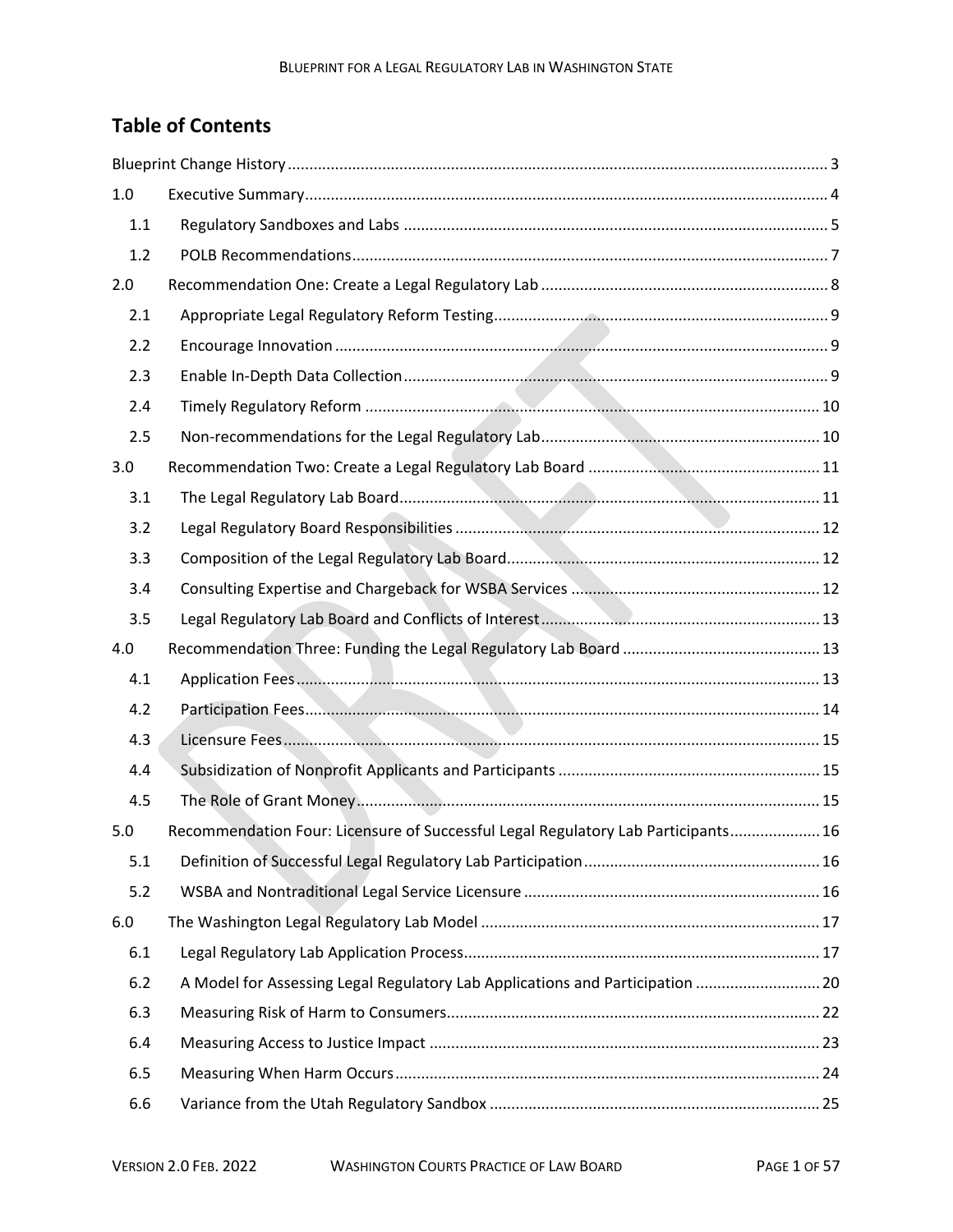#### BLUEPRINT FOR A LEGAL REGULATORY LAB IN WASHINGTON STATE

| 6.7  |  |
|------|--|
| 6.8  |  |
| 6.9  |  |
| 6.10 |  |
| 6.11 |  |
| 6.12 |  |
| 6.13 |  |
| 7.0  |  |
| 8.0  |  |
| 8.1  |  |
| 8.2  |  |
| 8.3  |  |
| 8.4  |  |
| 8.5  |  |
| 9.0  |  |
| 9.1  |  |
| 9.2  |  |
| 9.3  |  |
| 9.4  |  |
| 9.5  |  |
| 9.6  |  |
| 10.0 |  |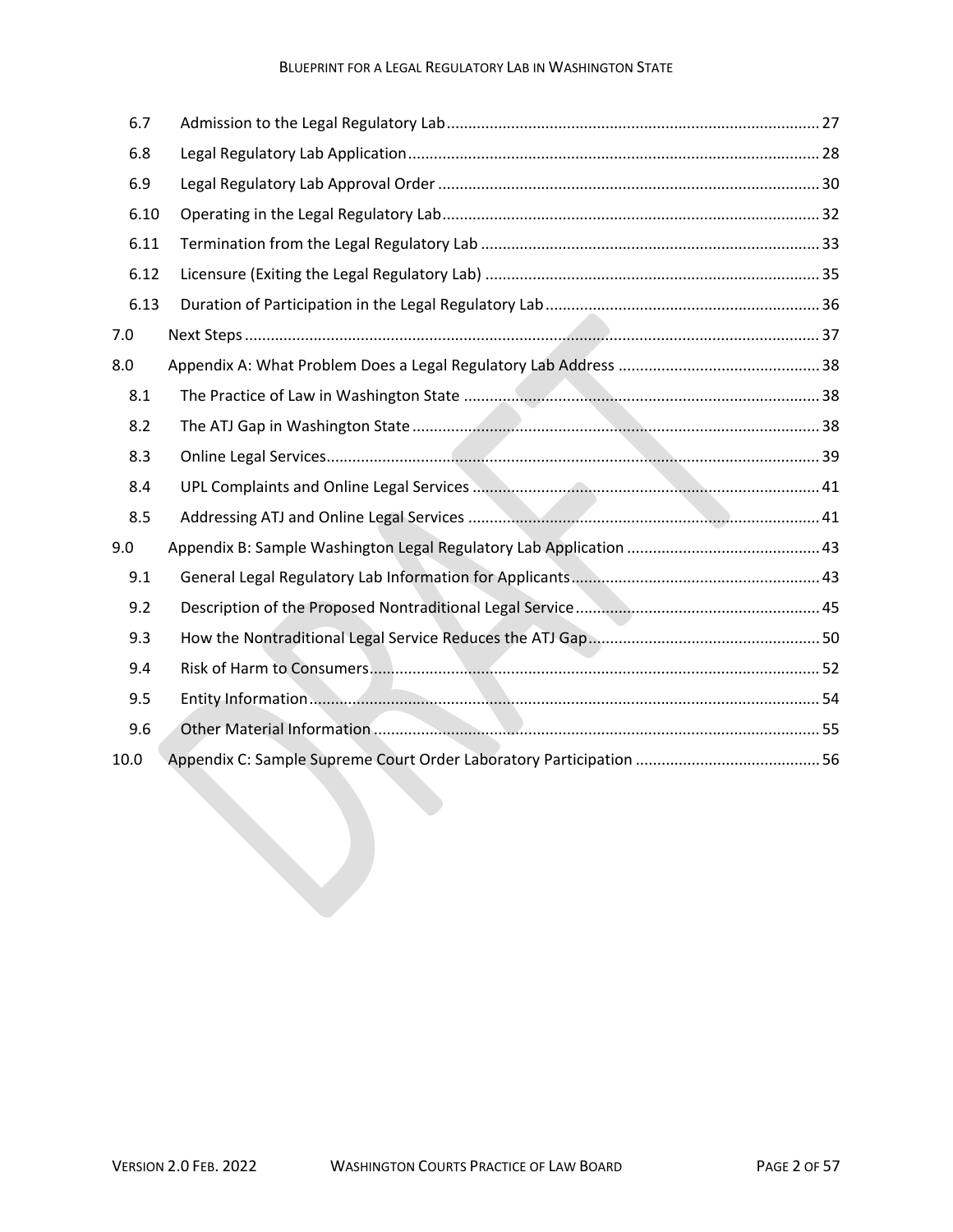# <span id="page-3-0"></span>**Blueprint Change History**

Version 1.8 Changes

- Changed "sandbox" to "laboratory".
- Added final recommendations. Reorganized Blueprint around recommendations.
- Updated next steps. Added shaded boxes to highlight differences between the Utah Legal Regulatory Sandbox and the proposed Washington Legal Regulatory Lab.
- Appendices have not changed since version 1.7 other than to globally change sandbox to lab.

#### Version 2.0 Changes

- Clarified role of the Legal Regulatory Lab Board and the Washington State Bar Association in nontraditional legal services approved to operate after successful term in the lab.
- Clarified funding by grants.
- Incorporated final feedback from the Practice of Law Board members.
- Updated sample application (Appendix B) to reflect risk assessment estimation using models.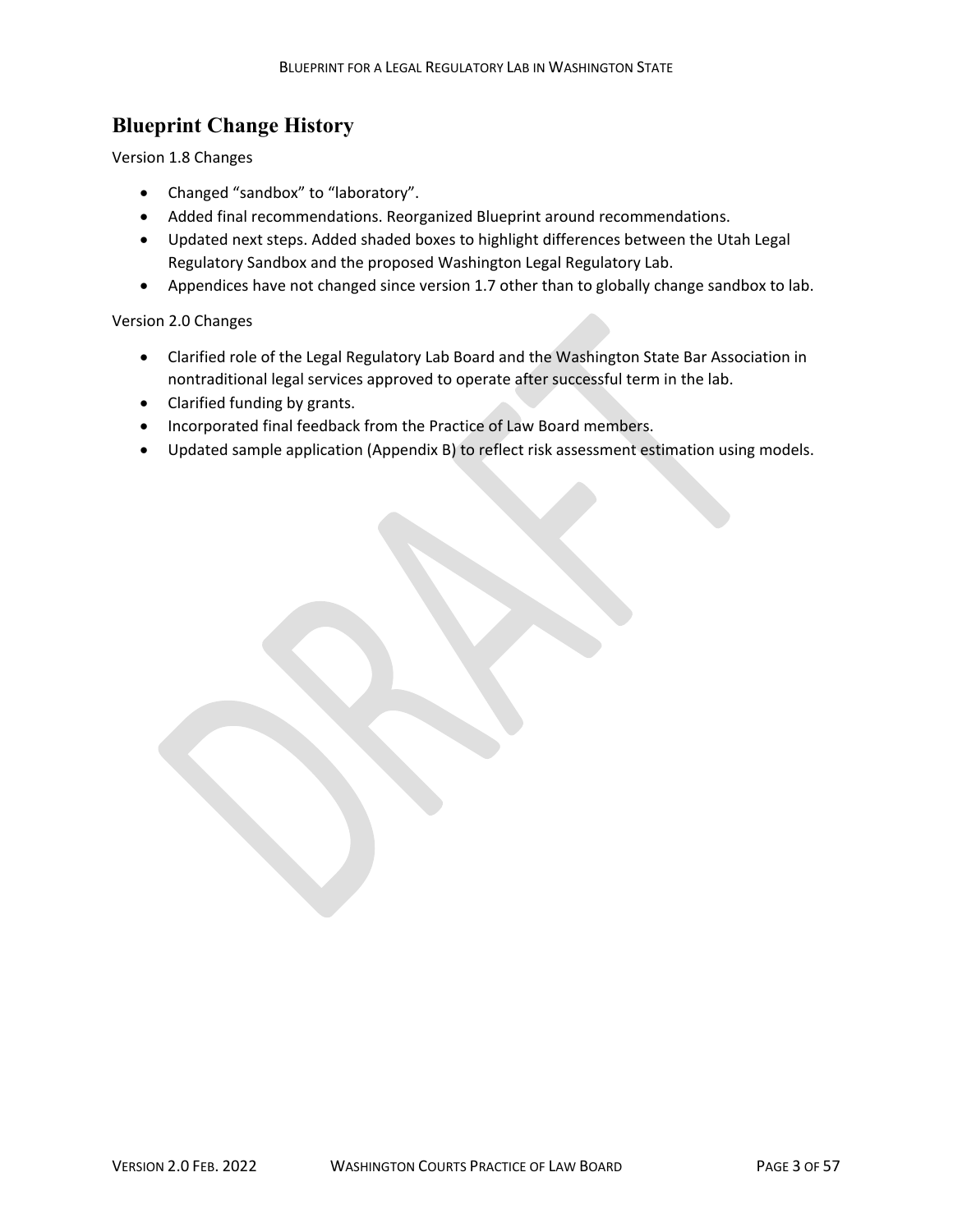## <span id="page-4-0"></span>**1.0 Executive Summary**

Under General Rule (GR) 25(b)(2), a key duty and function of the Practice of Law Board (POLB) is "considering and recommending to the Supreme Court new avenues for persons not currently authorized to practice law to provide legal- and law-related services that might otherwise constitute the practice of law as defined by GR-[2](#page-4-2)4."  $^{1,2}$  $^{1,2}$  $^{1,2}$ 

This Blueprint for a Legal Regulatory Lab in Washington State (Blueprint) is such a recommendation. The Blueprint recommends that the Supreme Court create a Legal Regulatory Lab and a Legal Regulatory Lab Board to manage the lab.

The Legal Regulatory Lab will allow an applicant authorized to participate in the Legal Regulatory Lab to offer a nontraditional legal service. A nontraditional legal service is a legal service that would either violate a Rule of Professional Conduct (RPC), the Revised Code of Washington (RCW) 2.48.180 Unlawful Practice statute,<sup>[3](#page-4-3)</sup> or some other regulation. By offering the nontraditional legal service in a highly monitored and regulated environment the Legal Regulatory Lab Board can evaluate if the nontraditional legal service provides consumers with competent legal assistance without exposing them to undue risk of harm. A Legal Regulatory Lab will provide consumers with more legal service choices to address their legal needs.

This Blueprint recommends a model for a Legal Regulatory Lab that borrows heavily from the work being done by the Utah Supreme Court, the Utah Supreme Court Office of Innovation, and the Utah Legal Regulatory Sandbox, which has operated in Utah since August 2020.

<span id="page-4-1"></span><sup>&</sup>lt;sup>1</sup> Washington Court General Rule 25, Practice of Law Board, available at

https://www.courts.wa/court\_rules/?fa=court.rules.display&group=ga&set=GR&ruleid=gagr25.

<span id="page-4-2"></span><sup>2</sup> Washington Court General Rule 24, Definition of the Practice of Law, available at

https://www.courts.wa/court\_rules/?fa=court.rules.display&group=ga&set=GR&ruleid=gagr24.

<span id="page-4-3"></span><sup>3</sup> RCW 2.48.180 Unlawful Practice a Crime, available at https://app.leg.wa.gov/rcw/default.aspx?cite=2.48.180.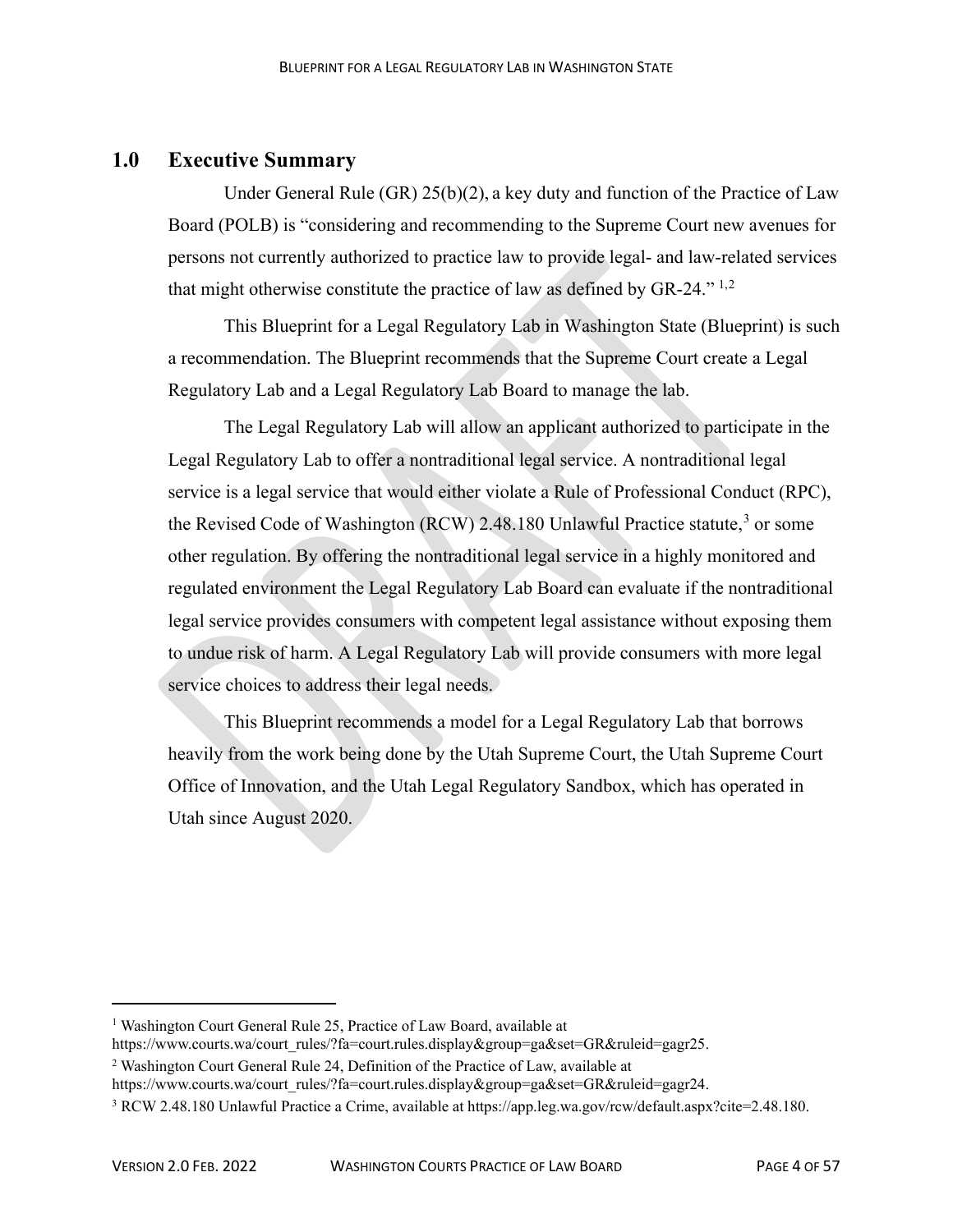The POLB has received advice and input from many experts on legal regulation reform. The POLB wants to acknowledge the contributions of the Access to Justice Board (ATJB) Technology Committee, in particular Ms. Ellen Reed, Washington State Bar Association Governors Sunitha Anjilvel and Jordan Couch, Washington State Bar Association staff experts, including Chief Disciplinary Counsel Douglas Ende, Chief Regulatory Counsel and Director of Regulatory Services Renata de Carvalho Garcia, and General Counsel Julie Shankland, members of the POLB, and attorney Craig Shank.

Outside of Washington, the POLB received advice and input from John Lund and Lucy Ricca from the Utah Office of Legal Innovation, Crispen Passmore, who is active in legal regulatory reform in the United Kingdom, and Dean Andrew Perlman of the Suffolk School of Law.

#### <span id="page-5-0"></span>**1.1 Regulatory Sandboxes and Labs**

Regulatory sandboxes and labs are not new, nor are they unique to legal services. "A regulatory sandbox is a policy tool through which a government or regulatory body permits limited relaxation of applicable rules to facilitate the development and testing of innovative business models, products, or services by sandbox participants."[4](#page-5-1)

The POLB is using the word "lab" instead of "sandbox." This is not only because lab implies more supervision than a sandbox, but because a lab is a controlled and safe environment for experimental and scientific measured study.

"In financial markets, regulatory authorities have set up several initiatives, including regulatory sandboxes and innovation hubs, to engage and support financial technology (FinTech) startups."[5](#page-5-2)

<span id="page-5-1"></span><sup>4</sup> Utah Supreme Court Standing Order 15, Aug. 14, 2020, available at [https://www.utcourts.gov/resources/rules/urap/docs/15.pdf.](https://www.utcourts.gov/resources/rules/urap/docs/15.pdf)

<span id="page-5-2"></span><sup>5</sup> Ahmad Alaassar, Anne-Laure Mention, Tor Helge Aas, "Exploring A New Incubation Model for FinTechs: Regulatory Sandboxes," Technovation, May 2021, available at [https://www.sciencedirect.com/science/article/pii/S0166497221000183#bib15.](https://www.sciencedirect.com/science/article/pii/S0166497221000183#bib15)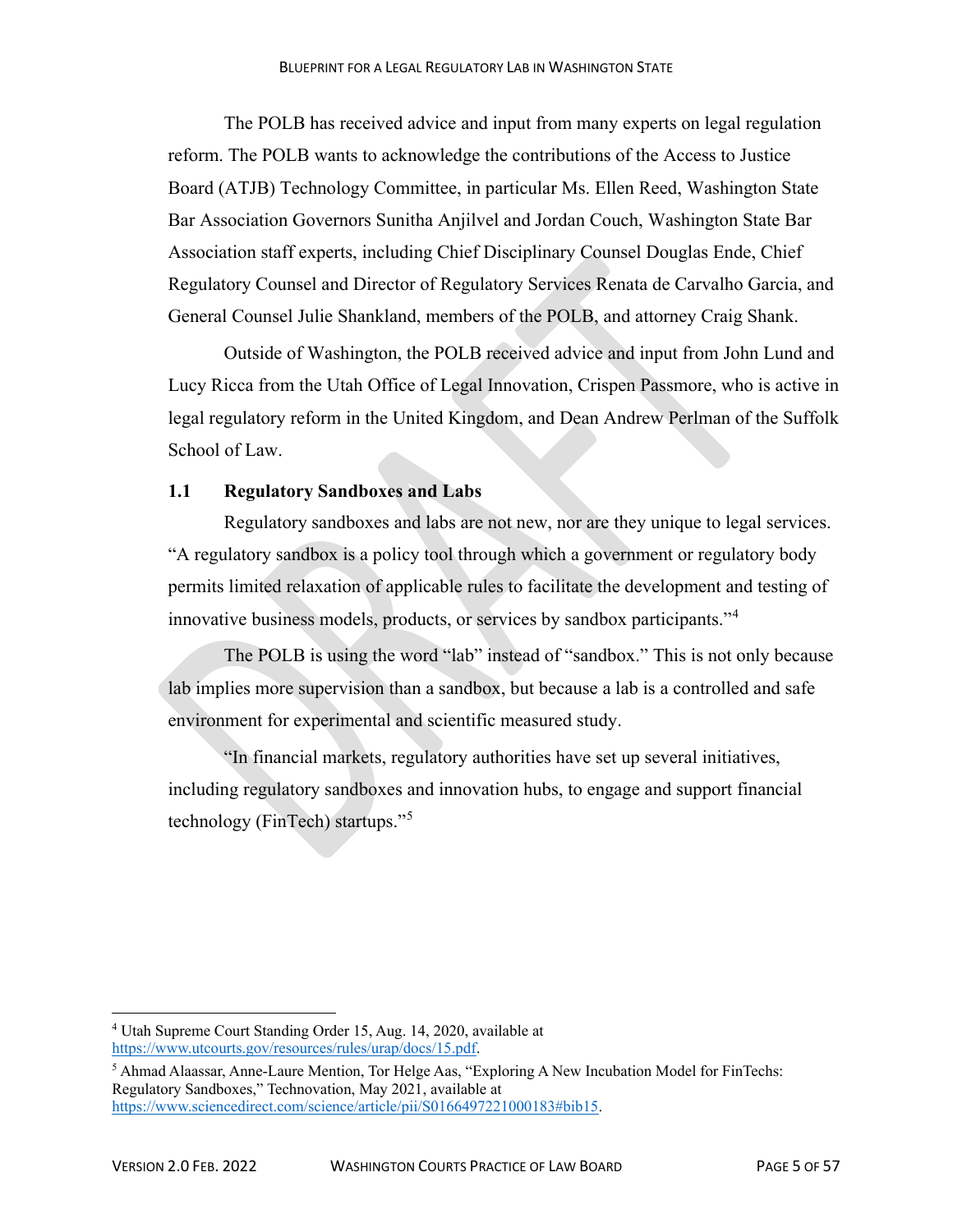For example, the Utah Supreme Court has created an Office of Legal Innovation, which is running a legal regulatory sandbox where "any entity that wants to offer nontraditional legal services must seek approval,"<sup>[6](#page-6-0)</sup> and if approval is granted the entity can provide their legal service, and if no harm to consumers is found, may be licensed to provide the service under the appropriate ongoing regulation.

#### **1.1.1 Recent Regulatory Reform News**

Other jurisdictions beside Utah are considering or operating legal regulatory labs or moving to facilitate legal regulatory reform.

The Arizona Supreme Court has approved a firm that will operate using an alternative business structure  $(ABS)^7$  $(ABS)^7$  to "focus on assisting clients with general corporate matters."[8](#page-6-2) Arizona appears to be moving forward with aggressive regulatory reform without using a sandbox or lab.

A committee of the Florida Supreme Court recommended "that Florida adopt a Law Practice Innovation Lab Program very similar to the approach taken in Utah. The advantage to taking this approach is that the concepts recommended by the Committee can be tested in a controlled environment where data can be collected, and public harm can be assessed and prevented."[9](#page-6-3)

<span id="page-6-0"></span><sup>6</sup> Rebecca Love Kourlis and Neil M. Gorsuch, "Legal Advice is Often Unaffordable. Here's How More People Can Get Help: Kourlis and Gorsuch, USA Today, Sept. 17, 2020, available at

[https://www.usatoday.com/story/opinion/2020/09/17/lawyers-expensive-competition-innovation-increase-access](https://www.usatoday.com/story/opinion/2020/09/17/lawyers-expensive-competition-innovation-increase-access-gorsuch-column/5817467002/)[gorsuch-column/5817467002/.](https://www.usatoday.com/story/opinion/2020/09/17/lawyers-expensive-competition-innovation-increase-access-gorsuch-column/5817467002/)

<span id="page-6-1"></span><sup>&</sup>lt;sup>7</sup> "An alternative business structure, or ABS, is a business entity that includes nonlawyers who have an economic interest or decision-making authority in a firm and provides legal services in accord with Supreme Court Rules 31 and 31.1(c)." Arizona Judicial Branch, Alternative Business Structure, available a[t Alternative Business Structure](https://www.azcourts.gov/Licensing-Regulation/Alternative-Business-Structure)  [\(azcourts.gov\)](https://www.azcourts.gov/Licensing-Regulation/Alternative-Business-Structure)

<span id="page-6-2"></span><sup>8</sup> Lyle Moran, "Nonlawyer-owned Alternative Legal Services Provider Receives Arizona's Approval to Integrate With a Law Firm," ABA Journal, Jan. 14,2022, available at [https://www.abajournal.com/news/article/nonlawyer](https://www.abajournal.com/news/article/nonlawyer-owned-alternative-provider-receives-arizonas-approval-to-integrate-with-a-law-firm)[owned-alternative-provider-receives-arizonas-approval-to-integrate-with-a-law-firm.](https://www.abajournal.com/news/article/nonlawyer-owned-alternative-provider-receives-arizonas-approval-to-integrate-with-a-law-firm)

<span id="page-6-3"></span><sup>9</sup> John Stewart, et.al., Final Report of the Special Committee to Improve the Delivery of Legal Services, 19, June 28, 2021, available at [https://www-media.floridabar.org/uploads/2021/06/FINAL-REPORT-OF-THE-SPECIAL-](https://www-media.floridabar.org/uploads/2021/06/FINAL-REPORT-OF-THE-SPECIAL-COMMITTEE-TO-IMPROVE-THE-DELIVERY-OF-LEGAL-SERVICES.pdf)[COMMITTEE-TO-IMPROVE-THE-DELIVERY-OF-LEGAL-SERVICES.pdf](https://www-media.floridabar.org/uploads/2021/06/FINAL-REPORT-OF-THE-SPECIAL-COMMITTEE-TO-IMPROVE-THE-DELIVERY-OF-LEGAL-SERVICES.pdf)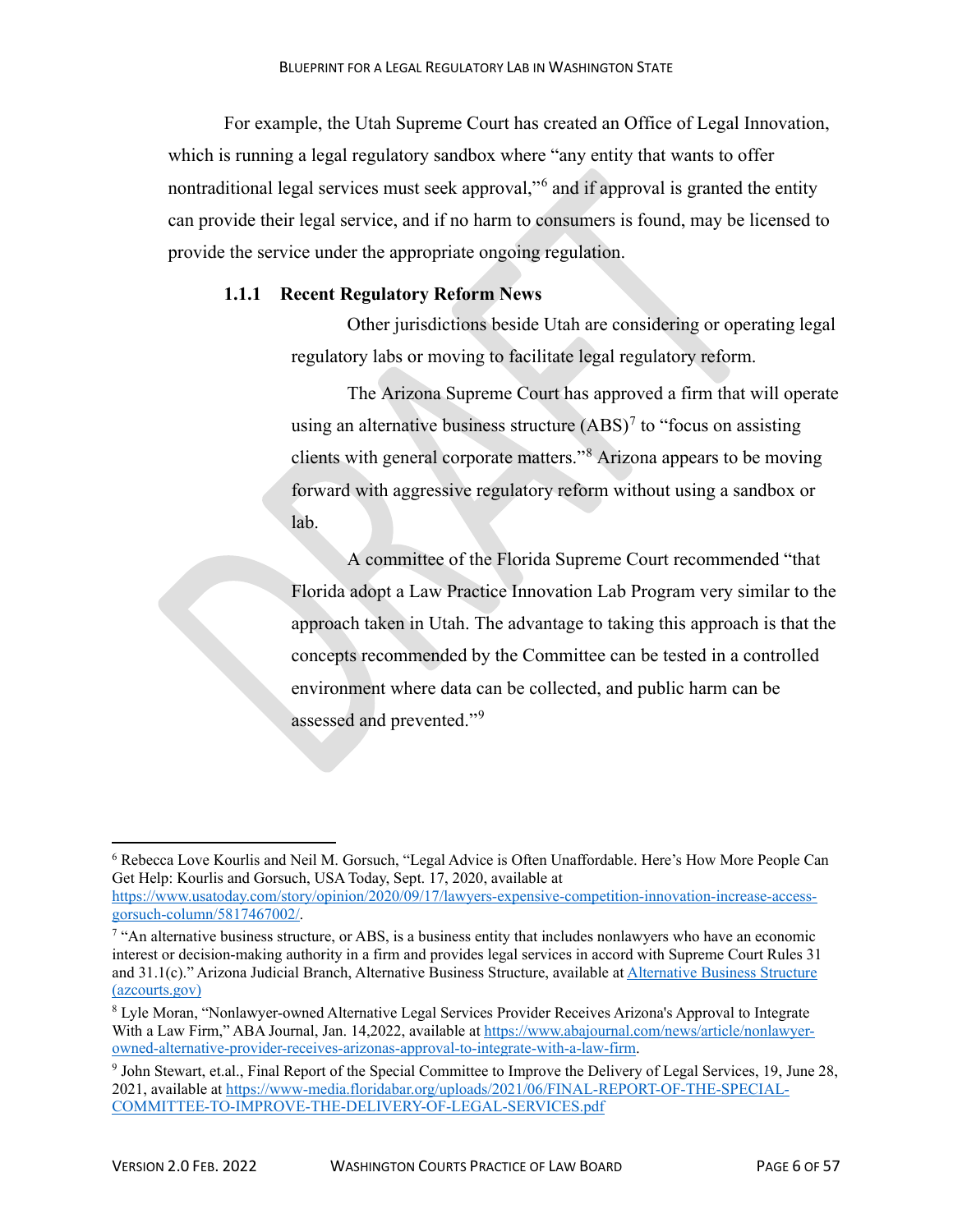A similar effort to create a sandbox or lab in California appears to have been slowed down as the California legislature has requested more information on the proposal from the California Bar Association, and it appears such a proposal in California may need legislative approval.  $^{10}$  $^{10}$  $^{10}$ 

Upsolve, a nonprofit which helps people defend themselves against debt collection suits has sued New York state's attorney general, hoping to clear the way for volunteers to help consumers with such debt problems. The suit argues that using Unlawful Practice of Law statutes and rules that bar nonlawyers from giving the basic advice Upsolve provides violates the First Amendment.<sup>[11](#page-7-2)</sup>

HelloPrenup, a startup founded by a lawyer and an ex-Microsoft employee, appeared on Episode 6, Season 13 (Nov. 2021) of the ABC television program "SharkTank" where "after making their pitch and fielding questions from the investors—aka the "Sharks"—the entrepreneurs ended up landing \$150,000 for their software platform that aims to help married couples get a prenuptial agreement."<sup>[12](#page-7-3)</sup>

#### <span id="page-7-0"></span>**1.2 POLB Recommendations**

The POLB recommends that the Supreme Court:

## **1.2.1 Create a Legal Regulatory Lab**

The Supreme Court should create a Legal Regulatory Lab based on the POLB Blueprint.

<span id="page-7-1"></span><sup>&</sup>lt;sup>10</sup> Cheryl Miller, Lawmakers Criticize State Bar Proposal Giving Nonlawyers Role in Legal Services, LAW.COM, Dec. 9, 2021, available at [https://www.law.com/therecorder/2021/12/09/lawmakers-criticize-state-bar-proposal](https://www.law.com/therecorder/2021/12/09/lawmakers-criticize-state-bar-proposal-giving-non-lawyers-role-in-legal-services/?slreturn=20220013133102)[giving-non-lawyers-role-in-legal-services/?slreturn=20220013133102](https://www.law.com/therecorder/2021/12/09/lawmakers-criticize-state-bar-proposal-giving-non-lawyers-role-in-legal-services/?slreturn=20220013133102)

<span id="page-7-2"></span><sup>&</sup>lt;sup>11</sup> Andy Newman, "They Need Legal Advice on Debts. Should It Have to Come From Lawyers?," NYT, Jan. 25, 2021 available at [https://www.nytimes.com/2022/01/25/nyregion/consumer-debt-legal-advice.html.](https://www.nytimes.com/2022/01/25/nyregion/consumer-debt-legal-advice.html)

<span id="page-7-3"></span><sup>&</sup>lt;sup>12</sup> Taylor Soper, "Shark Tank deal: Founders of prenup company land cash from Mr. Wonderful and Nextdoor founder," GEEKWIRE, Nov. 2021, available at [https://www.geekwire.com/2021/shark-tank-deal-founders-of](https://www.geekwire.com/2021/shark-tank-deal-founders-of-prenup-company-land-cash-from-mr-wonderful-and-nextdoor-founder/)[prenup-company-land-cash-from-mr-wonderful-and-nextdoor-founder/.](https://www.geekwire.com/2021/shark-tank-deal-founders-of-prenup-company-land-cash-from-mr-wonderful-and-nextdoor-founder/)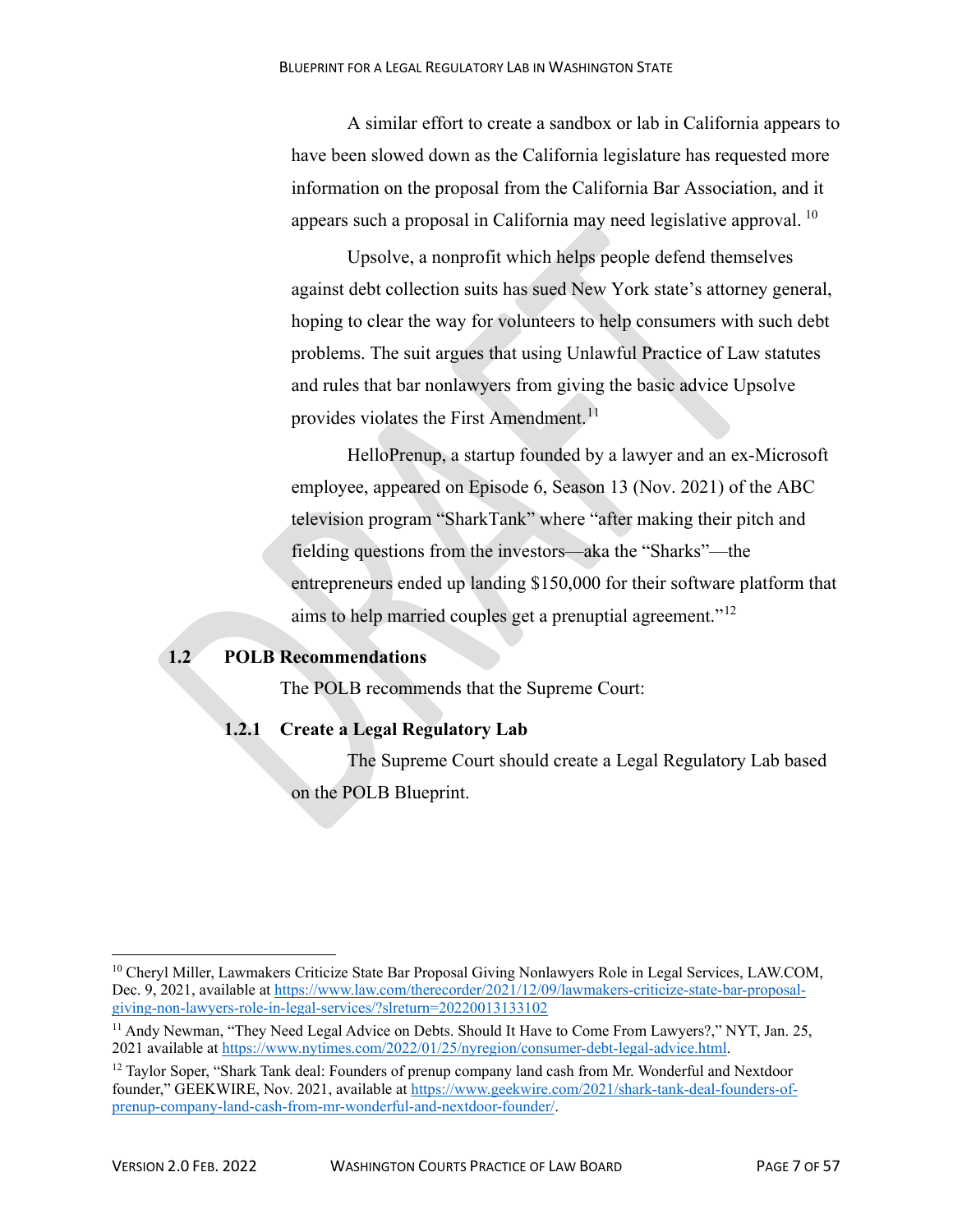#### **1.2.2 Create a Legal Regulatory Lab Board**

The Supreme Court should create a new Supreme Court Board called the Legal Regulatory Lab Board (LRLB) to operate the Legal Regulatory Lab.

#### **1.2.3 Funding the Legal Regulatory Lab Board and Lab**

The Supreme Court should authorize the Legal Regulatory Lab Board to raise money to pay for operating the Legal Regulatory Lab Board and the Legal Regulatory Lab.

## **1.2.4 Authorize Successful Participants of the Legal Regulatory Lab to offer Legal Services in Washington**

The Supreme Court should authorize successful participants of the Legal Regulatory Lab to offer the nontraditional legal services to consumers. Such authorization would be subject to a license fee and process and subject to an annual review to ensure the legal service provider is complying with the regulations documented in the Supreme Court Order that authorized provision of the nontraditional legal service.

# <span id="page-8-0"></span>**2.0 Recommendation One: Create a Legal Regulatory Lab**

The POLB recommends that the Supreme Court authorize a Legal Regulatory Lab that would allow legal professionals and entrepreneurs to offer a nontraditional legal service to consumers in Washington State. This Legal Regulatory Lab would also allow the Court through a Court-created board to determine the appropriate oversight of nontraditional legal services, including new business models for legal professionals and for online legal services with legal professional oversight. In Washington, legal professionals would include lawyers, limited license legal technicians (LLLTs), and licensed practice officers (LPOs) who are authorized and in good standing with the Washington State Bar Association.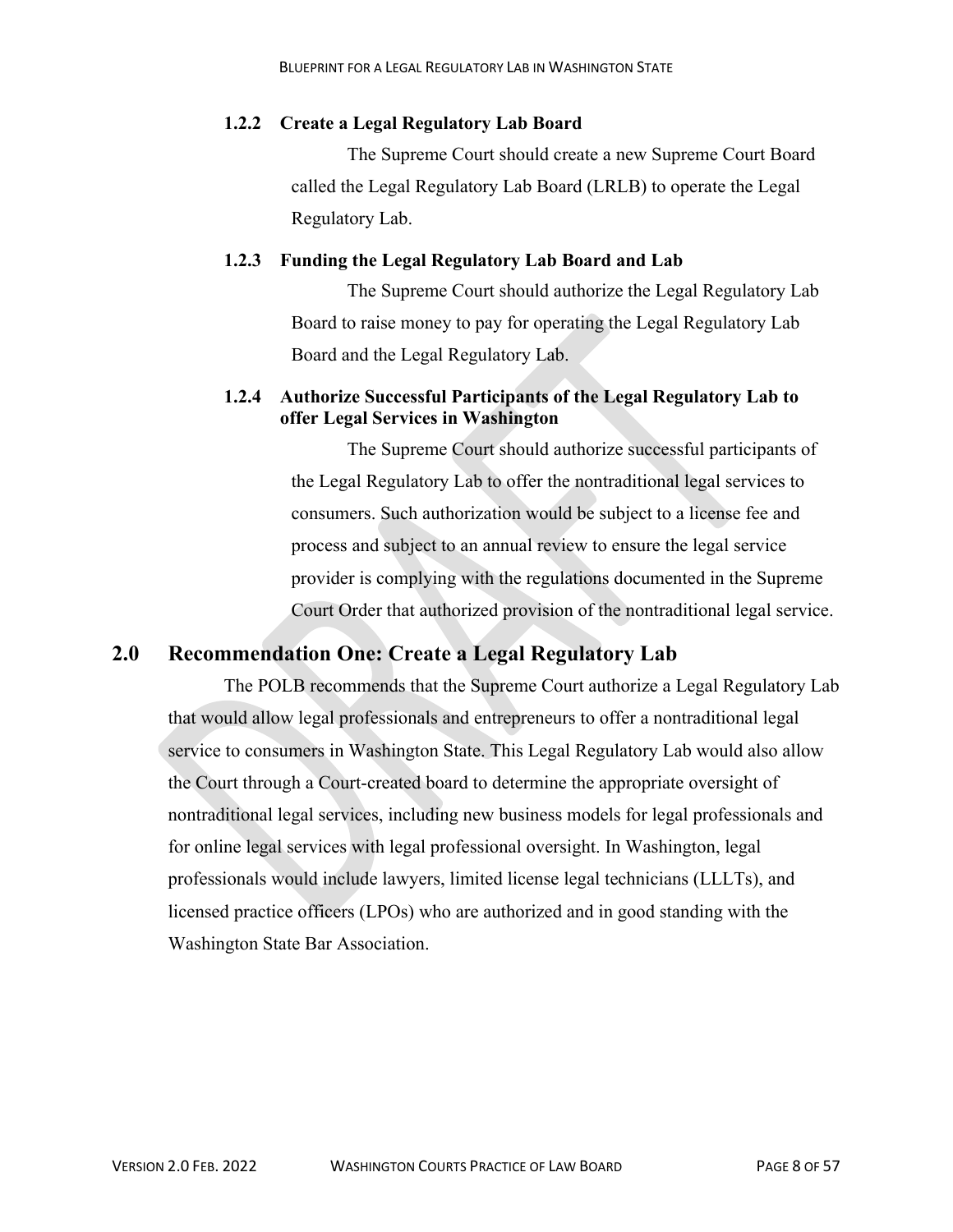#### <span id="page-9-0"></span>**2.1 Appropriate Legal Regulatory Reform Testing**

The POLB recognizes that not every RPC or other regulation is appropriate for alternative regulation testing in the Legal Regulatory Lab. For example, RPC 1.1 Competence, 1.3 Diligence, and 1.4 Communications are so important to the practice of law and protecting consumers they are required for both traditional and nontraditional legal services.

However, modifications to other RPCs or other regulations could be examined in the Legal Regulatory Lab. For example, an applicant might want to propose a business model that could allow legal professionals to work with nonlegal professionals in the provision of a nontraditional legal service in the Legal Regulatory Lab, which could require changes to RPC 5.4 Professional Independence.

Therefore, the POLB recommends that the Legal Regulatory Lab be used to consider and recommend nontraditional legal services that test new and modified regulation of rules such as RPC 1.5 Fees, RPC 5.4(b) and (d) Professional Independence, and RPC 5.5 Unauthorized Practice of Law.

#### <span id="page-9-1"></span>**2.2 Encourage Innovation**

The POLB recommends that the Legal Regulatory Lab be a mechanism to encourage legal professionals and entrepreneurs to experiment with innovative business models and nontraditional legal services that will reduce the Access to Justice (ATJ) gap.

#### <span id="page-9-2"></span>**2.3 Enable In-Depth Data Collection**

The POLB recommends that the Legal Regulatory Lab be used to collect in-depth data about any reduction of the ATJ gap and the benefits and harms to consumers through the provision of a nontraditional legal service, which will allow the Supreme Court to make data-driven decisions about which nontraditional legal services providers should be allowed to offer in Washington after completion of a successful term in the Legal Regulatory Lab.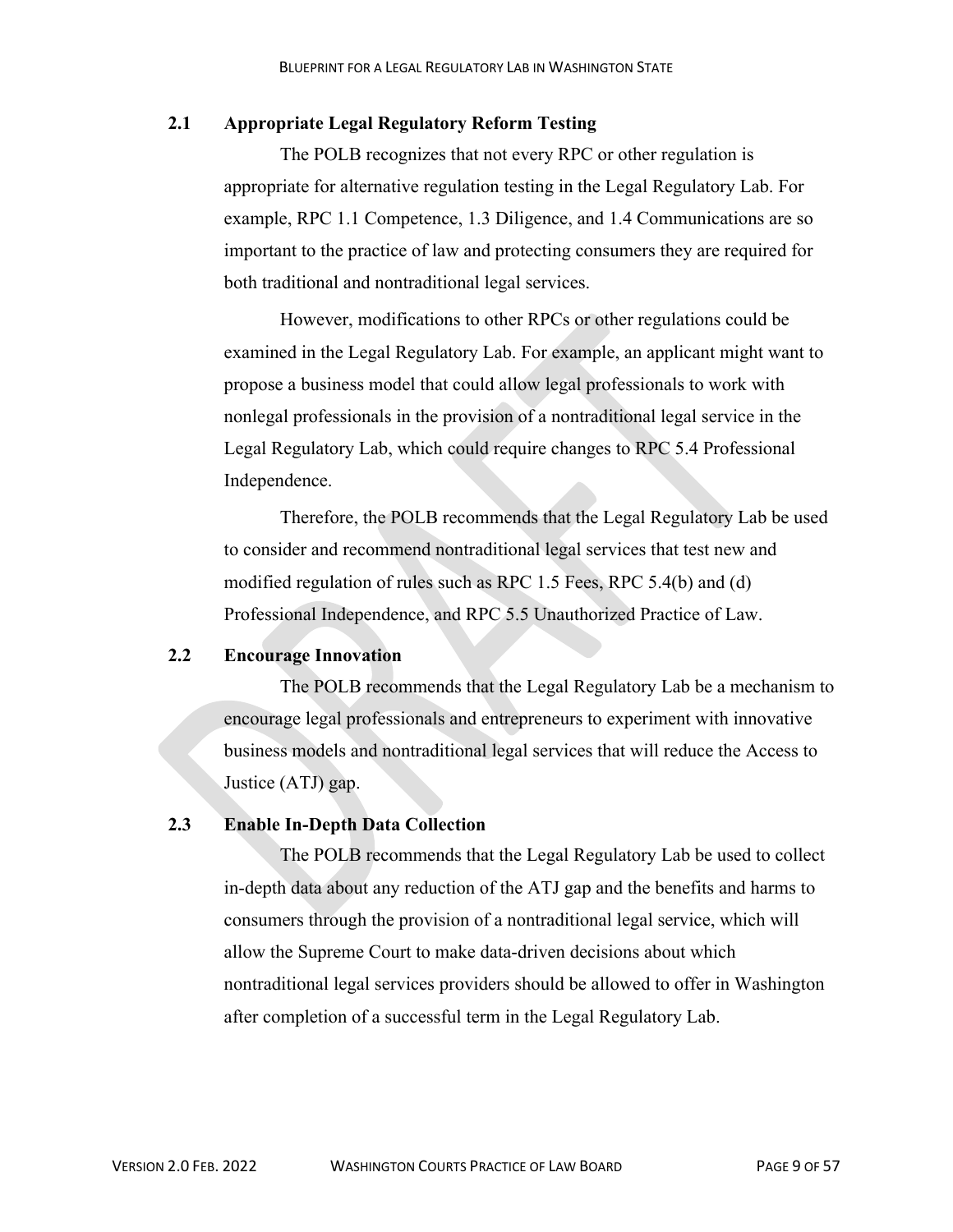The data collected during operation in the Legal Regulatory Lab may lead to regulatory changes for both licensed legal professionals and nontraditional legal service providers.

Some data collected in Washington will differ from the data collected in Utah. For example, the POLB is recommending collection of data about the nontraditional legal services impact on the ATJ gap. However, most of the data will be collected in the same format to potentially facilitate cross-jurisdiction data analysis, and possible future reciprocity with other states such as Utah.

#### <span id="page-10-0"></span>**2.4 Timely Regulatory Reform**

The POLB recommends that the Legal Regulatory Lab be used to enable timely regulatory reform. The Legal Regulatory Lab should test the impact of a change to an RPC or other regulation so informed decisions about changes can be made promptly.

For example, recent changes to advertising RPCs took over 60 months from the start of rewriting to the final approval by the Supreme Court. Testing rule changes in a Legal Regulatory Lab might be completed in 24-30 months because regulation testing is focused on specific regulations with supporting data collected and analyzed to support or reject any change.

The possibility exists that some changes may become obvious based on less than 24-months' worth of data, but generally, participants would operate in the Legal Regulatory Lab for two years, which still would substantially reduce the time to improve regulation of legal services.<sup>[13](#page-10-2)</sup>

# <span id="page-10-1"></span>**2.5 Non-recommendations for the Legal Regulatory Lab 2.5.1 No Skirting of Regulations**

<span id="page-10-2"></span><sup>&</sup>lt;sup>13</sup> Utah has already modified its Legal Regulatory Lab based on early data. For example, as of the Utah Supreme Court's December 10, 2020, statement on referral fees, the Innovation Office will not consider applications setting forth bare referral fee arrangements between lawyers and nonlawyers. Bare referral fees are compensation paid to nonlawyers for the sole purpose of ensuring the referral of legal work. The Innovation Office will continue to consider applications in which fee sharing is one component in a more comprehensive innovative proposal. See: [https://utahinnovationoffice.org/about/what-we-do/.](https://utahinnovationoffice.org/about/what-we-do/)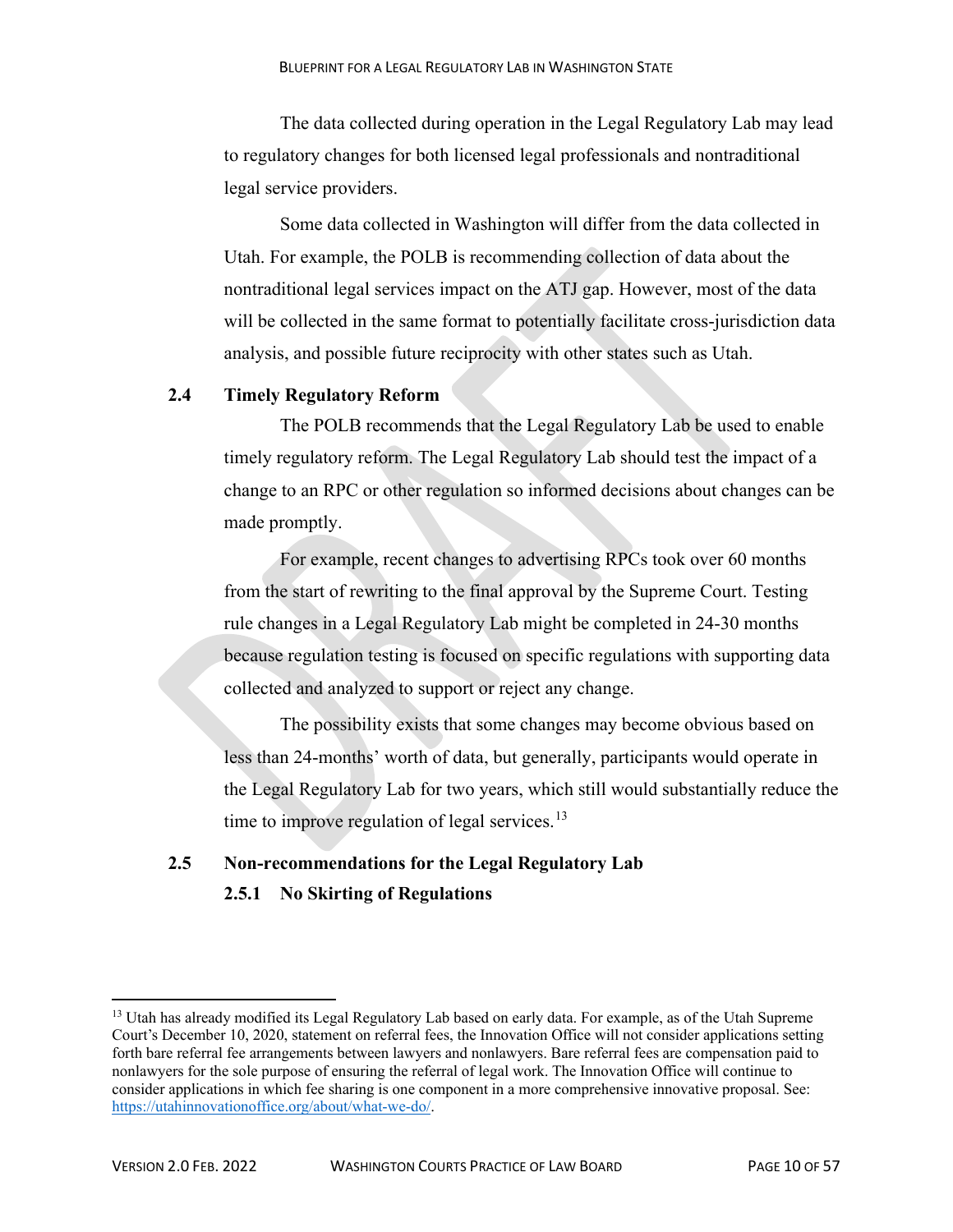The POLB is not recommending the creation of a non-regulated environment. Rather, the intent is to determine the appropriate regulations to protect consumers of legal services from harm.

#### **2.5.2 No Unauthorized Practice of Law**

The POLB is not recommending the creation of an environment that encourages the Unauthorized Practice of Law (UPL). Every participant in the Legal Regulatory Lab would be subject to a specific Supreme Court Order that both authorizes participation in the Legal Regulatory Lab and details the regulations in effect in the lab.

Rather, the intent of the Legal Regulatory Lab is to provide a pathway for legal professionals and entrepreneurs to provide nontraditional legal service under the authorization and active supervision of the Washington Supreme Court or its delegate.

## <span id="page-11-0"></span>**3.0 Recommendation Two: Create a Legal Regulatory Lab Board**

The POLB recommends that the Supreme Court create a Legal Regulatory Lab Board to manage and operate a Legal Regulatory Lab for the Supreme Court.

#### <span id="page-11-1"></span>**3.1 The Legal Regulatory Lab Board**

The POLB recommends that an independent Supreme Court Board, like the POLB, be created by the Supreme Court. The Legal Regulatory Lab Board would report to the Supreme Court and would be administered by WSBA.

The POLB investigated several possible structures for an authority to run the Legal Regulatory Lab, including a Board that would report to the Administrative Office of the Court, and a standalone Board.

After careful consideration of the alternatives, the POLB is recommending the Supreme Court stay with the model of an independent Board administered by the WSBA as this model already works in Washington as shown by the POLB, the ATJ Board, and the Disciplinary Board. These boards perform duties and responsibilities for the Supreme Court in an independent and autonomous manner, while benefiting from the administration and oversight of WSBA.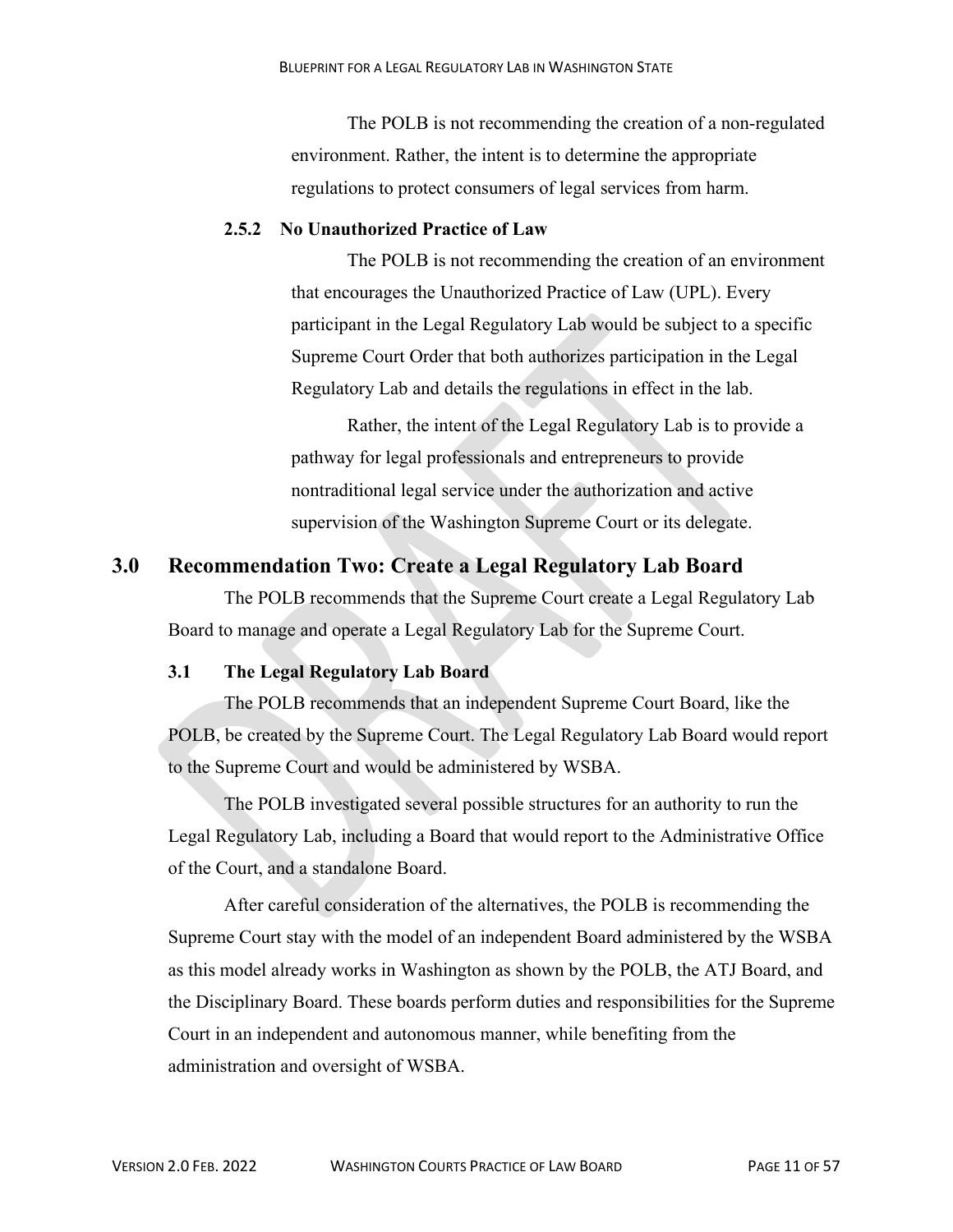Note: This is a variation from the Utah Legal Regulatory Sandbox, where the Utah Office of Innovation reports to the Utah Supreme Court, with no apparent connection the Utah State Bar.

#### <span id="page-12-0"></span>**3.2 Legal Regulatory Board Responsibilities**

The responsibilities of the Legal Regulatory Lab Board would be to:

- Evaluate and recommend applicants for participation in the Legal Regulatory Lab
- Monitor performance of participants operating in the Legal Regulatory Lab
- Take corrective action, including suspension of participation in the Legal Regulatory Lab in cases of consumer harm.

#### <span id="page-12-1"></span>**3.3 Composition of the Legal Regulatory Lab Board**

The POLB recommends that, like the POLB, the Legal Regulatory Lab Board would have 13 voting members, where at least five members must not be legal professionals (that is, these members must be from the public or other stakeholders residing in Washington state.)

The Legal Regulatory Lab Board will have nonvoting staff liaisons with WSBA, the WSBA Board of Governors, the ATJ Board, and the POLB to facilitate communications between WSBA and the Boards.

Affirmative actions should be taken to nominate voting members with experience:

- Working in underrepresented communities
- Providing legal aid and pro bono services
- Working in the technology community.

#### <span id="page-12-2"></span>**3.4 Consulting Expertise and Chargeback for WSBA Services**

The POLB recommends that the Legal Regulatory Lab Board core membership would pull in expertise as needed based on the applicant and the nontraditional legal service, from a variety of sources, including the Washington Supreme Court, WSBA, the WSBA sections (for specific legal subject matter expertise), the law schools in Washington State, and members of the bar and the tech community.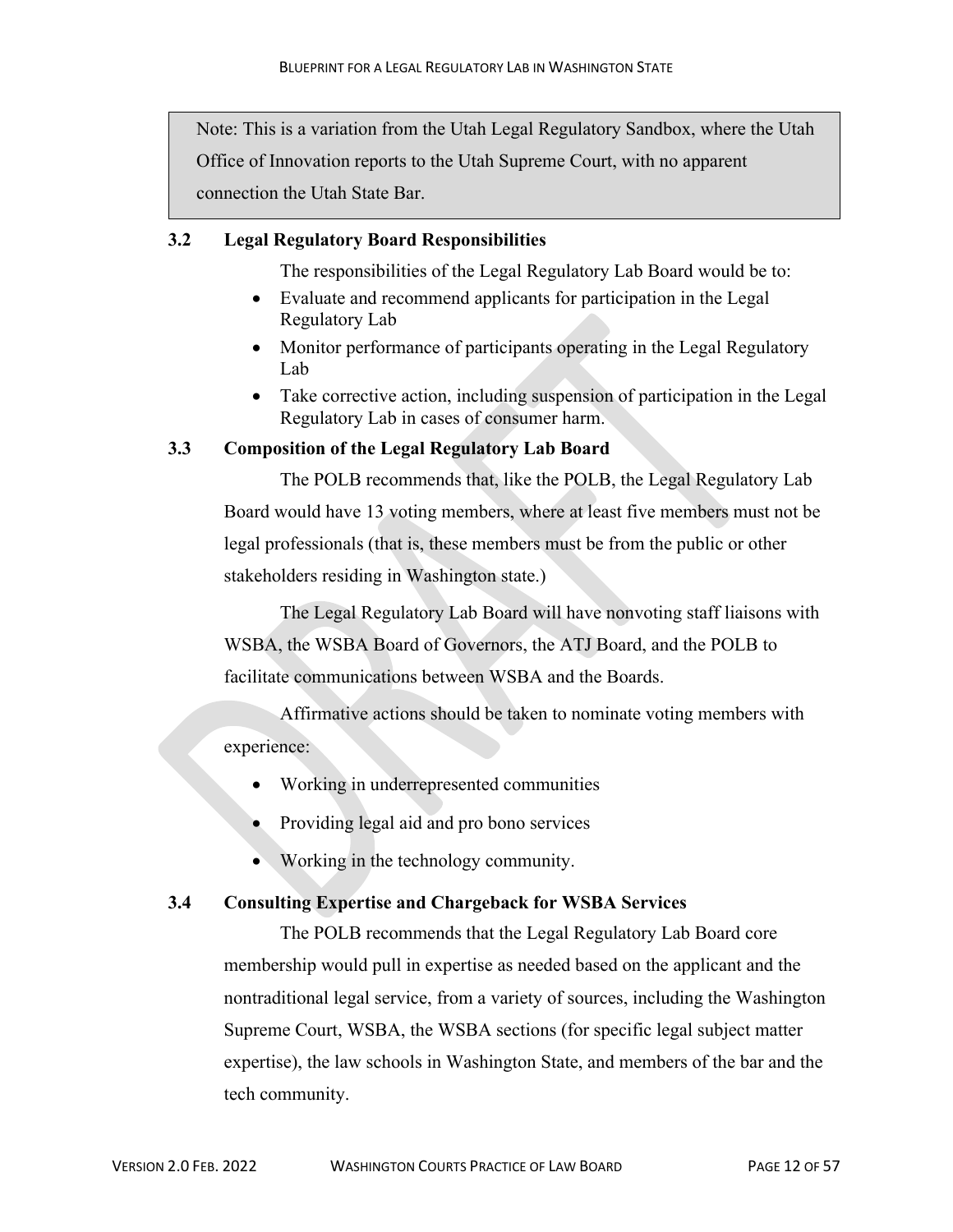For some of the legal-related services provided by WSBA to the Legal Regulatory Lab Board, such as providing a legal opinion about regulating a nontraditional legal service, the Legal Regulatory Lab Board would pay back to WSBA the cost of such an opinion. (See Recommendation Three: Funding the Legal Regulatory Lab).

Note: This is a variation from the Utah Legal Regulatory Sandbox, where the Utah Office of Innovation appears to be funded by grants and is not using any resources from the Utah State Bar or the Utah Courts. However, at some point Utah will likely have to use some application and participation funding to cover costs of the Office of Innovation and the Legal Regulatory Sandbox.

#### <span id="page-13-0"></span>**3.5 Legal Regulatory Lab Board and Conflicts of Interest**

The Legal Regulatory Lab Board may have a situation where a legal professional or public member of the board may have a personal or business relationship with an applicant to the Legal Regulatory Lab. If such a circumstance should arise, that Legal Regulatory Board member would have to recuse themselves from the consideration or voting on the application or review of the applicant's participation in the Legal Regulatory Lab.

# <span id="page-13-1"></span>**4.0 Recommendation Three: Funding the Legal Regulatory Lab Board**

The POLB recommends that the Supreme Court fund the Legal Regulatory Lab Board and operation of the Legal Regulatory Lab by authorizing the collection of fees from applicants and participants, and from licensing fees from those participants who after successful completion of a term operating in the lab, may provide the legal service in Washington.

#### <span id="page-13-2"></span>**4.1 Application Fees**

Generally, each applicant will pay the costs of reviewing their application, and participation in the lab.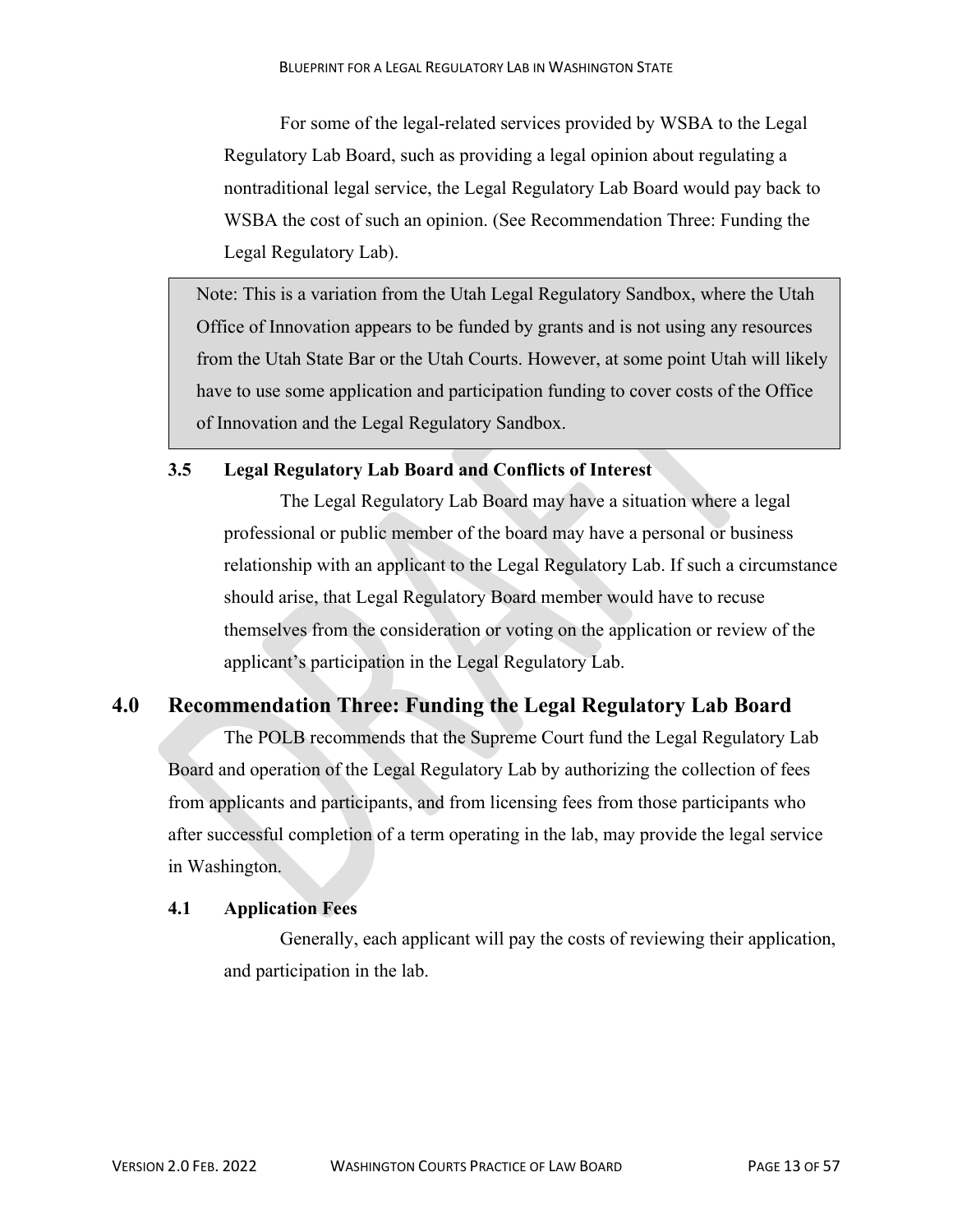Most of the review of an application will be made by the Legal Regulatory Lab Board. However, such a review may need assistance from WSBA, including legal expertise and administrative help. The POLB estimates that such assistance from WSBA in reviewing each application to participate in the Legal Regulatory Lab will require approximately four person hours—two hours provided by a legal professional and two administrative hours. Based on an estimated cost of \$200 per hour for the legal professional, and \$100 per hour for the administrative staff for a total cost of \$600.00 per application.

To cover these costs, the POLB recommends that the cost per application will be \$1,000, to be paid for by each applicant. The costs of such legal and administrative services provided by WSBA personnel, would be collected by the Legal Regulatory Lab Board, and transferred as a chargeback to WSBA.

#### <span id="page-14-0"></span>**4.2 Participation Fees**

A participant's actions and operations in the lab will be reviewed by the Legal Regulatory Lab Board. Again, the POLB estimates that reviewing each quarterly report submitted by a participant will require services from the WSBA. These services are estimated at approximately two person hours—one hour provided by a legal professional, and one hour provided by administrative staff. Based again on an estimated cost of \$200 per hour for the legal professional, and \$100 per hour for the administrative staff for a total cost of \$300 per review. As there will be eight quarterly reviews during a two-year term in the Legal Regulatory Lab, then the total cost of services provided by WSBA for participation in the Legal Regulatory Lab would be \$2,400.

The POLB recommends this cost be paid by each participant in the lab will be \$2,500. Again, any legal and administrative service provided by the WSBA personnel will be transferred as a chargeback to WSBA. However, if the service is provided solely by the Legal Regulatory Lab Board, then the board retains the funds to cover its costs.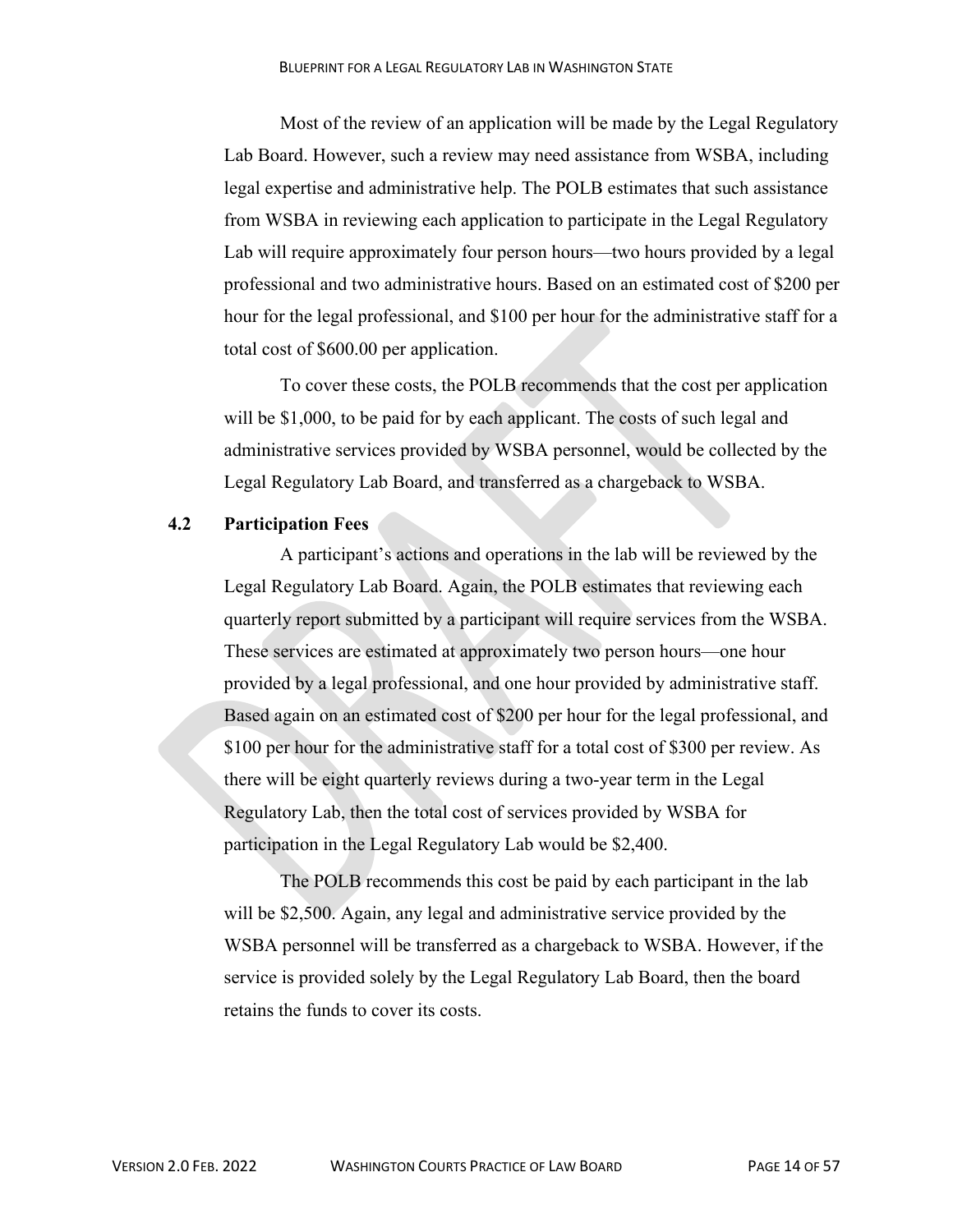#### <span id="page-15-0"></span>**4.3 Licensure Fees**

The POLB recommends that a successful participant of the Legal Regulatory Lab, who successfully completes participation in the Legal Regulatory Lab and who subsequently may provide legal services in Washington will pay an annual license fee to the Washington State Bar Association. Such fees will be determined when there are successful participants authorized to provide nontraditional legal services. Such a fee could be a one-time annual fee, or a transaction-based fee based on the number of consumers that use the legal service.

#### <span id="page-15-1"></span>**4.4 Subsidization of Nonprofit Applicants and Participants**

The POLB recommends that the fees for nonprofit applicants and participants in the Legal Regulatory Lab be subsidized by the for-profit applicants and participants, by grant money raised for this purpose, and from licensure fees for the formerly nontraditional legal services (versus licensure fees from legal professionals).

#### <span id="page-15-2"></span>**4.5 The Role of Grant Money**

The POLB recommends that the Legal Regulatory Lab Board be permitted to seek grant money for two purposes. As noted in Section 4.4 above, grant money will be sought to fund application and participation of nonprofits in the Legal Regulatory Lab. Grant money should also be raised to fund the testing of the lab models and processes in reducing the ATJ gap.

The POLB has investigated the availability of such grants and has a good faith belief that the Legal Regulatory Lab Board could apply for and get grants for these purposes, from charitable and for-profit organizations that fund legal reform.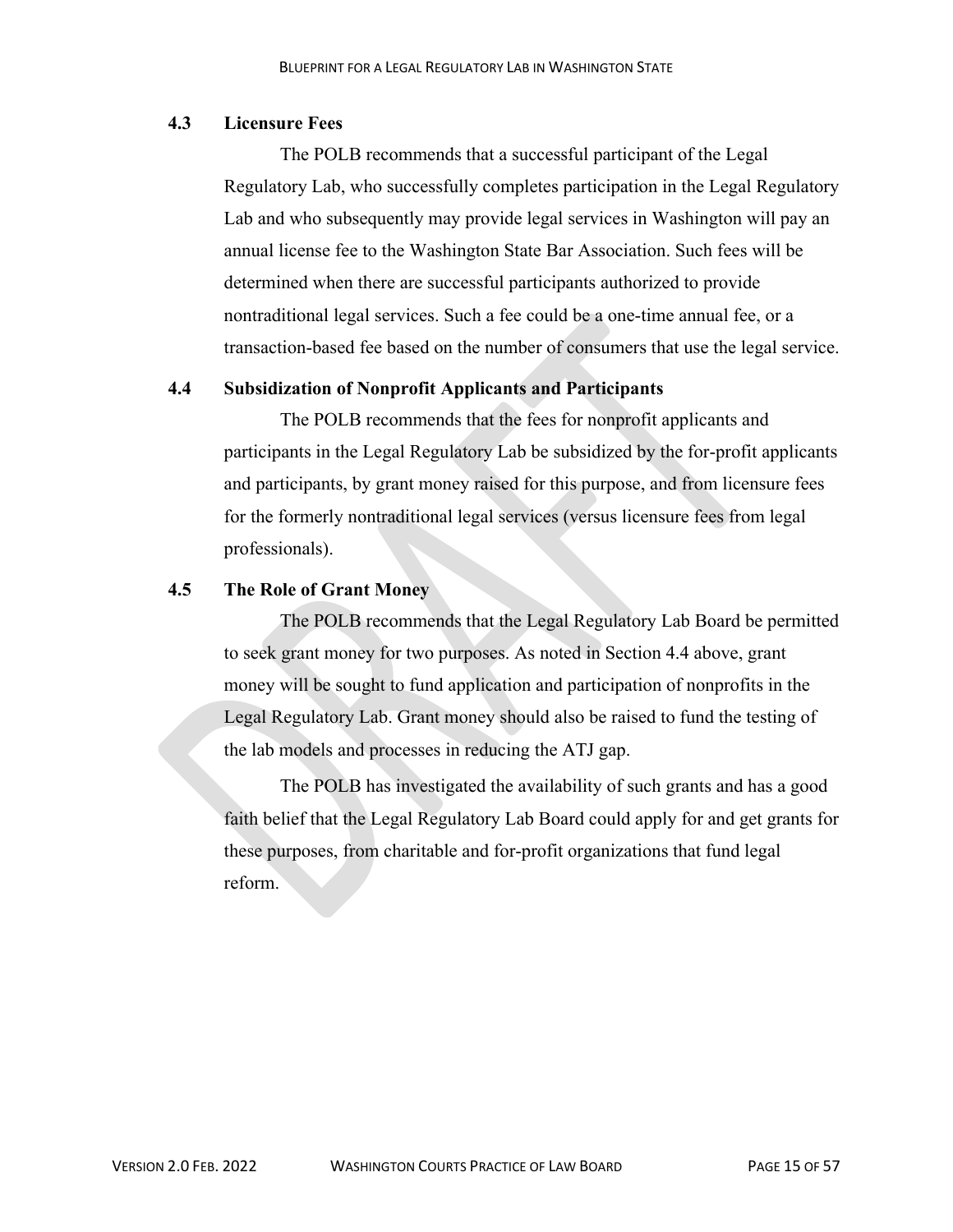# <span id="page-16-0"></span>**5.0 Recommendation Four: Licensure of Successful Legal Regulatory Lab Participants**

The POLB recommends that the Supreme Court create a license class that will authorize successful participants of the Legal Regulatory Lab to offer legal services to people in Washington, under a specific court order that defines the level of regulation that the legal service must comply with, an annual report to the Legal Regulatory Lab Board and WSBA, and that any annual licensure fees to be paid to the WSBA.

## <span id="page-16-1"></span>**5.1 Definition of Successful Legal Regulatory Lab Participation**

Successful Legal Regulatory Lab participation that would qualify a participant for licensure would be marked by the nontraditional legal service having been offered to consumers in Washington for two years, without an unresolved consumer complaint of harm, and without violation of the rules for the offering of the nontraditional service as detailed in the Supreme Court Order which authorized participation in the Legal Regulatory Lab.

#### <span id="page-16-2"></span>**5.2 WSBA and Nontraditional Legal Service Licensure**

As WSBA is authorized by the Supreme Court to admit and regulate legal professionals practicing law in Washington, and the Supreme Court has delegated the responsibility for administering membership to the bar including, managing discipline of legal professionals, the POLB recommends that WSBA also perform similar duties for nontraditional legal service providers who are admitted to practice law by completing successful participation in the Legal Regulatory Lab.

This means that while previously WSBA has been involved in regulating people practicing law, the change created by this recommendation is that WSBA would be regulating both people and entities practicing law or offering legal services in Washington state.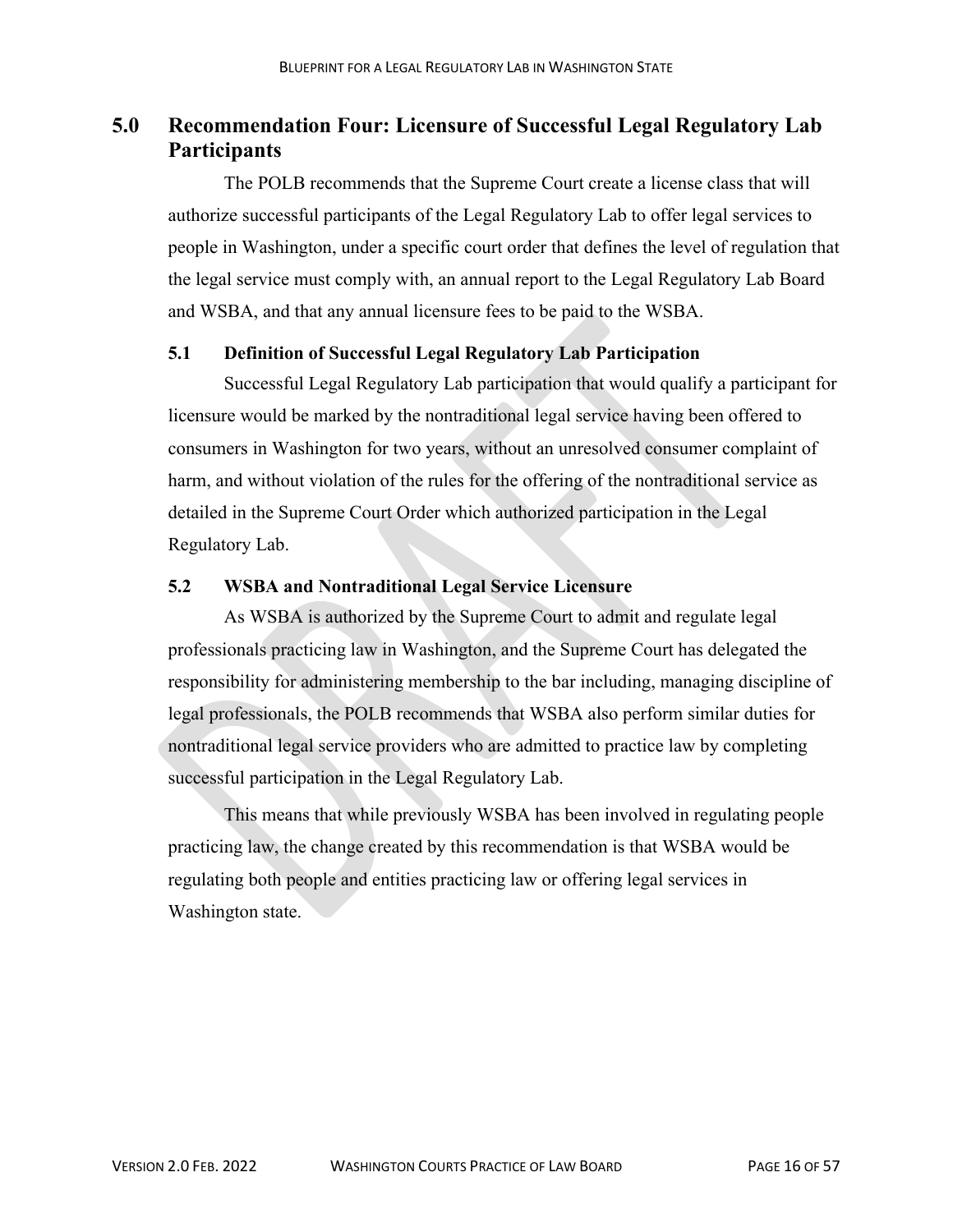# <span id="page-17-0"></span>**6.0 The Washington Legal Regulatory Lab Model**

Although the POLB recommendation for a Legal Regulatory Lab follows the Utah model, there are places where the POLB is recommending minor improvements based on observations of the Utah Legal Regulatory Sandbox. This section of the Blueprint details the Washington model, which the Legal Regulatory Lab Board will incorporate into an operations manual approved by the Supreme Court when the Legal Regulatory Lab is created.

## <span id="page-17-1"></span>**6.1 Legal Regulatory Lab Application Process**

A person or entity wanting to offer a nontraditional legal service in the Legal Regulatory Lab will apply by detailing:

- The applicant person or entity's structure and key personnel
- The nontraditional legal services the person or entity wants to provide in Washington State
- How the nontraditional legal service will reduce the ATJ gap
- All potential harms to consumers the nontraditional legal service may create, and the risk that the harm might occur
- For each identified potential harm, how the applicant will mitigate such harm
- How these ATJ gap and harm mitigation factors will be measured and reported while operating in the Legal Regulatory Lab.

If the applicant's application shows that the nontraditional legal service meets the goals of participation in the Legal Regulatory Lab, then the Legal Regulatory Lab Board will recommend that the Supreme Court approve a Court Order that details the regulations the participant must comply with while offering the nontraditional legal service.

After approval by the Supreme Court, the entity may provide the defined and approved services and only the defined and approved services under the Court Order and under the ongoing supervision of the Legal Regulatory Lab Board.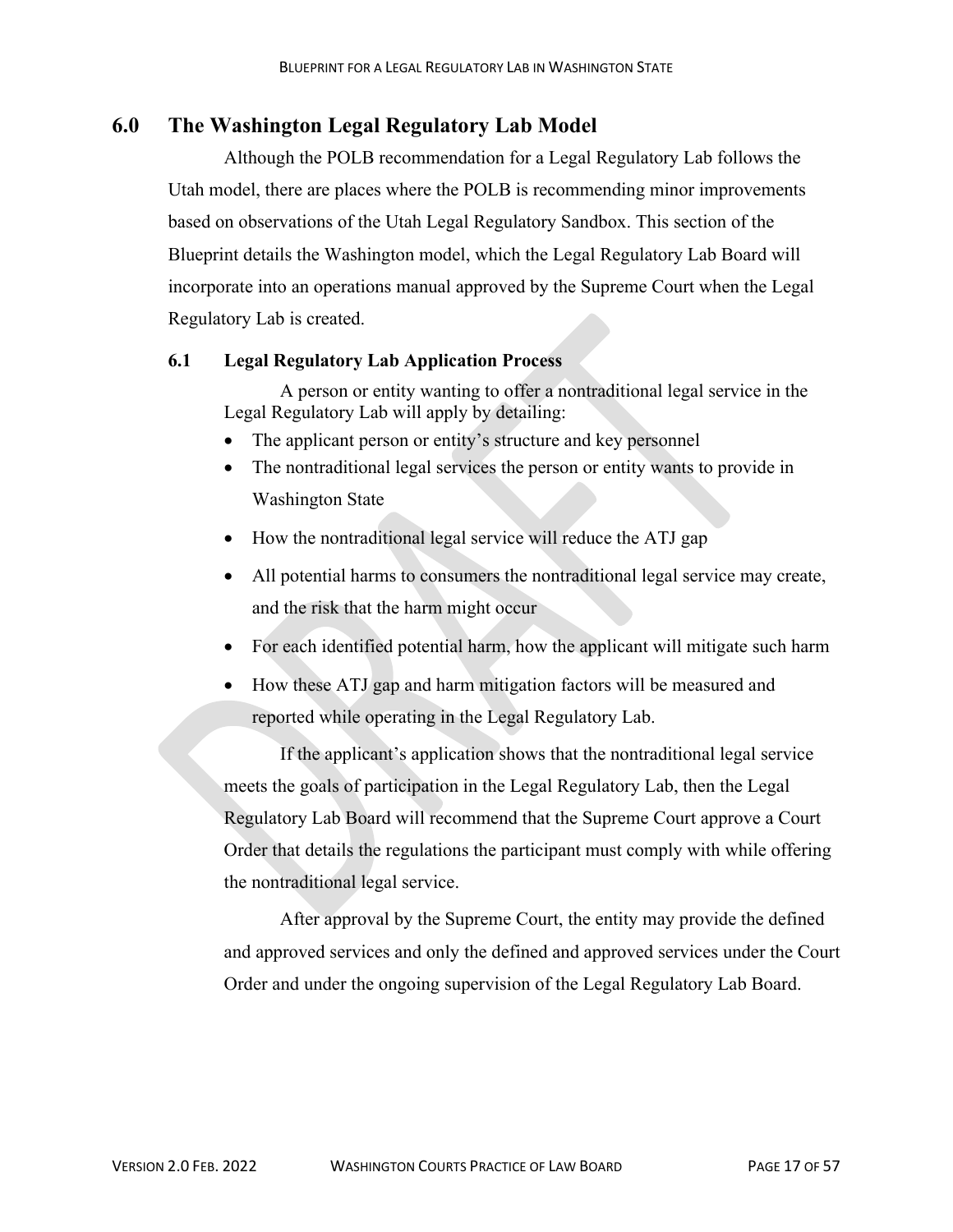While operating in the Legal Regulatory Lab, the participant will provide quarterly reports measuring performance against goals. Based on these reports, the participant may continue to operate in the Legal Regulatory Lab, or it may be necessary for a participant or the Legal Regulatory Lab Board to request a modification to the Supreme Court Order based on new knowledge gained from operating in the Legal Regulatory Lab.

Sometimes, it may also be necessary to terminate operation of the nontraditional legal service because the nontraditional legal service does not reduce the ATJ gap or is causing consumer harm.

Consumer harm could include factors such as loss of money, poor or incomplete legal service, untimely legal service, failure to exercise a legal right, or failure to meet a legal obligation. The Legal Regulatory Lab Board will provide a mechanism that ensures consumers know that the nontraditional legal service being offered to them is being offered through a Legal Regulatory Lab, and how they can report any issues with the nontraditional legal service to the Legal Regulatory Lab Board.

If at the end of the Legal Regulatory Lab term the participant is continuing to operate in compliance with the Supreme Court Order and to meet ATJ goals without causing consumer harm, then a Supreme Court Order that defines the nontraditional legal service's ongoing operation in Washington State will be drafted by the Legal Regulatory Lab Board for approving the Supreme Court.

If the Supreme Court approves such a Court Order, then the nontraditional legal service providers may continue to operate within the boundaries of that Supreme Court Order. Such a Supreme Court Order could also include specifics on any disciplinary action that would apply if the service deviated from the order, and any fee or other responsibilities that apply to the nontraditional legal service provider as it continues to operate.

This overall model for a Legal Regulatory Lab is shown in Figure 1.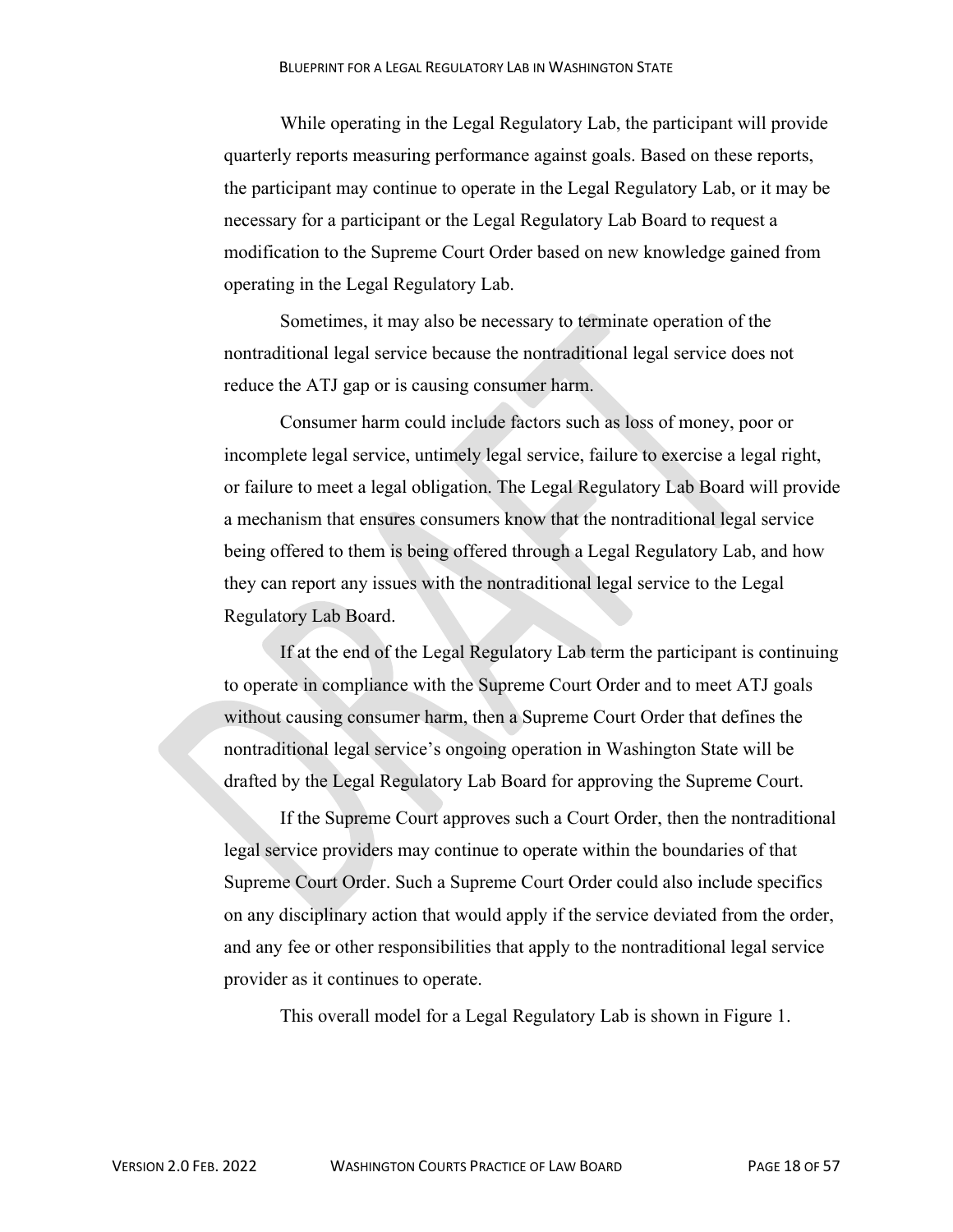

Figure 1. Overall Legal Regulatory Lab Model

While operating in the Legal Regulatory Lab, participants are still subject to all statutes, regulations, court rules, and court orders. For example, operating in the Legal Regulatory Lab does not protect the entity from prosecution for violations of the Washington State Consumer Protection Act (RCW 19.86). [14](#page-19-0) A legal professional working for the nontraditional legal service providers is not automatically protected from discipline for violation of an RPC. The only protections or safe harbor provided by the Legal Regulatory Lab is for statutes and court rules relating to UPL and to specific RPCs as defined in the Supreme Court Order.

Similarly, participants approved for operation after successfully completing a term in the Legal Regulatory Lab remain subject all other applicable statutes, regulations, and court rules and to the Supreme Court Order, including business, licensing, and financial regulations.

To prevent consumer harm, the Legal Regulatory Lab model must be transparent. It must be obvious to consumers which nontraditional legal service providers may operate in the Legal Regulatory Lab, and which are authorized after operating successfully in the Legal Regulatory Lab to continue to provide legal services in Washington.

<span id="page-19-0"></span><sup>&</sup>lt;sup>14</sup> Washington Consumer Protection Act, RCW 19.86, available at [https://apps.leg.wa.gov/rcw/default.aspx?cite=19.86.](https://apps.leg.wa.gov/rcw/default.aspx?cite=19.86)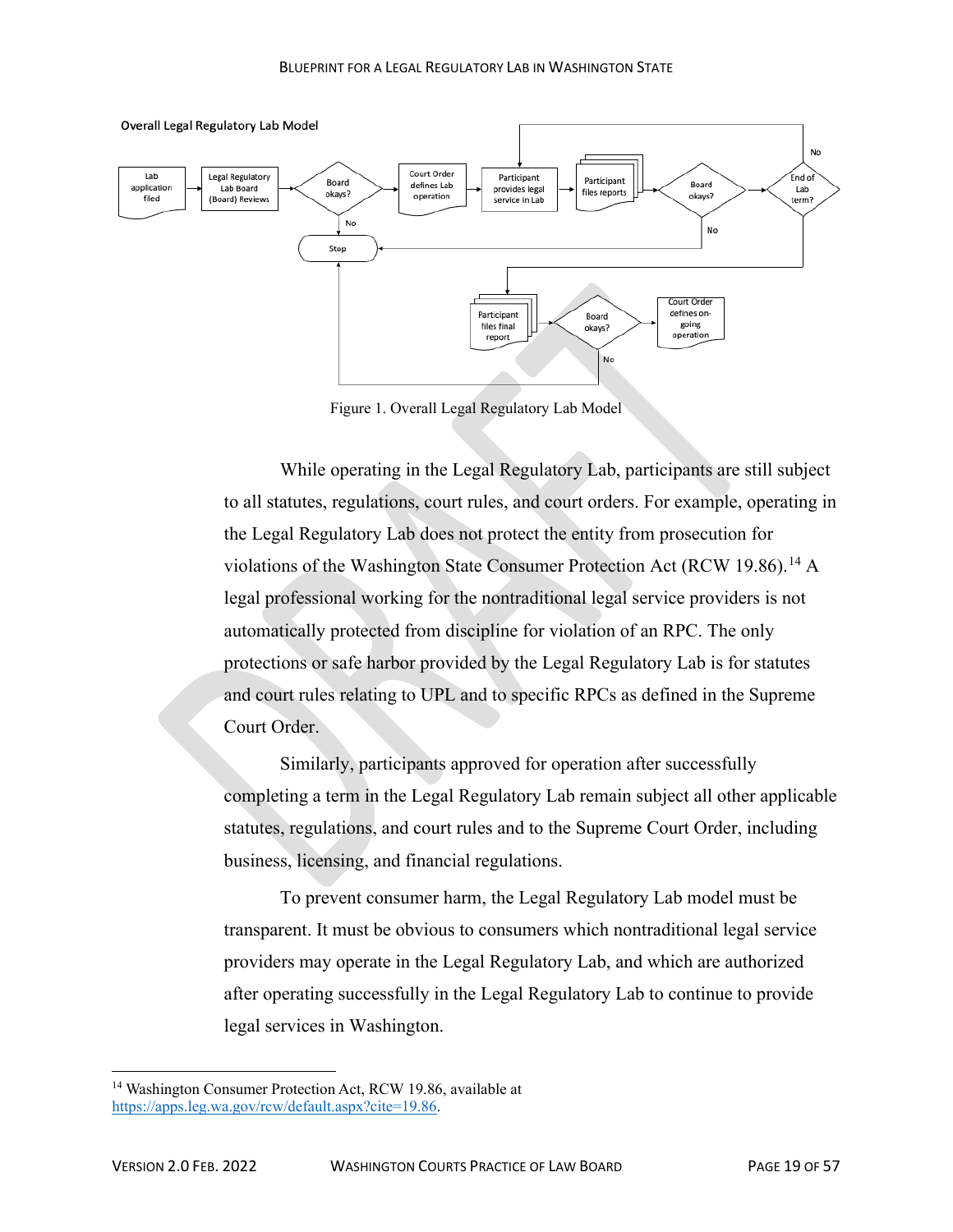#### <span id="page-20-0"></span>**6.2 A Model for Assessing Legal Regulatory Lab Applications and Participation**

The POLB has created a model to guide the Legal Regulatory Lab Board decisions on whether to accept an applicant to the Legal Regulatory Lab, and to assist in monitoring a participant's time in the Legal Regulatory Lab. The model helps guide decisions based on the risk of harm to consumers, when such risk—if any—is most likely to occur, and whether the nontraditional legal service being evaluated in the Legal Regulatory Lab impacts the ATJ gap (see Figure 2).





#### **6.2.1 Risk of Harm to Consumer**

The horizontal axis of this model (labeled 'Risk of harm to consumer') shows that applicants for participation in the Legal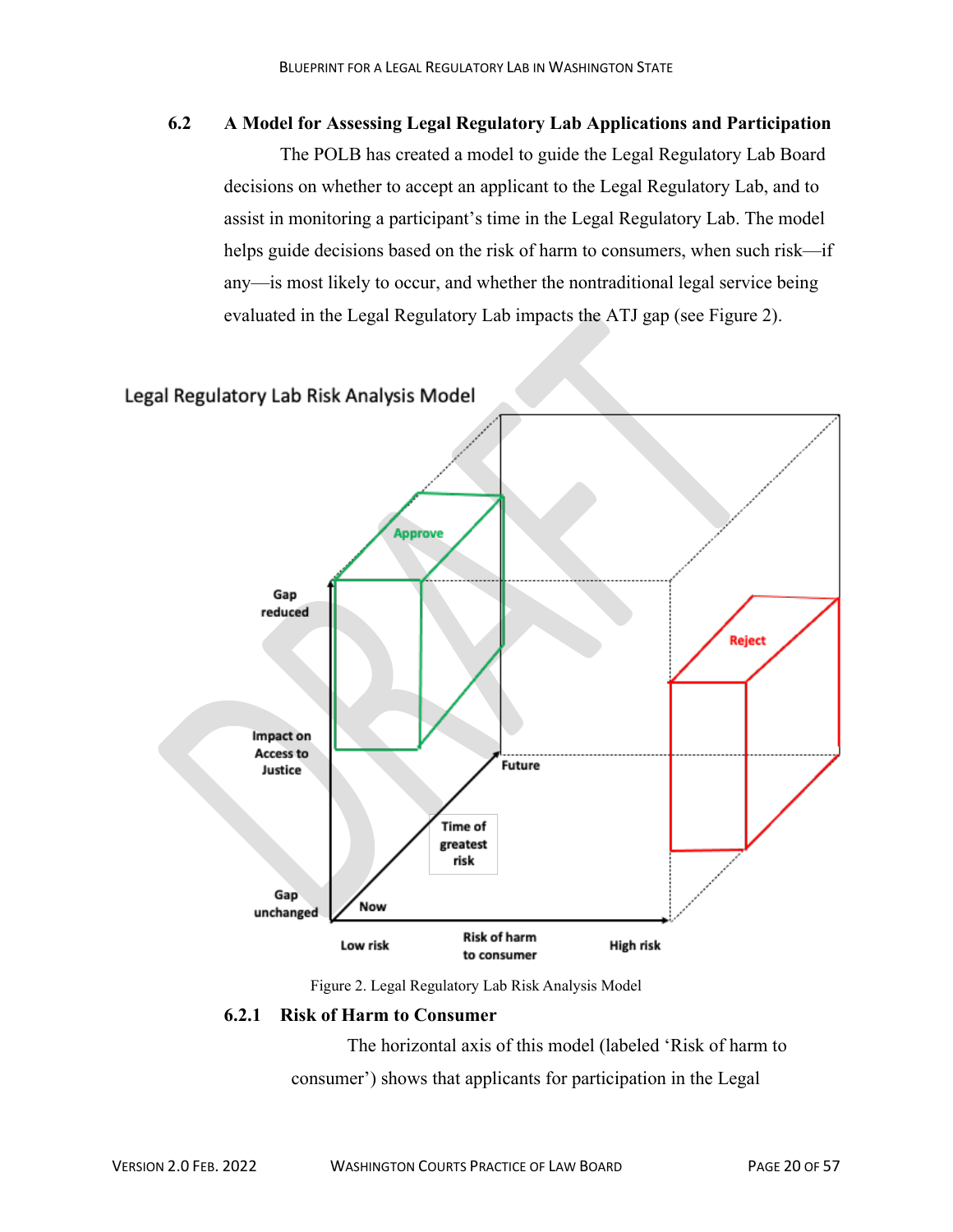Regulatory Lab will be evaluated based on the estimated risk of consumer harm created by allowing consumers to use the nontraditional legal service.

#### **6.2.2 Reducing the ATJ Gap**

The vertical axis of this model (labeled 'Impact on ATJ') shows that applicants for participation in the Legal Regulatory Lab will be evaluated based on how much their proposed nontraditional legal service reduces the ATJ gap.

#### **6.2.3 When Risk of Harm is Greatest**

The diagonal axis in this model (labeled 'Time of greatest risk') shows that applicants for participation can also be measured against whether potential harm to consumers is likely to be noticed or occur in the present (now) or the future (later).

#### **6.2.4 Model Usage Examples**

Applicants proposing to use the Legal Regulatory Lab to test a nontraditional legal service that appears to reduce the ATJ gap, that is determined to have a low risk of harm, and where harm to consumers—if any—occurs in the present (making the harm easier to mitigate) it would likely be approved. For example, an online legal service designed to assist a person get a temporary protection order might fall in the green area of the Legal Regulatory Lab Risk Analysis Model and be easily approved for participation in the Legal Regulatory Lab.

Applicants proposing to use the Legal Regulatory Lab to test a nontraditional legal service with a lesser impact on the ATJ gap and a higher risk of harm (especially where harm might not be recognized immediately) will need deeper consideration and may be denied admission to the Legal Regulatory Lab.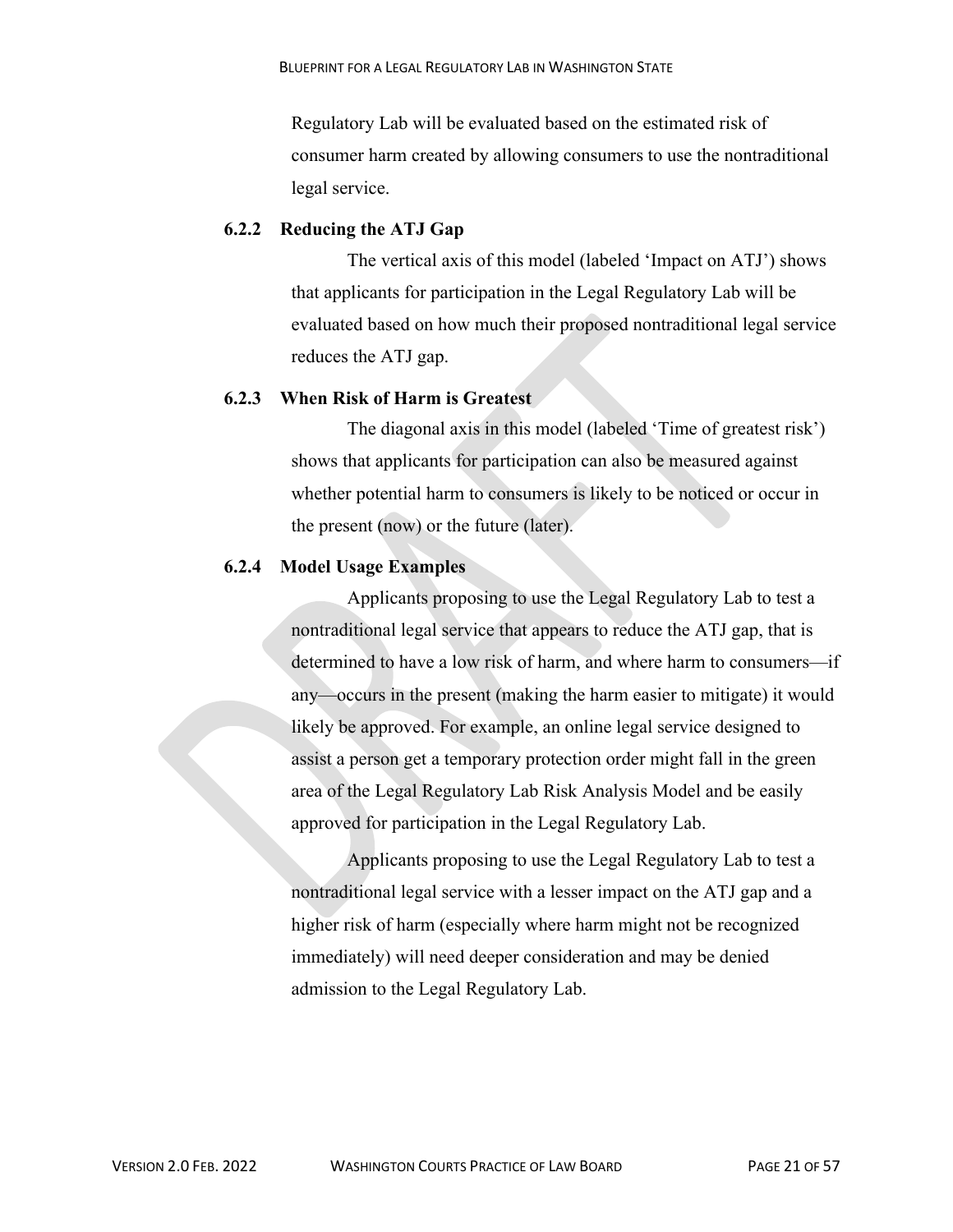Such applicants may have to submit additional information and be subject to additional data collection requirements while in the Legal Regulatory Lab and potentially after successfully leaving the Legal Regulatory Lab. For example, an online trust generation application that reduces the ATJ gap but might not show evidence of harm for several years might not be appropriate for participation in the Legal Regulatory Lab.

Between the green and red box in the Legal Regulatory Lab Risk Analysis Model may fall proposed nontraditional legal services that may be granted admission to the Legal Regulatory Lab if suitable data can be collected and analyzed to determine reduction of the ATJ gap, the benefit to consumers, and the risk of harm to consumers to determine whether admission to the Legal Regulatory Lab is appropriate.

Once in the Legal Regulatory Lab, ongoing evaluation and review will continue to evaluate where within the Legal Regulatory Lab Risk Analysis Model a particular applicant's nontraditional legal service lies, whether the benefits outweigh any risk of harm to consumers, and whether continued operation in the Legal Regulatory Lab or a form of licensure should be allowed.

## <span id="page-22-0"></span>**6.3 Measuring Risk of Harm to Consumers**

To put a scale on the Legal Regulatory Lab Risk Analysis Model to measure risk of harm to consumers, the POLB recommends that applicants must disclose each anticipated potential harm to consumers, and for each potential harm indicate a score based on the likelihood of the harm occurring (very likely, possible, or almost certain), versus the impact of the harm (negligible, manageable, or catastrophic). A potential harm scoring 6 or higher may be too risky for participation in the Legal Regulatory Lab.

Although an applicant will self-score each risk, the Legal Regulatory Lab Board will review this data and create the final score in each risk category.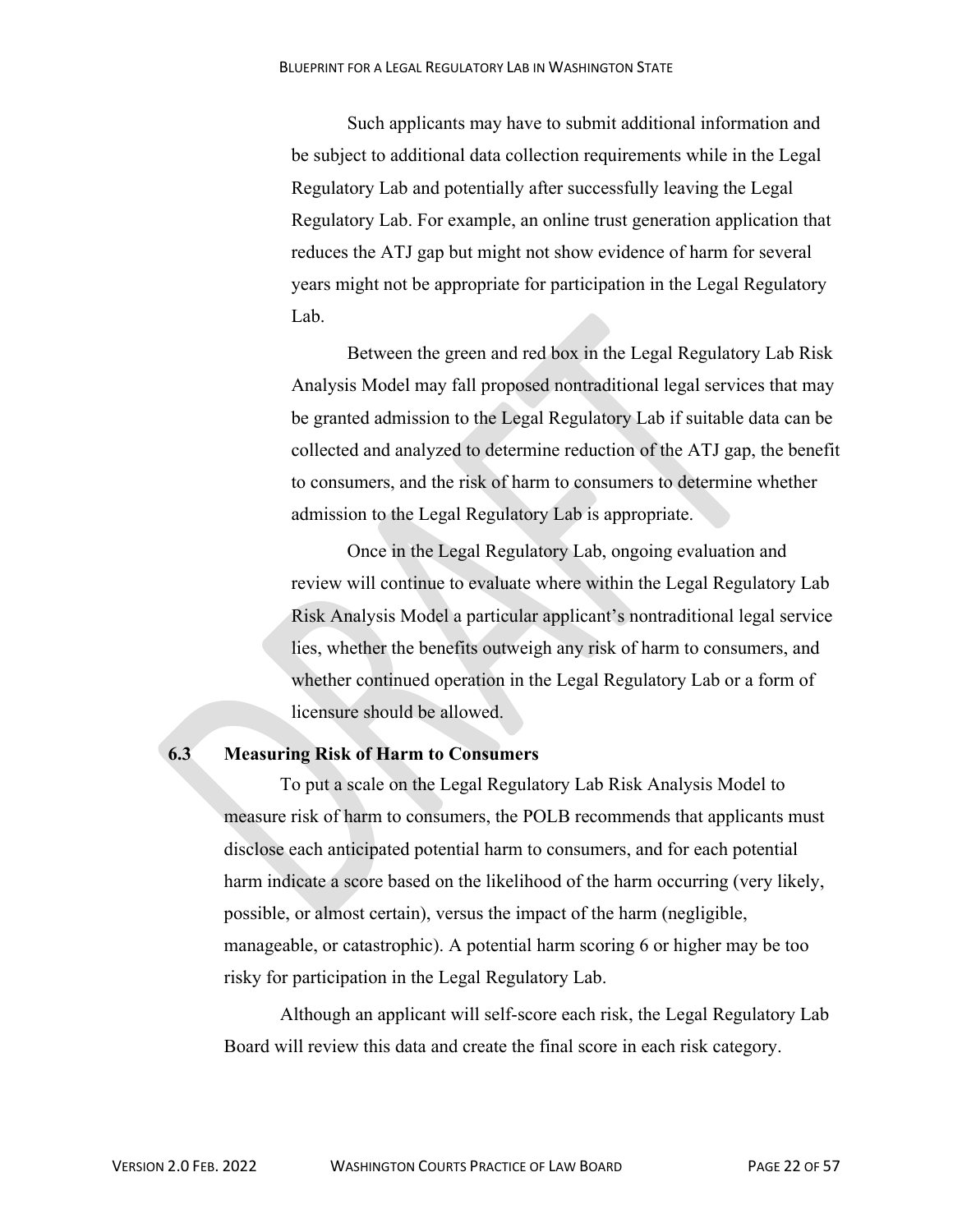



#### <span id="page-23-0"></span>**6.4 Measuring Access to Justice Impact**

To put a scale on the Legal Regulatory Lab Risk Analysis Model for measuring impact on the Access to Justice gap, the POLB recommends that applicants must disclose any anticipated impact their nontraditional legal service may have on the ATJ gap and indicate a score based on the likelihood of addressing the ATG gap and the level of impact.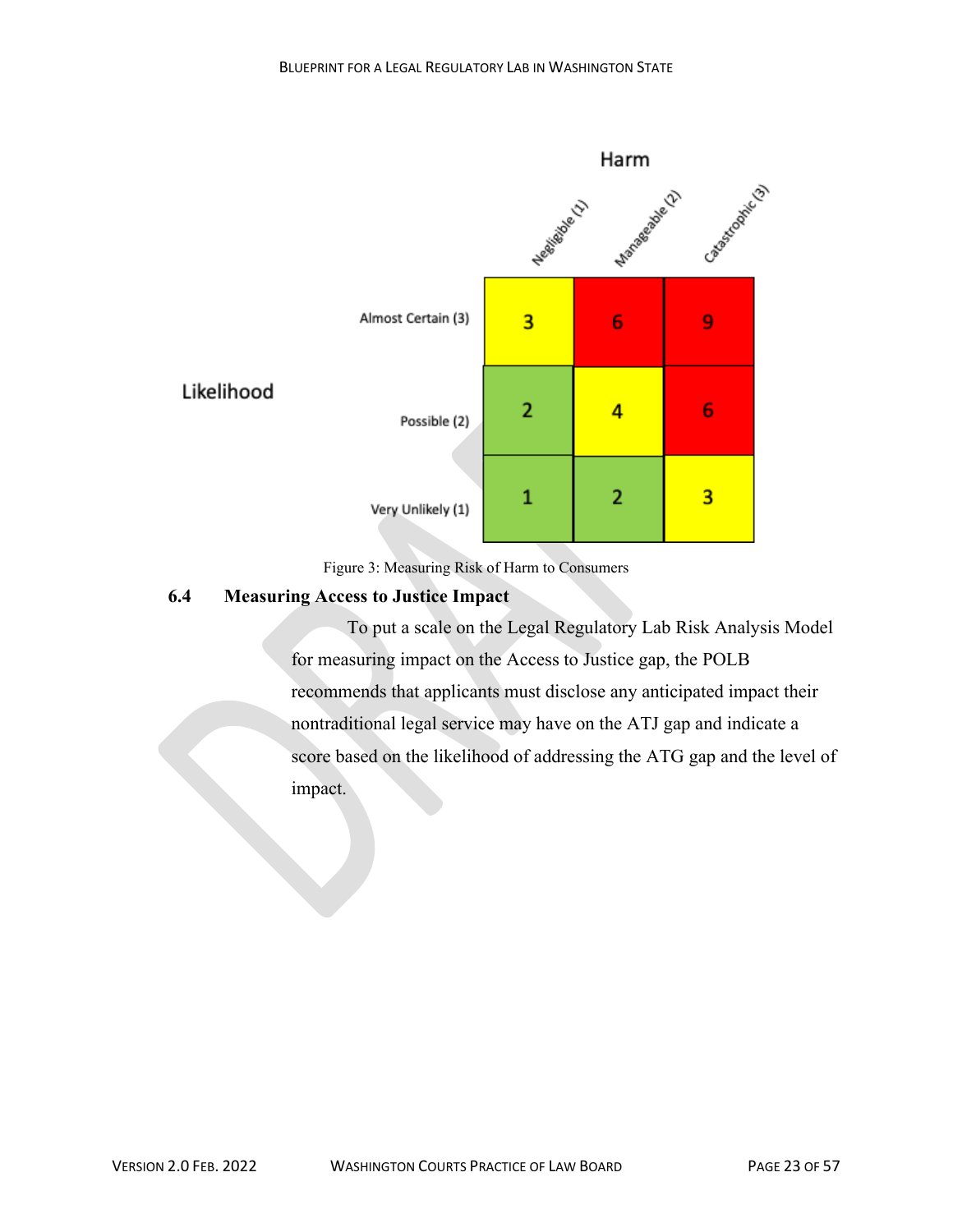

Figure 4: Measuring Access to Justice Impact

Here a harm scoring 6 or higher would not eliminate a nontraditional legal service from being admitted to the Legal Regulatory Lab, but, if resources in the Legal Regulatory Lab were constrained, those applicants with low scores (more likely positive impact on the ATJ gap) would be admitted first.

#### <span id="page-24-0"></span>**6.5 Measuring When Harm Occurs**

To put a scale on the Legal Regulatory Lab Risk Analysis Model for measuring when a possible harm to consumers might occur, the POLB recommends that applicants must disclose when potential harms to consumers—if any—are likely to occur, and for each potential harm indicate a score based on the likelihood of the harm occurring (almost certain, possible, or very unlikely), versus when the harm would occur (less than 4 years, 5 to 10 years, or 11 years or greater). A time of impact score of 6 or higher would be too risky for participation in the Legal Regulatory Lab.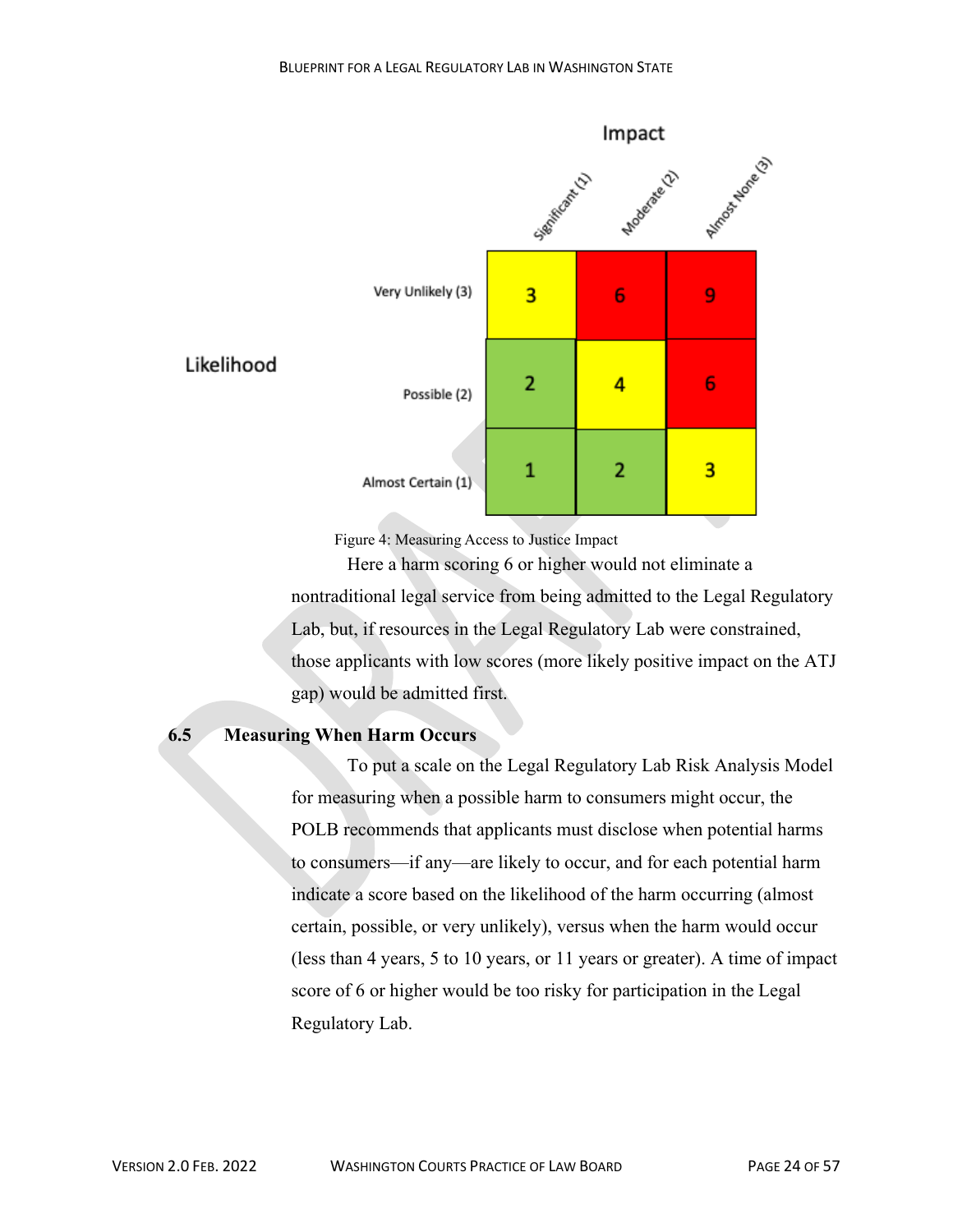

Figure 5: Measuring When Harm Occurs

## **6.6 Variance from the Utah Regulatory Sandbox**

<span id="page-25-0"></span>Note: Section 6.6 describes Utah's risk analysis model, which relies on the type of nontraditional legal service to assign a risk to lab participants.

> The Utah Legal Regulatory Sandbox appears to assign risk to participants based on the business or service model being evaluated as follows:

## **6.6.1 Utah Low Risk Service Model Applicants**

In the Utah Legal Regulatory Sandbox, these participants are considered to have a low risk of creating consumer harm:

- Legal professional employed or managed by a nonlegal professional
- Less than 50% nonlegal professional ownership
- Software-based legal document completion with legal professional involvement.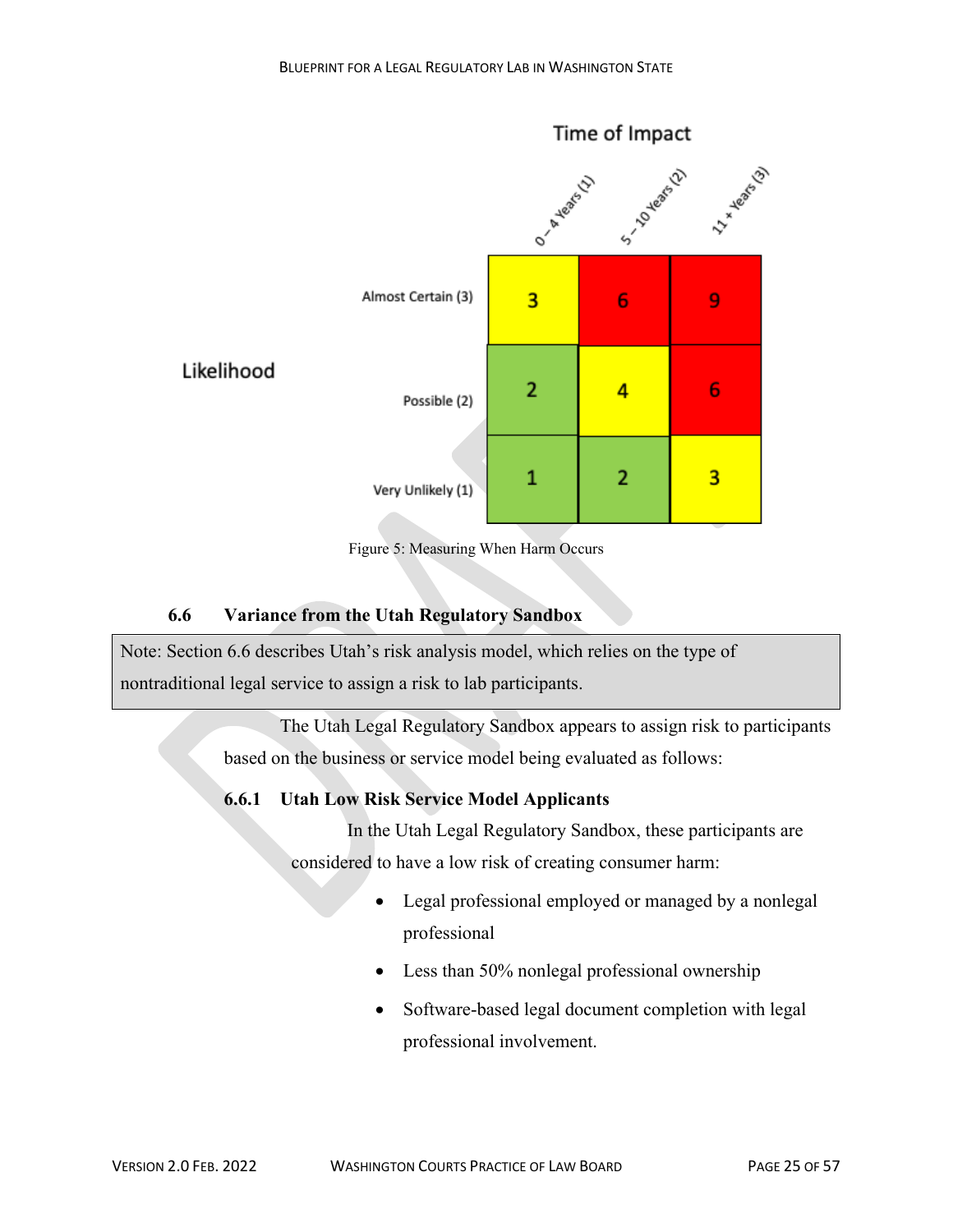#### **6.6.2 Utah Low or Moderate Risk Service Model Applicants**

In the Utah Legal Regulatory Sandbox, these participants are considered to have a low or moderate risk of creating consumer harm:

- Legal professionals sharing fees with nonlegal professionals
- Intermediary platform $15$
- 50% or more nonlegal professional ownership.

#### **6.6.3 Utah Moderate Risk Service Model Applicants**

In the Utah Legal Regulatory Sandbox, these participants are considered to have a moderate risk of creating consumer harm:

- Nonlegal professional provider with nonlegal professional involvement
- Software provider with legal professional involvement.

## **6.6.4 Utah High Risk Service Model Applicants**

In the Utah Legal Regulatory Sandbox, these participants are considered to have a high risk of creating consumer harm:

- Nonlegal professional provider without legal professional involvement
- Software provider without legal professional involvement.

## **6.6.5 Disbarred, Revoked, and Suspended Legal Professionals**

The POLB recommends that disbarred, revoked, and suspended legal professionals cannot apply or participate in the Legal Regulatory Lab in Washington.

Note: Utah appears to allow some participation by disbarred or suspended lawyers in the Utah Legal Regulatory Sandbox.

<span id="page-26-0"></span><sup>&</sup>lt;sup>15</sup> Intermediary platform means a software- or online-based service that connects lawyers with interested consumers, or which offers other legal practice support services such as timekeeping, billing, videoconferencing.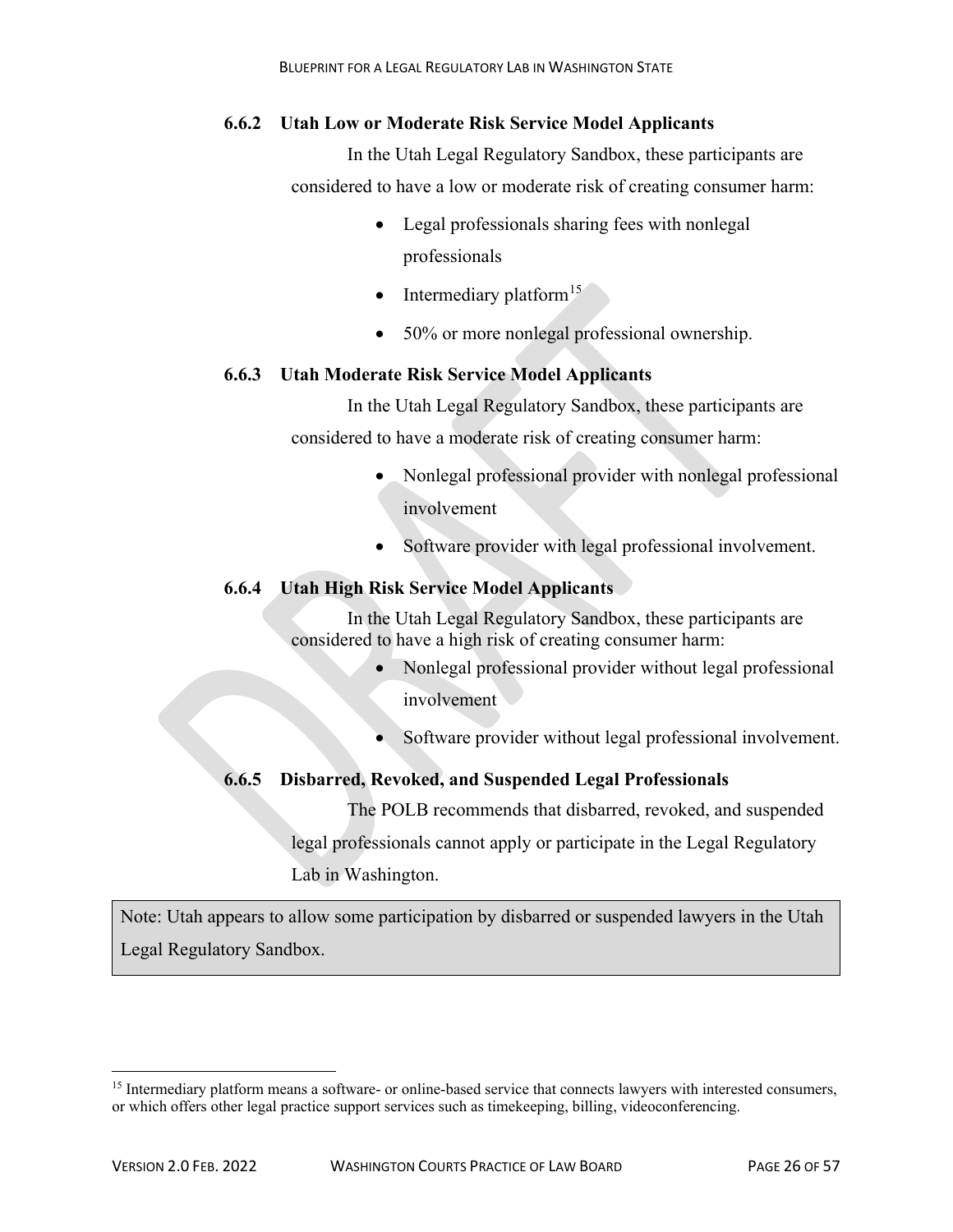#### <span id="page-27-0"></span>**6.7 Admission to the Legal Regulatory Lab**

A proposed flowchart for the admission process to the Legal Regulatory Lab is shown in Figure 6.





Figure 6. Admission to the Legal Regulatory Lab

Admission to the Legal Regulatory Lab begins with an applicant applying (see Legal Regulatory Lab Application below) with the Legal Regulatory Lab Board. (For a sample completed application, see Appendix B.)

The Legal Regulatory Lab Board will review the application, using the Legal Regulatory Lab Risk Analysis Models and other criteria as warranted.

If the Legal Regulatory Lab Board approves the application, it will draft an order for the Supreme Court (see Legal Regulatory Lab Approval Order below) that defines the regulations in effect and operational data to be collected while the applicant is offering nontraditional legal service and participating in the Legal Regulatory Lab. (For a sample Supreme Court order, see Appendix C.)

If the Supreme Court approves the order, then the applicant can operate for a maximum of two years in the Legal Regulatory Lab and offer the nontraditional legal service in Washington State for as long as the operating reports show no harm to consumers, and the Court Order remains in effect.

If the Legal Regulatory Lab Board has issues with or questions about the application, or the Supreme Court has any concerns about issuing the order, the applicant may address the issues and ask that its application be reviewed again.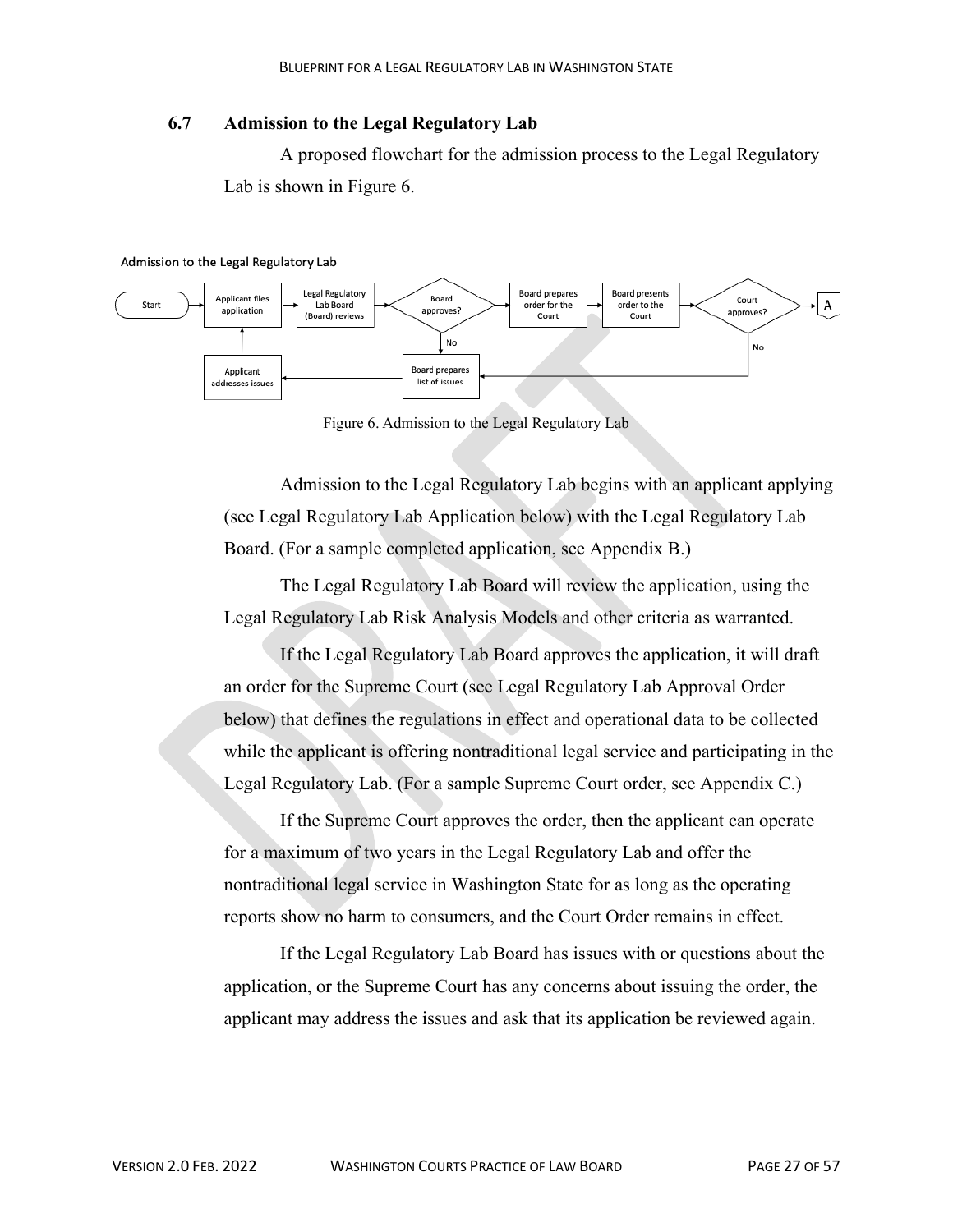#### <span id="page-28-0"></span>**6.8 Legal Regulatory Lab Application**

At a minimum, applicants to the Legal Regulatory Lab must provide the following information:

#### **6.8.1 Description of the Proposed Nontraditional Legal Service**

A description of the proposed nontraditional legal service, including:

- a) The nature and scope of the nontraditional legal service, including the specific legal issue(s) the nontraditional legal service will address
- b) The intended market for the nontraditional legal service and whether it is or intends to operate in another jurisdiction's Legal Regulatory Lab
- c) The entity providing the nontraditional legal service, including state of incorporation and key management
- d) When the provision of nontraditional legal service would be anticipated to be offered in Washington
- e) The costs of the nontraditional legal service to consumers
- f) Which RPCs or other regulations need to be modified, and how they would be modified, to provide the nontraditional legal service in the Legal Regulatory Lab.

#### **6.8.2 How the Nontraditional Legal Service Reduces the ATJ Gap**

A description of the nontraditional legal service benefits,

#### including:

- a) Which specific consumers the nontraditional legal service is designed to serve
- b) How the nontraditional legal service provides a high-quality legal service
- c) How the nontraditional legal service is cost-effective
- d) How the nontraditional legal service is more accessible to consumers than available legal services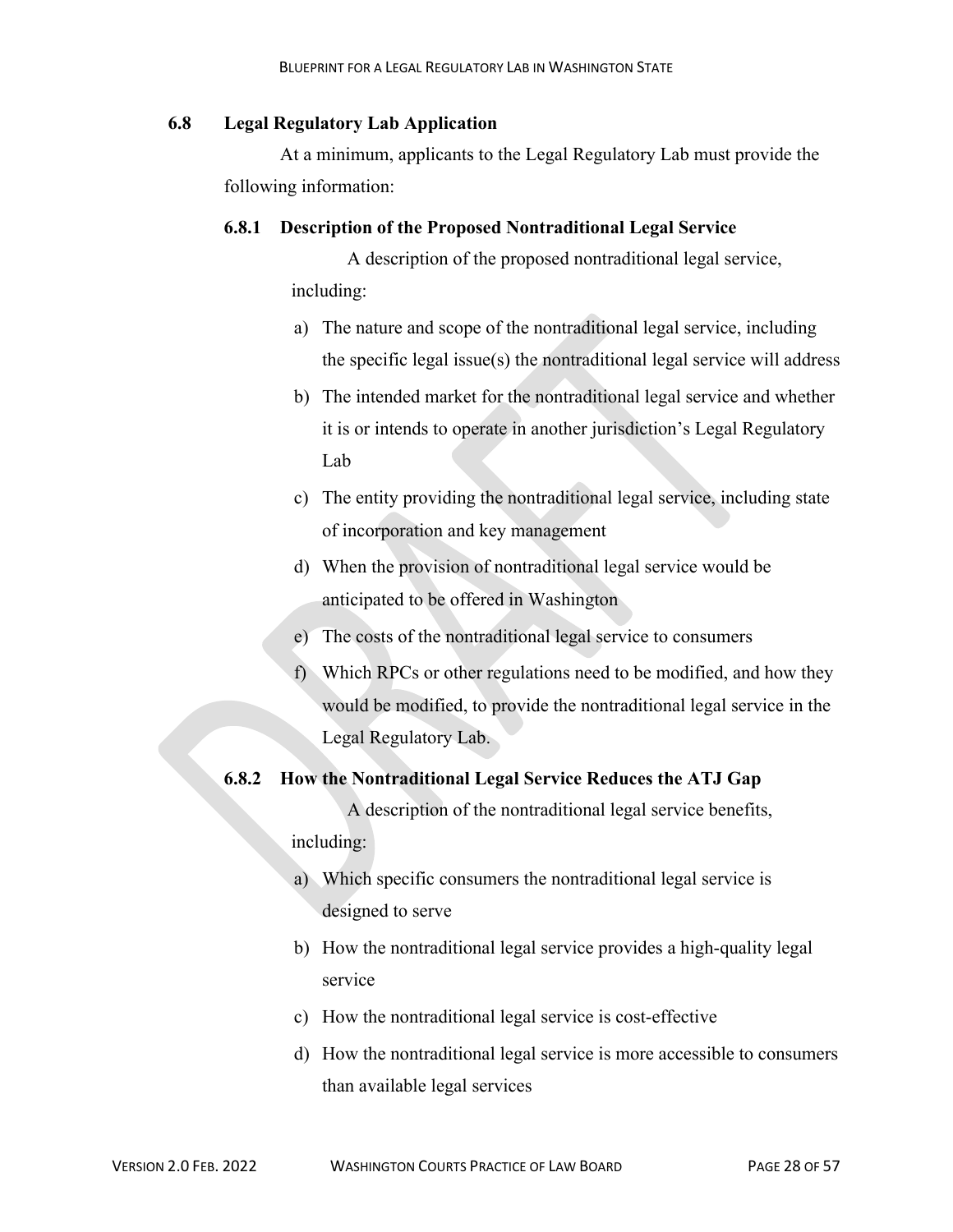- e) Other aspects of the nontraditional legal service that help close the ATJ gap
- f) An overall ATJ impact score, based on the Legal Regulatory Lab risk analysis models.

## **6.8.3 Risk of Harm to Consumers**

A description of the risk of harm to consumers that the nontraditional legal service will create, including:

- a) What potential harm could befall a consumer using the nontraditional legal service
- b) Consumers most at risk of harm
- c) When the risk is likely to occur (near- or long-term)
- d) How any risk of harm can be measured (that is, what data will be collected to show risk and steps to mitigate the risk)
- e) For each identified potential harm to consumers, a risk impact score based on the Legal Regulatory Lab risk analysis models.

#### **6.8.4 Personal or Entity Information**

A description of the person or entity proposing the nontraditional legal service, including:

- a) Name of the person or entity
- b) Type of person or entity (for person, legal professional or nonprofessional)
- c) State of incorporation (domestic and foreign registrations and registered agents)
- d) Entity officers
- e) Years of operation
- f) Financial information
- g) Business plan for the nontraditional legal service
- h) Number of legal professionals (if any) involved in the creation and management of the nontraditional legal service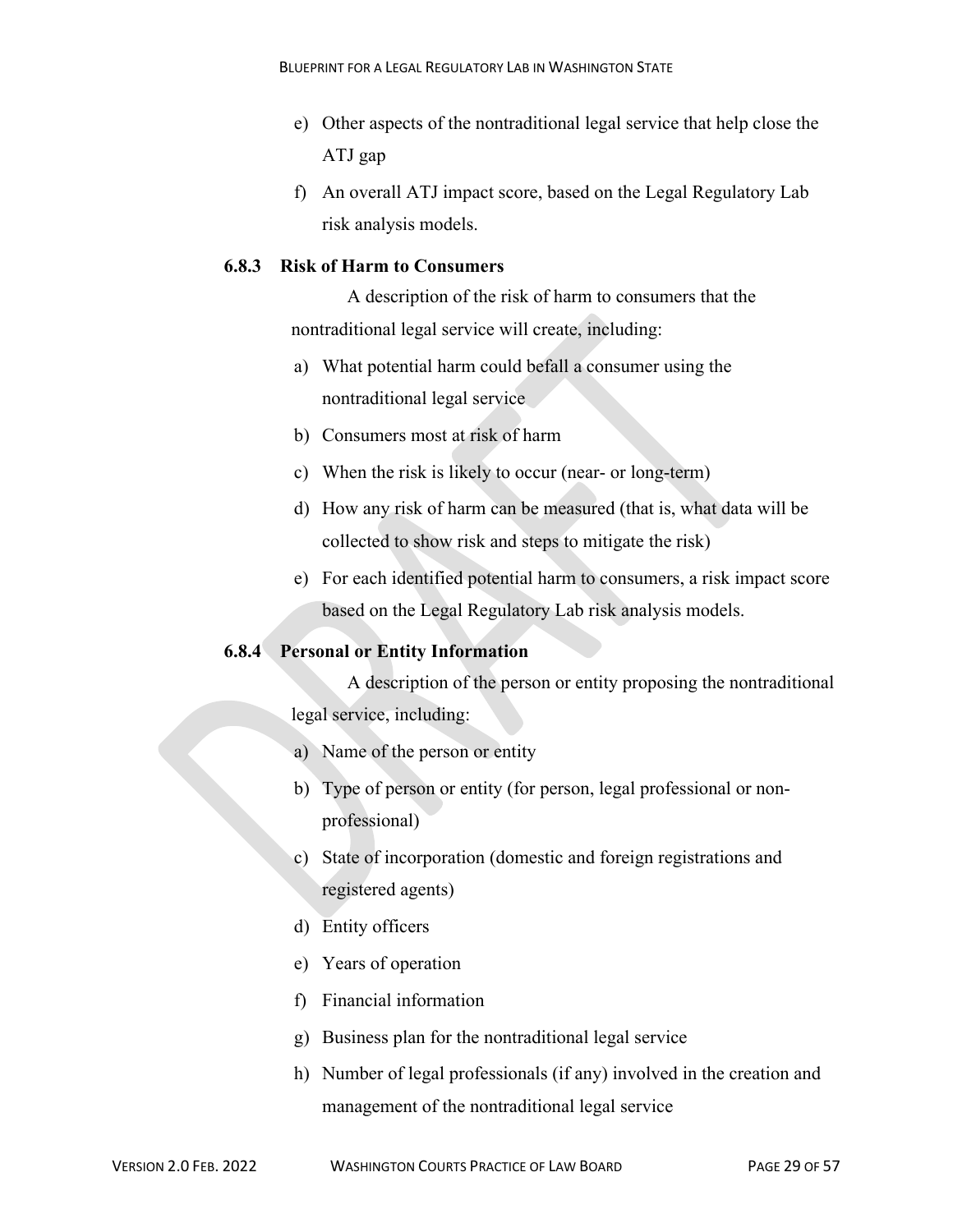- i) Number on nonlegal professionals (if any) involved in the creation and management of the nontraditional legal service
- j) Any legal or disciplinary actions against any person involved in the nontraditional legal service.

#### **6.8.5 Other Material Information**

Any other information that will help the Legal Regulatory Lab Board and the Supreme Court evaluate admission to the Legal Regulatory Lab, such as a description of RPCs or other regulations that may need to be modified in the Legal Regulatory Lab.

## <span id="page-30-0"></span>**6.9 Legal Regulatory Lab Approval Order**

When the Legal Regulatory Lab Board recommends approval an applicant for operation in the Legal Regulatory Lab, the Legal Regulatory Lab Board will draft an order for the Supreme Court outlining the nontraditional legal service provider's duration and the oversight of the Supreme Court via the Legal Regulatory Lab Board while the nontraditional legal service is in the Legal Regulatory Lab. Elements of such an order include:

## **6.9.1 Approved Nontraditional Legal Service**

A description of the nontraditional legal service, including any legal transactions that the nontraditional legal service can perform.

## **6.9.2 Unapproved Legal Services**

A description of the specific legal work that the nontraditional legal service cannot perform.

## **6.9.3 Appropriate Regulation**

A description of regulations, including any RPCs, that will apply to the provision of the nontraditional legal service, and any new or proposed modified RPCs that might be needed.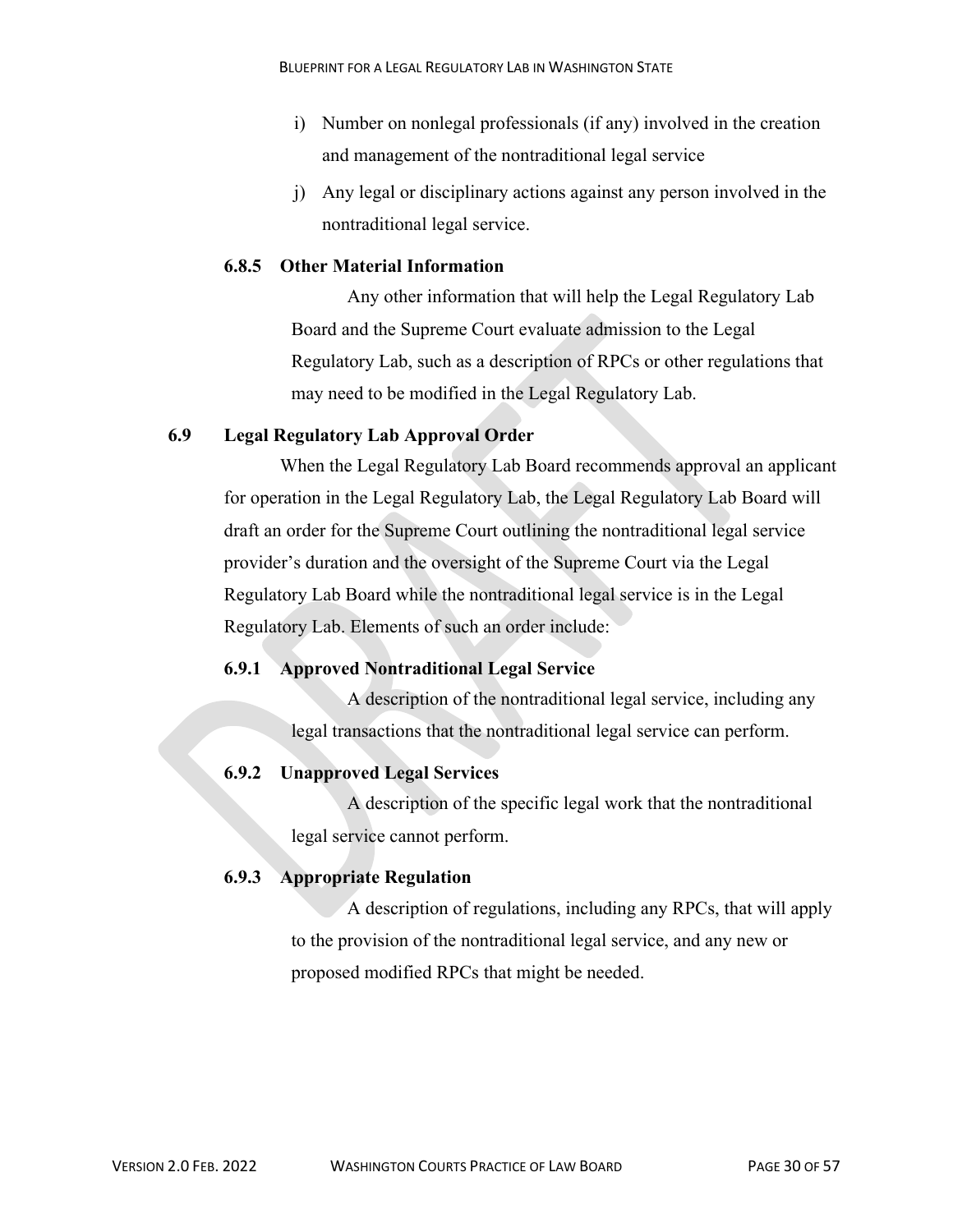#### **6.9.4 Data Reporting**

A description of the data to be reported to the Legal Regulatory Lab Board on a quarterly basis, and mandatory data to be provided at the end of the Legal Regulatory Lab duration. The data collected will be analyzed to show whether the ATJ gap was reduced, and whether the entity managed risk to consumers.

Required data will differ by the services being provided, but may include:

- a) Number of consumers served since last report
- b) Number of completed transactions or services
- c) Number of incomplete transactions or services (and explanation)
- d) Average cost per transaction or service
- e) Elapsed time to provide each transaction or service
- f) Number and type of complaint(s)
- g) Number of complaints resolved and manner of resolution
- h) Time to resolve each complaint
- i) Other data based on the transaction or service.

## **6.9.5 Mitigation Plan**

A description of the mitigation plan if harm to consumers occurs.

#### **6.9.6 Legal Regulatory Lab Duration**

The duration of time the applicant may operate in the Legal Regulatory Lab (typically two years for all applicants).

## **6.9.7 Rejected Applicants**

An applicant who is not approved for participation in the Legal Regulatory Lab will be given the opportunity to revise its application and address any matters that resulted in rejection from the Legal Regulatory Lab.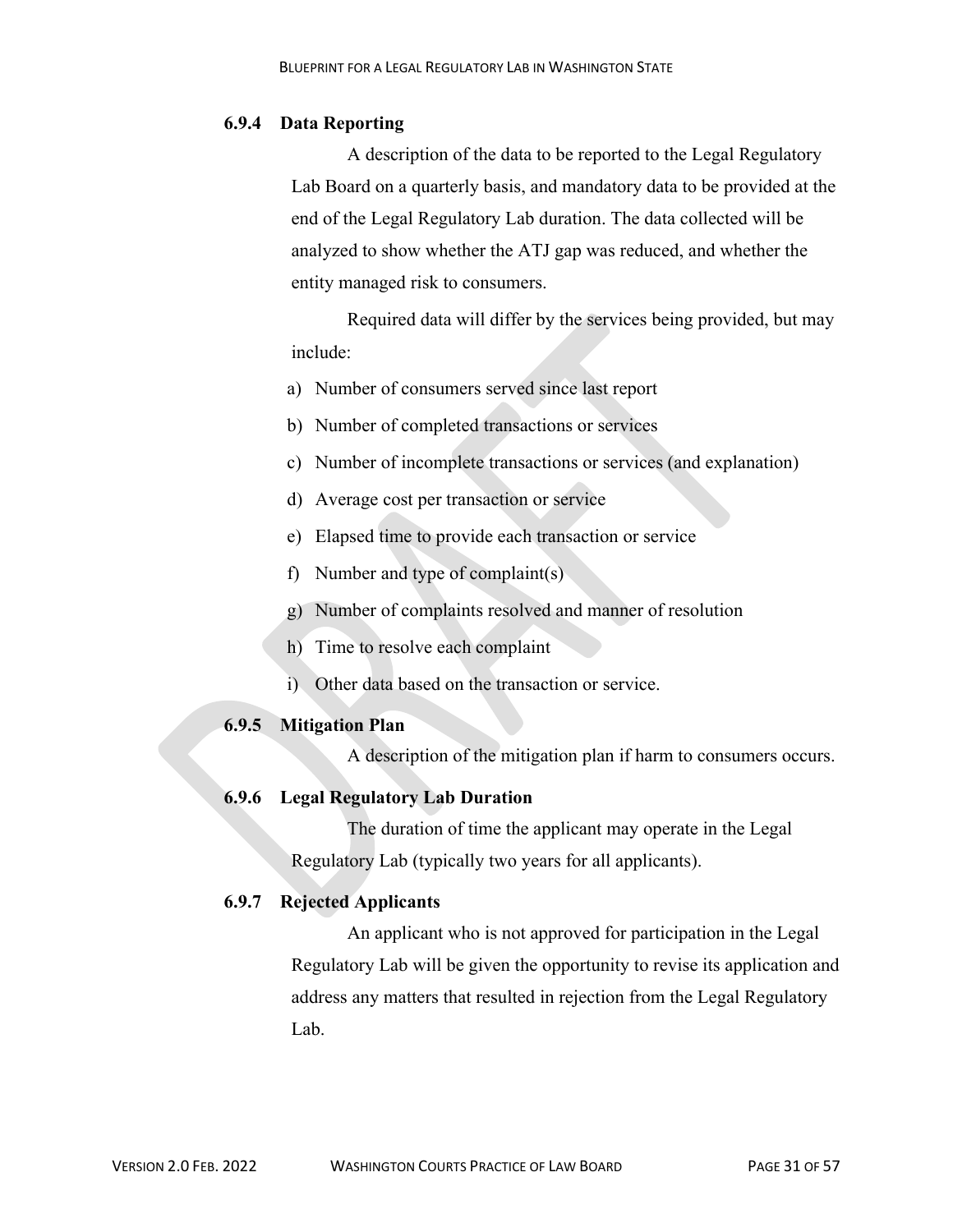## <span id="page-32-0"></span>**6.10 Operating in the Legal Regulatory Lab**

A proposed flowchart for operating in the Legal Regulatory Lab is shown in Figure 7.

## Operating in the Legal Regulatory Lab



Figure 7. Operating in the Legal Regulatory Lab

Operation in the Legal Regulatory Lab begins with the applicant getting an order from the Supreme Court defining operation of the nontraditional legal service in the Legal Regulatory Lab.

If there are issues reported with the nontraditional legal service, the applicant must address such issues to the satisfaction of the Legal Regulatory Lab Board to continue operating in the Legal Regulatory Lab.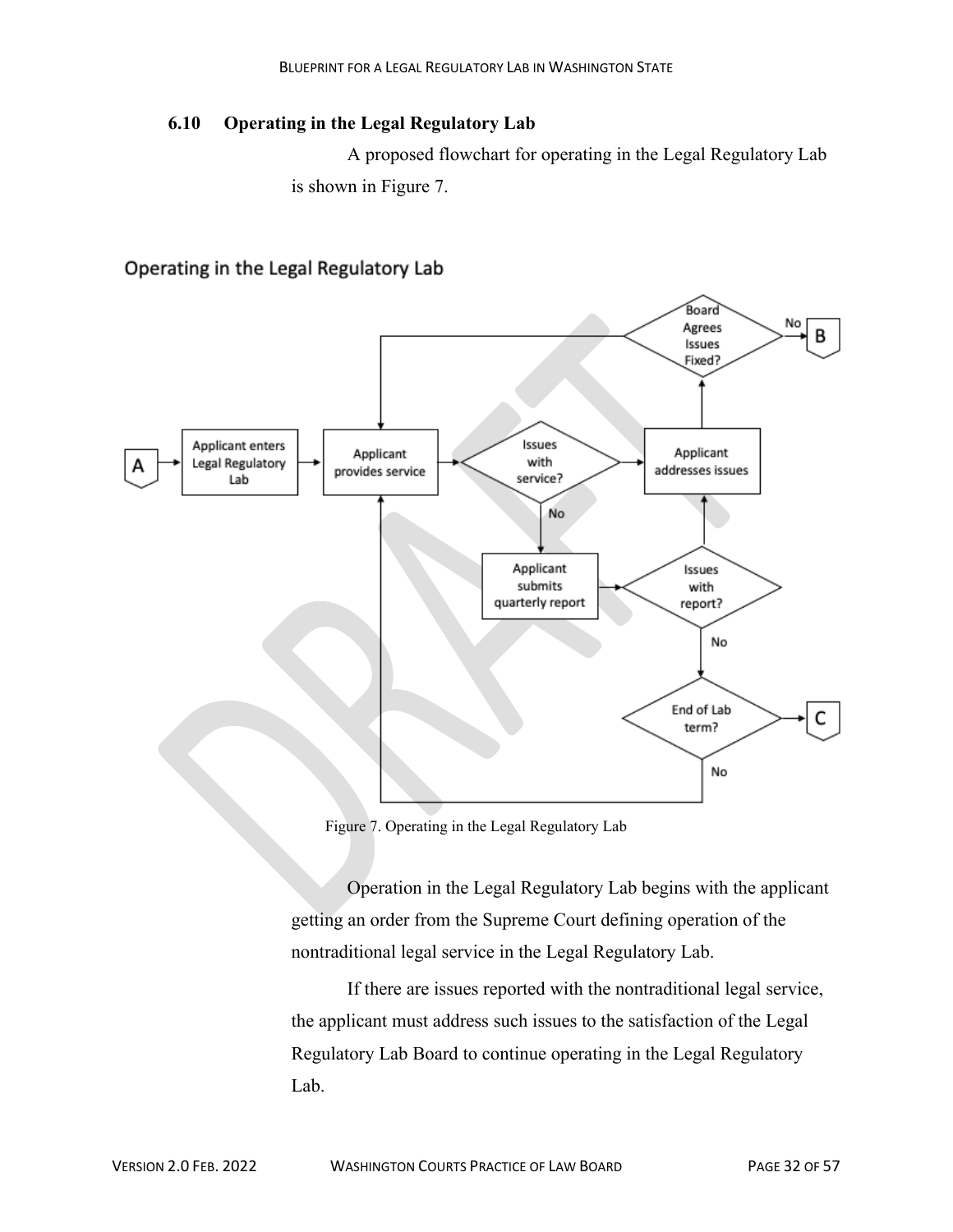Even if there are no issues or consumer complaints reported with the nontraditional legal service, the applicant must submit quarterly reports to the Legal Regulatory Lab Board (see Data Reporting above). If there are issues with the report, the applicant must address the issues to the Legal Regulatory Lab Board's satisfaction to continue to provide the legal service in the Legal Regulatory Lab.

However, if the applicant does not address the issues and continues to operate, then the protection of the legal regulatory Lab ends (see Termination from the Legal Regulatory Lab, below).

If the applicant operates in the Legal Regulatory Lab and continues without issue to the end of the term, then the applicant leaves the Legal Regulatory Lab (see Licensure, below).

Operations in the Legal Regulatory Lab continue in this manner until the end of the time in the Legal Regulatory Lab as defined in the Supreme Court Order. If the Supreme Court does not authorize continued operation of the nontraditional legal service after the end of the time in the Legal Regulatory Lab, an orderly shutdown will be needed to ensure no consumers are harmed by withdrawal of the nontraditional legal service.

#### <span id="page-33-0"></span>**6.11 Termination from the Legal Regulatory Lab**

A proposed flowchart for termination from the Legal Regulatory Lab for cause is shown in Figure 8.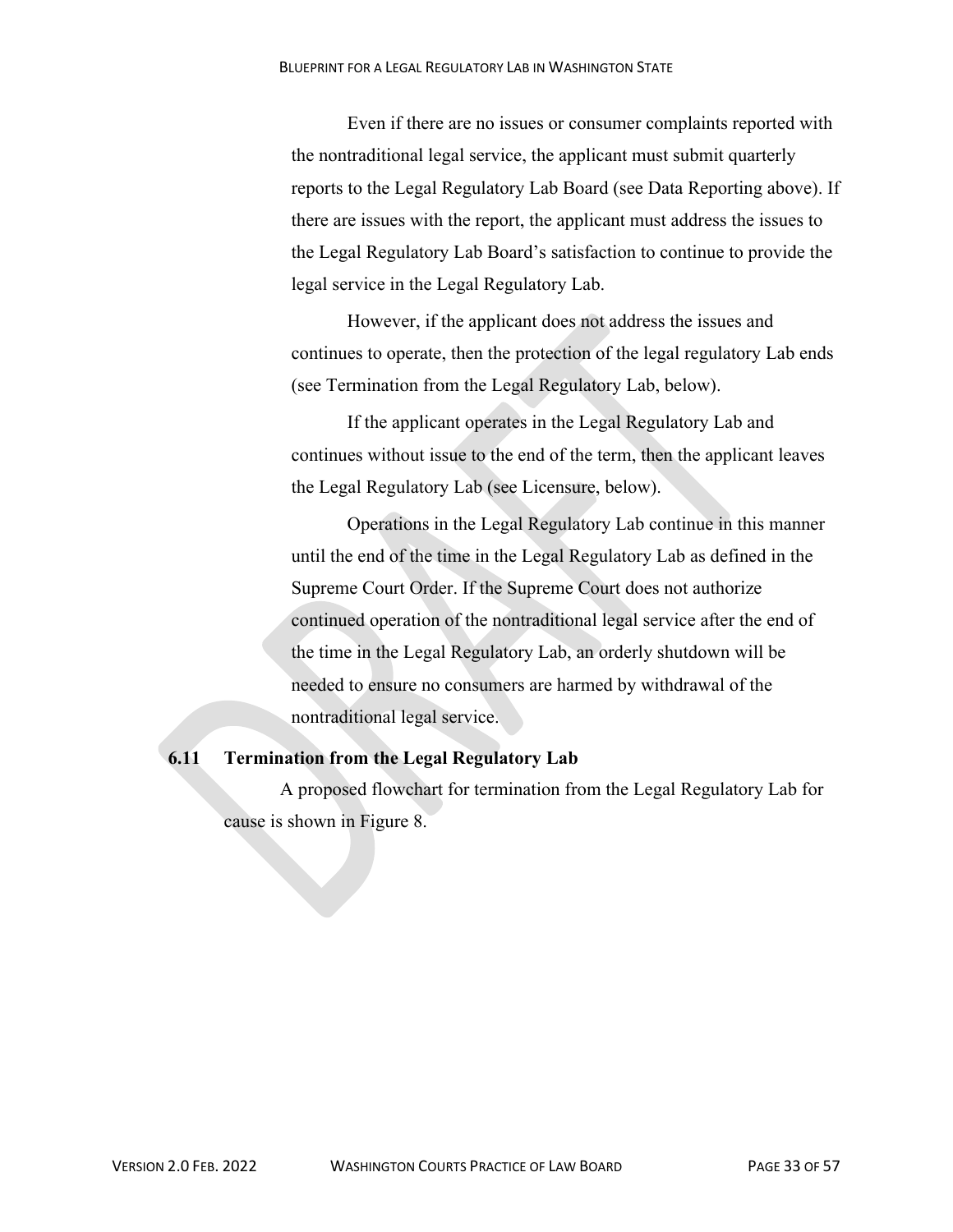

Exiting the Legal Regulatory Lab (Termination for Cause)

Figure 8. Exiting the Legal Regulatory Lab (Termination for Cause)

If an applicant's operation in the Legal Regulatory Lab creates issues, such as consumer harm, then the Legal Regulatory Lab Board will instruct the applicant to cease taking on new clients and conclude existing transactions while the Legal Regulatory Lab Board reviews the issues and causes.

If the Legal Regulatory Lab Board determines the issue is harming consumers, then the applicant will close all pending matters promptly and place the applicant under the review of the Legal Regulatory Lab Board. The Legal Regulatory Lab Board will review the reported data and data about the incidents of harm and may have a hearing with the applicant to review the situation. If the Legal Regulatory Lab Board determines the legal service is causing harm, then the Legal Regulatory Lab Board will prepare a court order to terminate the applicant's authorization to operate in the Legal Regulatory Lab.

It will be necessary to decide how to handle nontraditional legal service that do not affect the ATJ gap and do not harm consumers. The Supreme Court may not want to authorize such services—mere lack of harm may not justify allowing continued operation.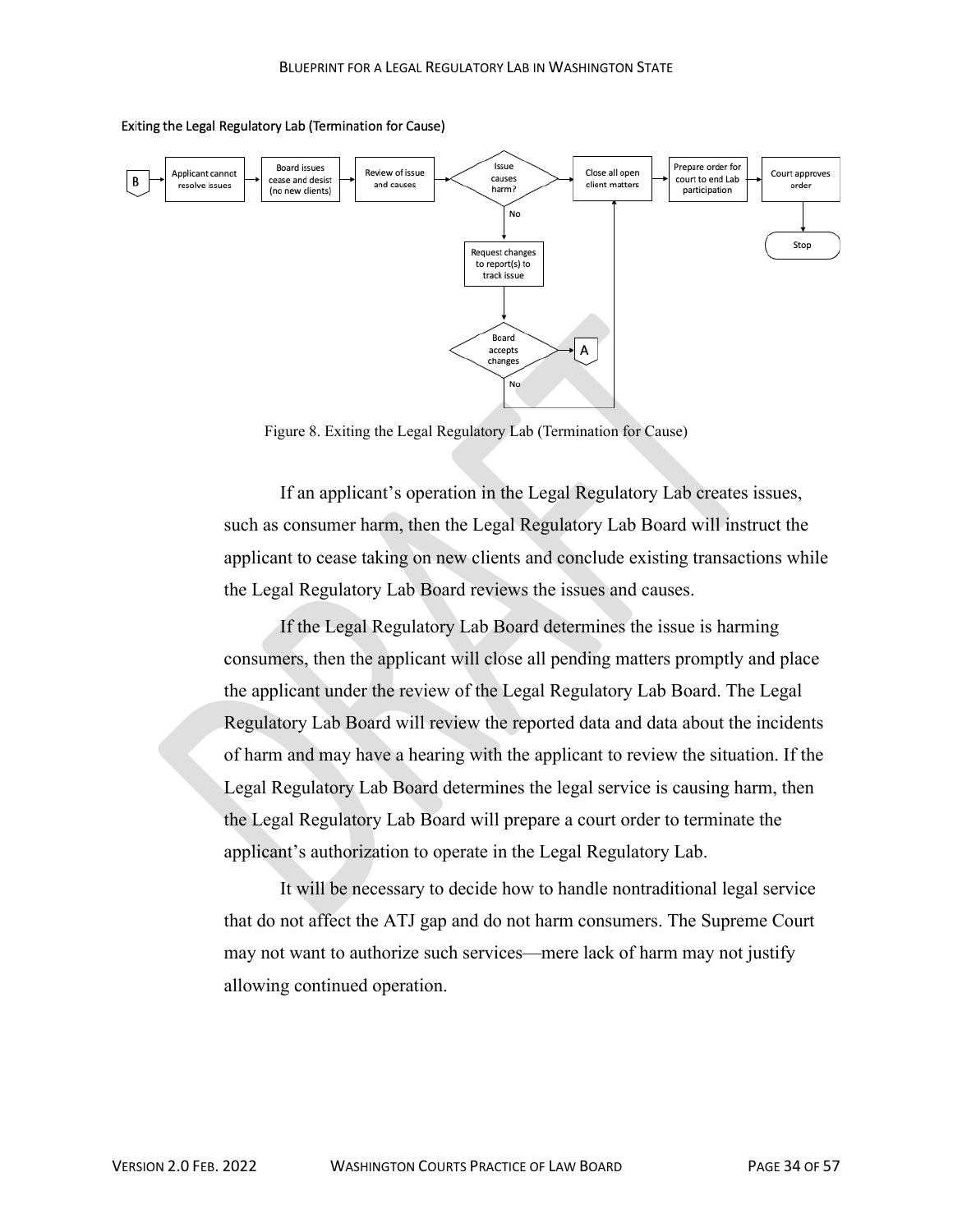If the issue does not involve harming consumers, then the Legal Regulatory Lab Board will work with the applicant to continue to monitor the issue (which may require additional reporting), and the applicant may resume operation in the Legal Regulatory Lab.

If after receiving an order from the Supreme Court withdrawing authorization to provide the nontraditional legal service, and the applicant ignores such an order and continues offering such services in the Washington State legal market, then the applicant would be subject to action under the Consumer Protection Act and UPL statutes, and any other laws that apply.

#### <span id="page-35-0"></span>**6.12 Licensure (Exiting the Legal Regulatory Lab)**

A proposed flowchart for successfully exiting from the Legal Regulatory Lab is shown in Figure 9.



Figure 9. Licensure (Exiting Legal Regulatory Lab)

If an applicant completes the duration of the time in the Legal Regulatory Lab and there are no outstanding issues after review of the final report by the Legal Regulatory Lab Board, then the Legal Regulatory Lab Board will prepare an order for the Supreme Court.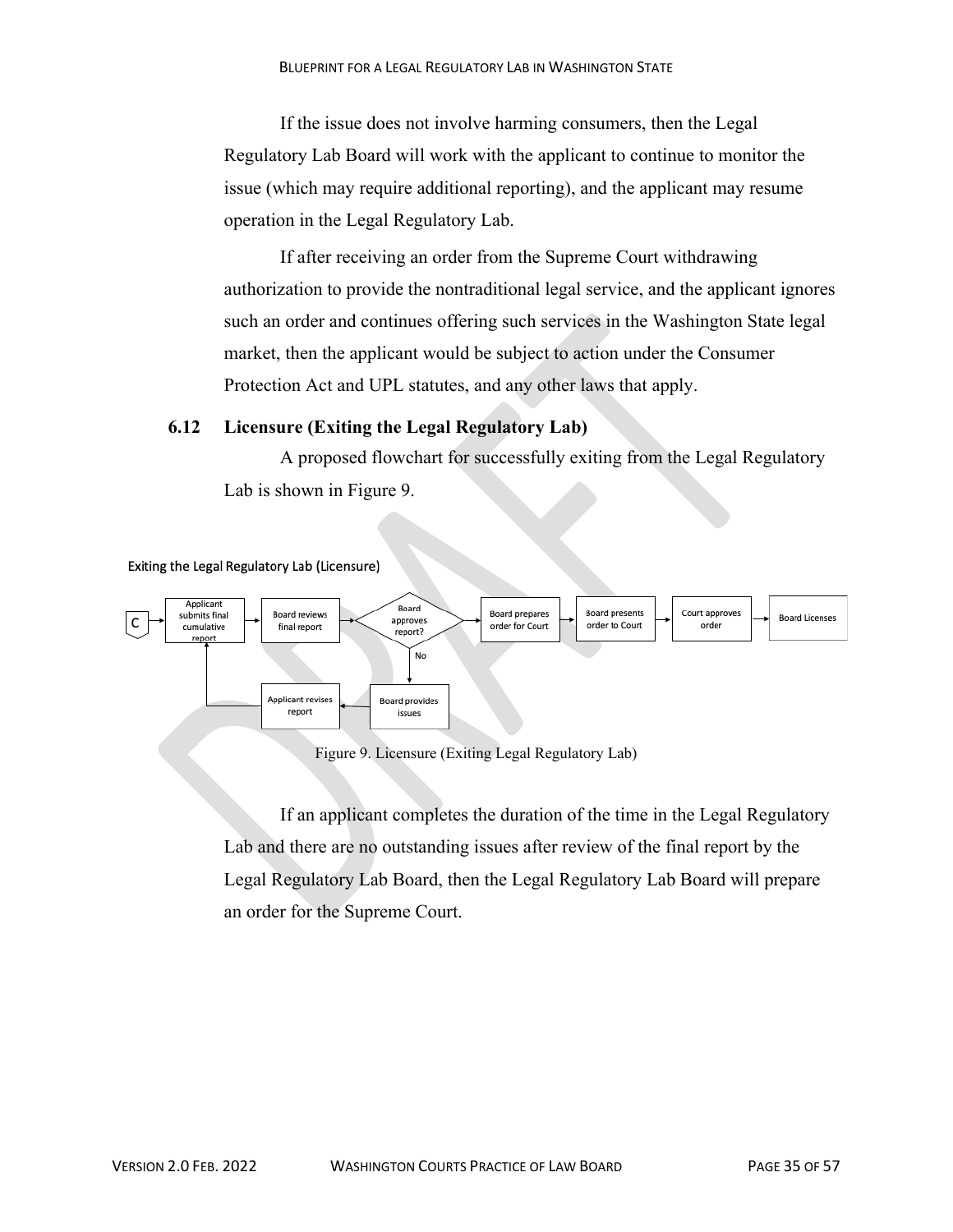The Supreme Court will have the discretion to approve or not approve the order, particularly if the Supreme Court feels the data does not support the conclusion the nontraditional legal service should be allowed to continue to operate. If the Supreme Court approves the order, then the applicant may provide the nontraditional legal service within the structure defined by that Supreme Court Order. The Supreme Court can determine whether the nontraditional legal service addresses ATJ to such a positive degree that it will allow other nontraditional legal service providers to follow the same order (without going through the Legal Regulatory Lab).

## <span id="page-36-0"></span>**6.13 Duration of Participation in the Legal Regulatory Lab**

Once created, the Legal Regulatory Lab and the Legal Regulatory Lab Board will exist and continue to fulfill its duties and functions as outlined by the Supreme Court Orders until the Supreme Court changes such orders. Each applicant will be authorized by the Supreme Court Order to participate in the Legal Regulatory Lab under the applicant's relevant court order for two years.

Note: This differs from Utah, where the Legal Regulatory Sandbox is approved for a two-year duration, but which will likely be renewed for a longer term.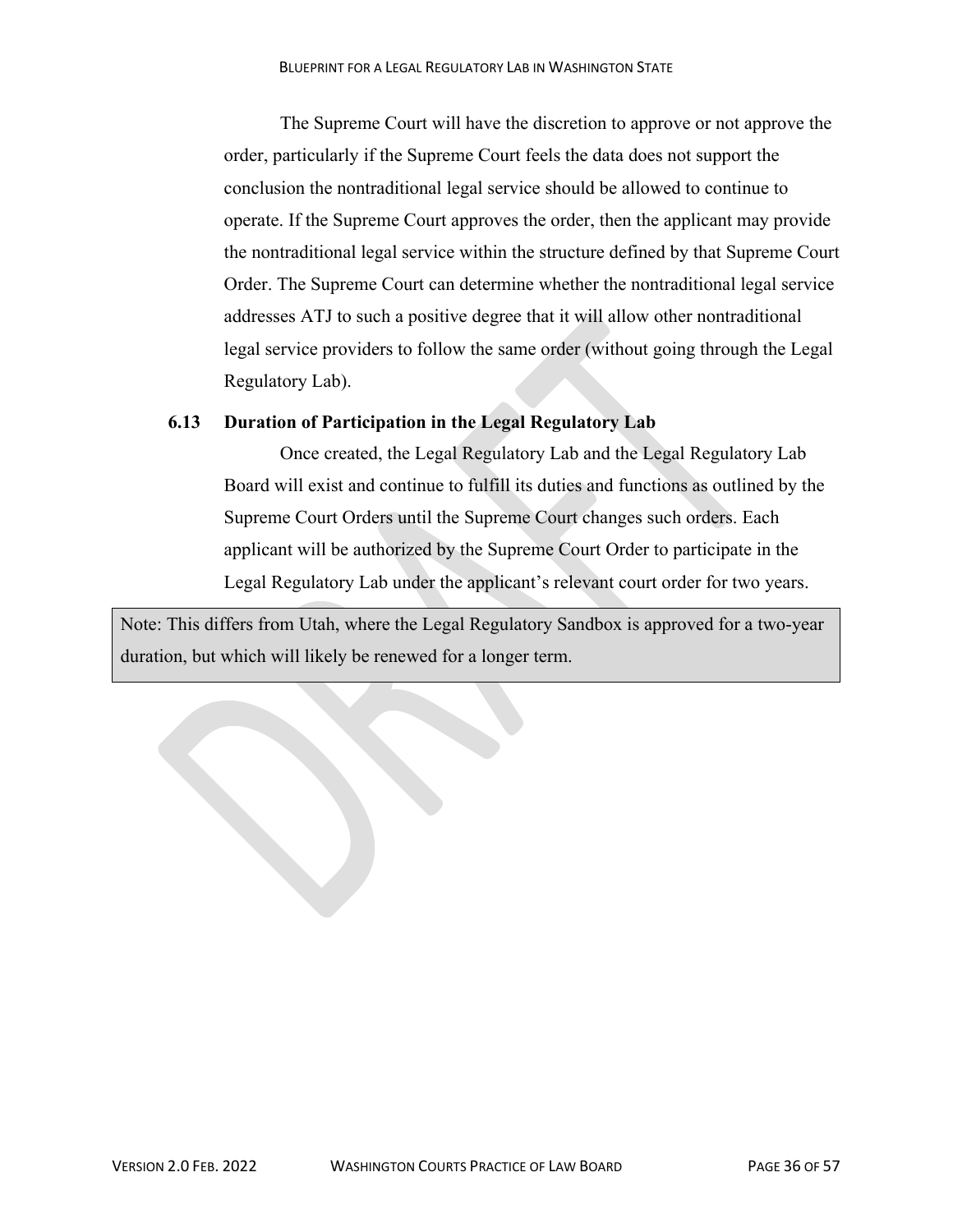# <span id="page-37-0"></span>**7.0 Next Steps**

This is a Blueprint for the Legal Regulatory Lab. The next steps include:

- a) Incorporating feedback from the Court, the WSBA Board of Governors, and other parties
- b) Formalizing the Legal Regulatory Lab Board and appointing members
- c) Fund-raising (grants)
- d) Determining the RPCs and other regulations that can be tested within the Legal Regulatory Lab and that cannot be tested within the Legal Regulatory Lab
- e) Formalizing application processes
- f) Formalizing the court orders (templates)
- g) Creating a reporting database schema and database for collecting Legal Regulatory Lab data (and standardizing with other states)
- h) Finding two test organizations to run through the process to determine what changes are needed to improve the Legal Regulatory Lab and expand capacity.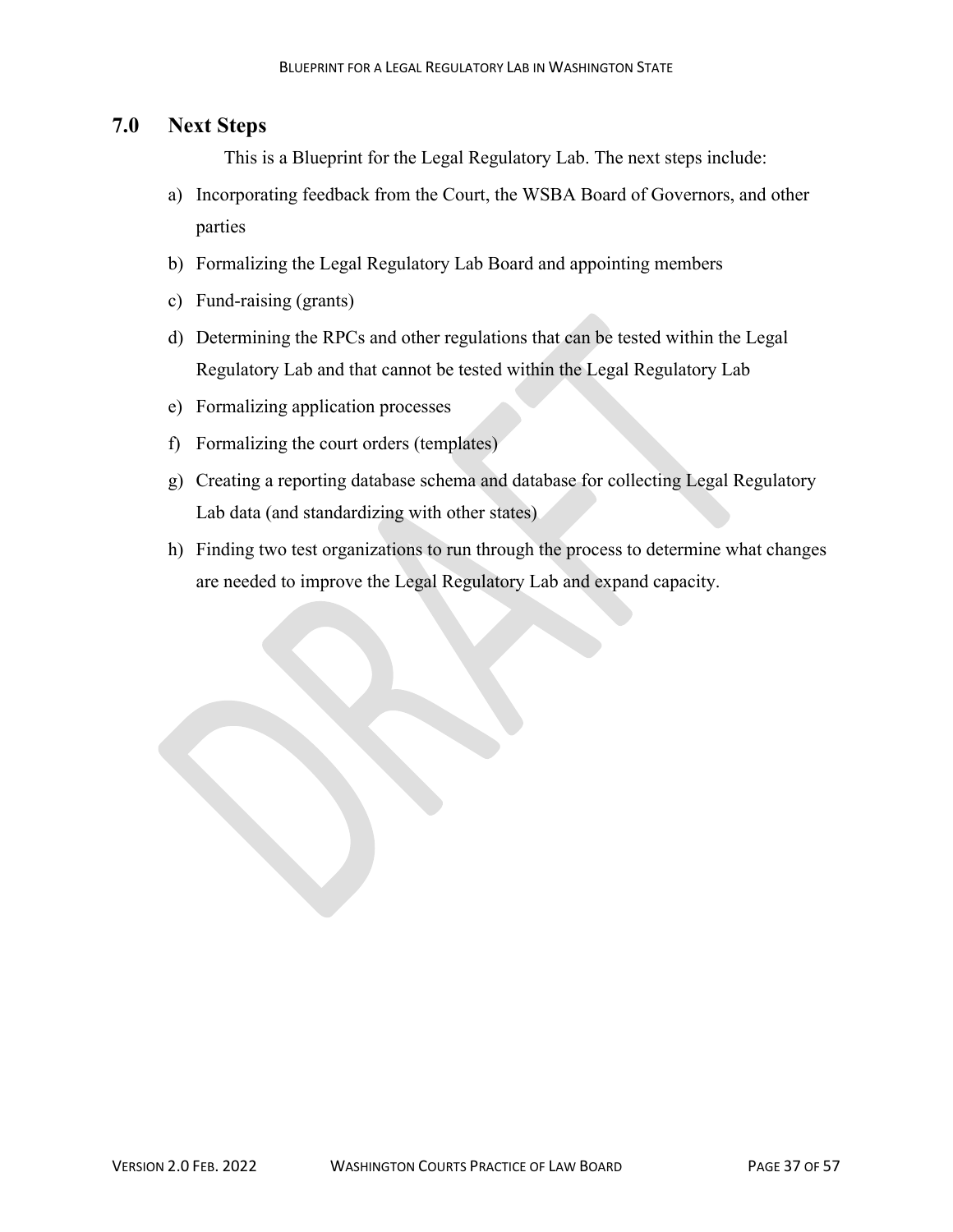## <span id="page-38-1"></span><span id="page-38-0"></span>**8.0 Appendix A: What Problem Does a Legal Regulatory Lab Address**

## **8.1 The Practice of Law in Washington State**

Under Washington State statutes and court rules, only an authorized and licensed lawyer, a person supervised by an authorized and licensed lawyer, a Limited License Legal Technician (LLLT), or a Limited Practice Officer (LPO) can lawfully provide legal services to the public.

#### <span id="page-38-2"></span>**8.2 The ATJ Gap in Washington State**

The Civil Legal Needs study update stated: "more than three-quarters of all low-income households in Washington State experience at least one civil (not criminal) legal problem each year. In the aggregate, low-income people experience more than one million important civil legal problems annually."<sup>[16](#page-38-3)</sup>

Additionally, "low-income people face more than 85 percent of their legal problems without help from an attorney. Attorney assistance is most success fully secured in family-related matters, but even here only 30 percent of legal problems reported are addressed with the assistance of an attorney. Removing familyrelated problems, low-income people receive help from an attorney with respect to less than 10 percent of all civil legal problems."<sup>[17](#page-38-4)</sup>

An update to the study in 2015 found that due to a variety of economic and social factors, "the average number of civil legal problems per low-income household having nearly tripled since 2003."[18](#page-38-5)

[https://www.courts.wa.gov/newsinfo/content/taskforce/civillegalneeds.pdf.](https://www.courts.wa.gov/newsinfo/content/taskforce/civillegalneeds.pdf)

<span id="page-38-5"></span><sup>18</sup> Washington State Supreme Court, Civil Legal Needs Study Update Committee, 2015 Washington State Civil Legal Needs Study Update, Oct. 2015, available at [https://ocla.wa.gov/wp](https://ocla.wa.gov/wp-content/uploads/2015/10/CivilLegalNeedsStudy_October2015_V21_Final10_14_15.pdf)[content/uploads/2015/10/CivilLegalNeedsStudy\\_October2015\\_V21\\_Final10\\_14\\_15.pdf.](https://ocla.wa.gov/wp-content/uploads/2015/10/CivilLegalNeedsStudy_October2015_V21_Final10_14_15.pdf)

<span id="page-38-3"></span><sup>&</sup>lt;sup>16</sup> Washington State Supreme Court, Task Force on Civil Equal Justice Funding, The Washington State Civil Legal Needs Study, September 2003, available at

<span id="page-38-4"></span> $17$  Id.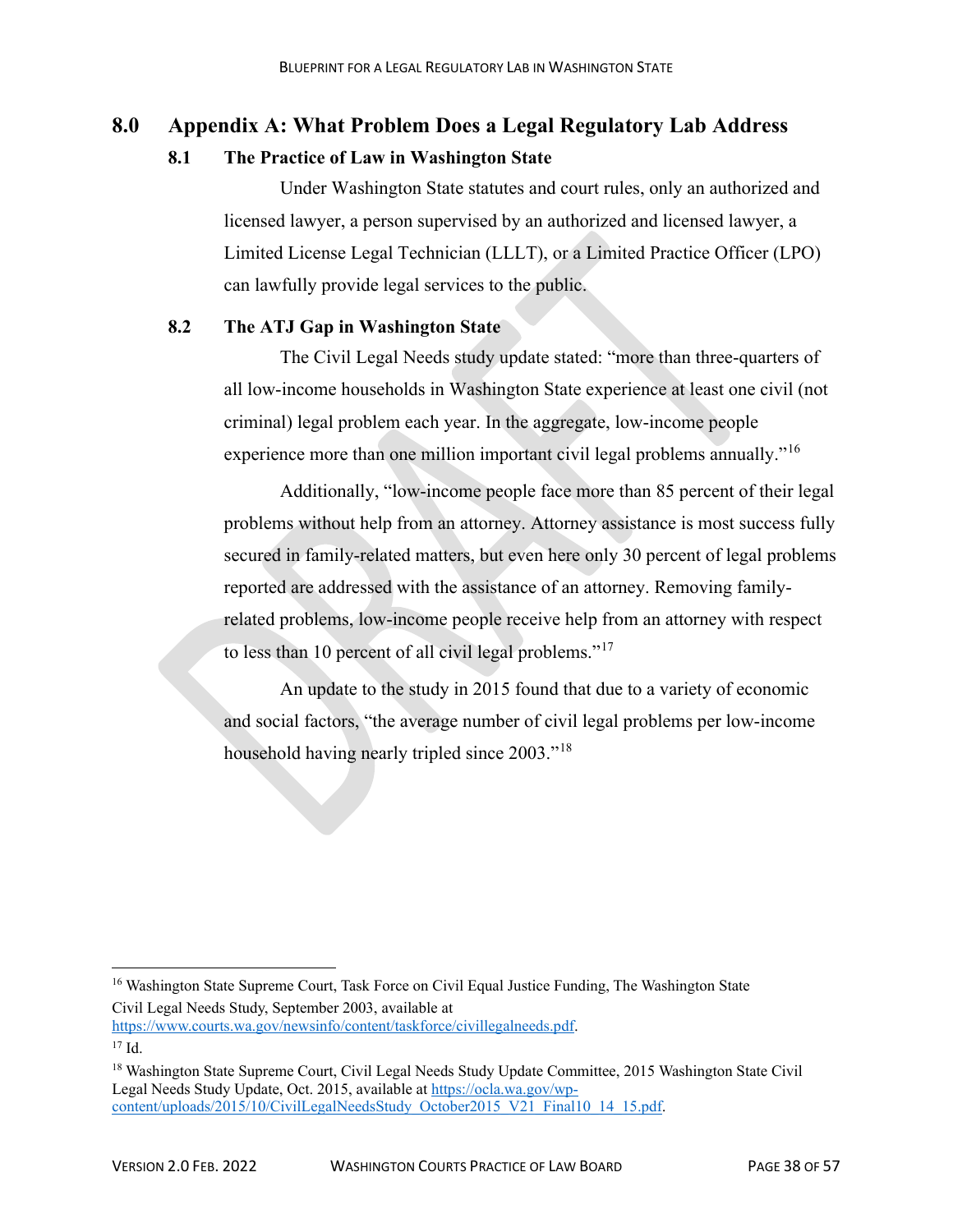The Civil Legal Needs Update challenged the courts and the officers of the courts including judges, lawyers, LLLTs, and LPOs to ensure that low-income people in Washington State understand their legal rights and know where to look for legal help when they need it; to squarely address not only problems presented, but the systems that result in disparate experiences depending on one's race, ethnicity, victim status or other identifying characteristics; and to know the costs and consequences of administering a system of justice that denies large segments of the population the ability to assert and effectively defend core legal rights.

It is clear "for decades, the United States has sought to bridge this ATJ gap through incremental improvement, such as volunteerism (i.e., pro bono work) and legal aid."[19](#page-39-1) However, "closing this ATJ gap requires both incremental improvement and breakthrough change."<sup>[20](#page-39-2)</sup>

#### <span id="page-39-0"></span>**8.3 Online Legal Services**

A variety of entities are offering online legal services. Many of these entities are helping people with their civil legal problems. Under the statute and rules, these entities may be unlawfully practicing law.

One such entity, Legal Zoom, assists people by providing form-based legal services, and they may refer a person to an authorized legal practitioner (lawyer, LLLT, or LPO). Today, LegalZoom operates in Washington State under an Assurance of Discontinuance between LegalZoom and the Washington State Attorney General's Office.<sup>[21](#page-39-3)</sup>

<span id="page-39-1"></span> $19$  Robert W. Gordon, Lawyers, the Legal Profession & Access to Justice in the United States, A Brief History, DAEDALUS, Winter 2019, at 177, 178.

<span id="page-39-2"></span><sup>&</sup>lt;sup>20</sup> Georgetown Law Ctr. On Ethics & the Legal Profession, 2020 Report on the State of the Legal Market, 2-3 (2020)

<span id="page-39-3"></span><sup>&</sup>lt;sup>21</sup> In Re the Matter of LegalZoom.com, Inc. a Delaware Corporation, Sept. 15, 2010 available at [https://agportal](https://agportal-s3bucket.s3.amazonaws.com/uploadedfiles/Home/News/Press_Releases/2010/LegalZoomAOD.pdf)[s3bucket.s3.amazonaws.com/uploadedfiles/Home/News/Press\\_Releases/2010/LegalZoomAOD.pdf.](https://agportal-s3bucket.s3.amazonaws.com/uploadedfiles/Home/News/Press_Releases/2010/LegalZoomAOD.pdf)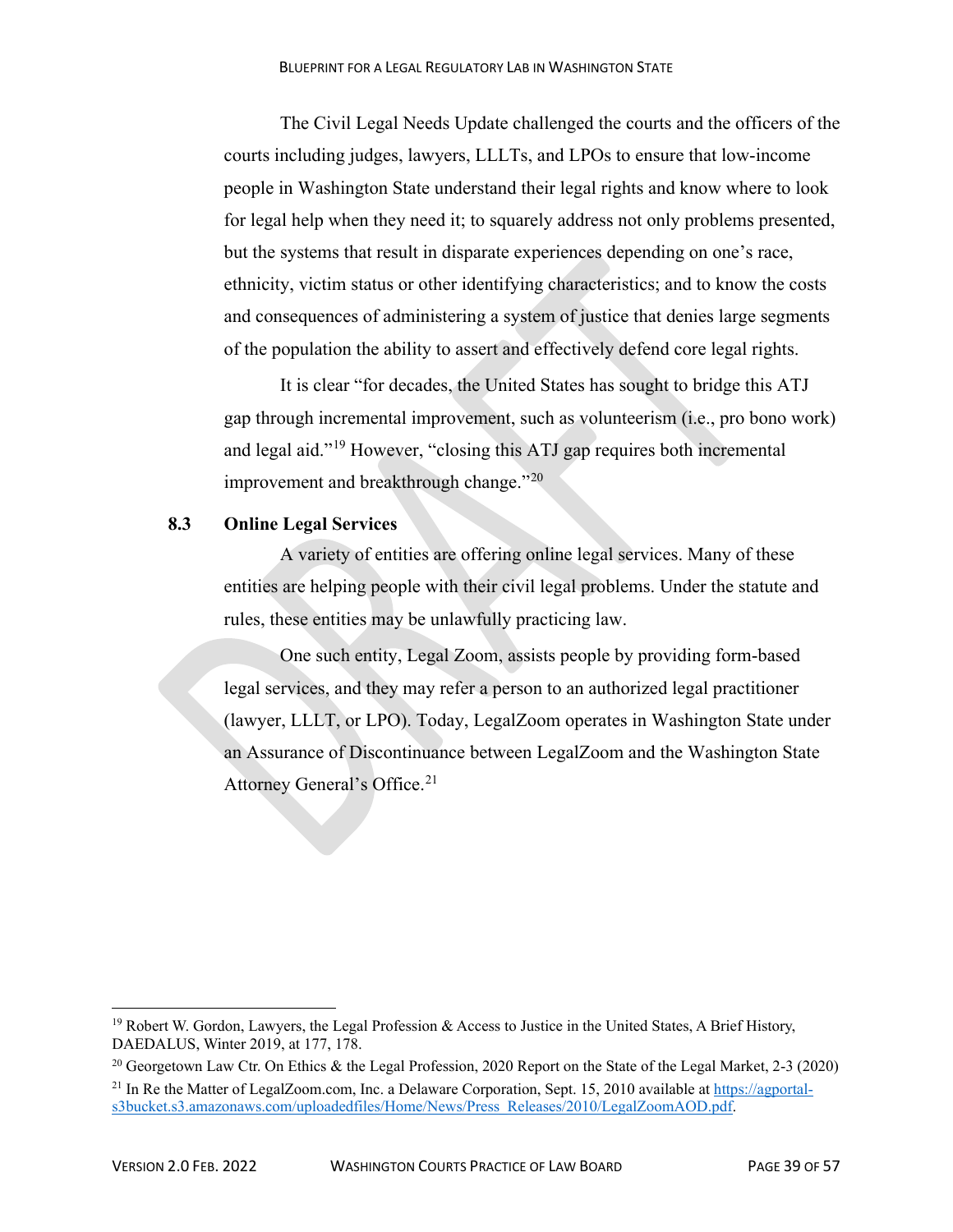This agreement essentially requires LegalZoom to follow guidelines outlined in the agreement, such as not "Comparing, directly or by implication, the costs of Respondent's self-help products, i.e., legal forms as contemplated in GR24(b)(8), and clerical services with those provided by an attorney, without, in close proximity to each such comparison, clearly and conspicuously disclosing to Washington consumers that Respondent is not a law firm and is not a substitute for an attorney or law firm."[22](#page-40-0)

Although it is not clear whether LegalZoom was the first entity to offer online legal services to people in Washington, many others have followed and online legal services are available covering a wide variety of legal services including family law, immigration, arbitration assistance, traffic infractions, and other civil legal matters. Some of these entities are Washington based (that is, registered with the Washington Secretary of State) and others are foreign entities.

At its annual meeting with the Supreme Court on Feb. 4, 2021, the POLB identified there were over 50 OLS providers providing legal services in Washington State. Approximately 20 of these providers, such as WestLaw and CLIO, primarily provide services to legal professionals. Over 14 legal service providers, such as Avvo and LegalZoom, provide services to both legal professionals and the public, including referring people to a legal professional (generally a lawyer). Finally, over 17 legal service providers, such as FairShake and Hello Divorce, target their services to the public.

These OLS providers offer legal services across a wide spectrum of legal matters, including family law, contract disputes, traffic infractions, and immigration. Several service models are in use, including referrals to legal professionals and do-it-yourself services. They are getting positive reviews from both the public and the press and are raising significant venture capital, which means they will continue to offer more services.

<span id="page-40-0"></span> $22$  Id. at  $2.1(a)$ .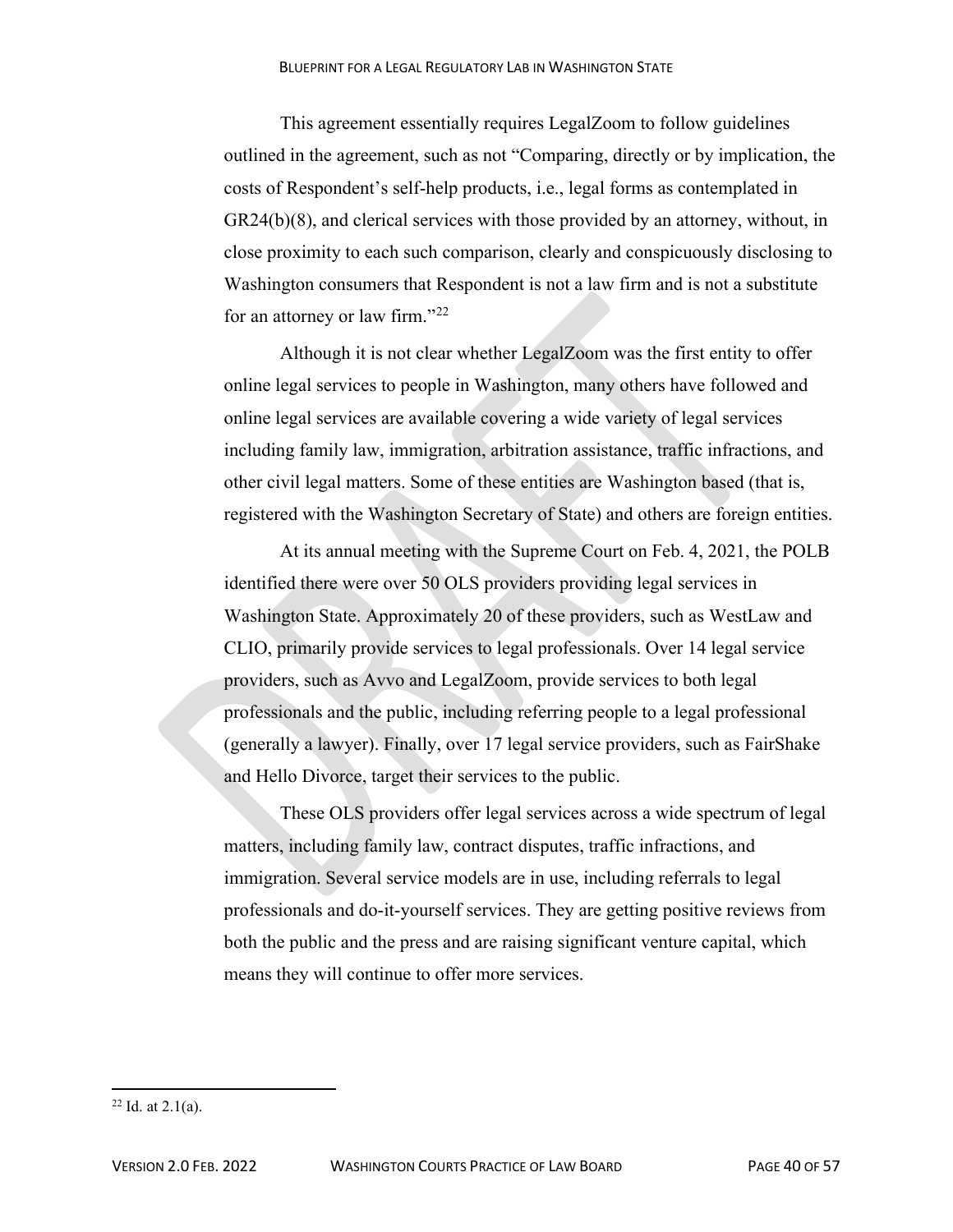To be clear, these services may not be targeting people in Washington specifically; because they are internet services, they are there if people in Washington try to use them.

The advantage of such online legal services is they are addressing the ATJ gap in Washington. People using such services are likely doing better with their legal matter than simply being a pro-se litigant. They provide timely and often simplified advice. Typically, they are also less expense than traditional legal services.

The disadvantage of such online legal services is they are not regulated in a similar manner as traditional legal services and may not be following Washington statutes and court rules. They may not be offering accurate and complete advice. Consumer harm may be going unreported.

#### <span id="page-41-0"></span>**8.4 UPL Complaints and Online Legal Services**

As of April 2021, the POLB has had two UPL complaints brought to its attention. Neither were referred to the Attorney General's Office or a county prosecutor for action because there was no evidence of harm to the consumer in either case. However, this does not mean that the entities were not practicing law.

## <span id="page-41-1"></span>**8.5 Addressing ATJ and Online Legal Services**

Several jurisdictions in the US and Canada are addressing the ATJ gap by examining the role that online legal services could play. Several alternatives be considered from doing nothing to using a regulatory lab to take a risk-based and data-driven approach to regulatory reform, particularly regarding regulating online legal services and ABS.

The danger of doing nothing is that the online legal services are not going away. Again, this is evidenced by the investment of venture capital into the companies offering such services. And there is the danger such services will become accepted by the public and spontaneous deregulation will occur. Some would argue this is already taking place. An example of spontaneous deregulation can be found in what happened to municipalities when ride-share and home-share services entered cities without regard to cab and zoning ordinances.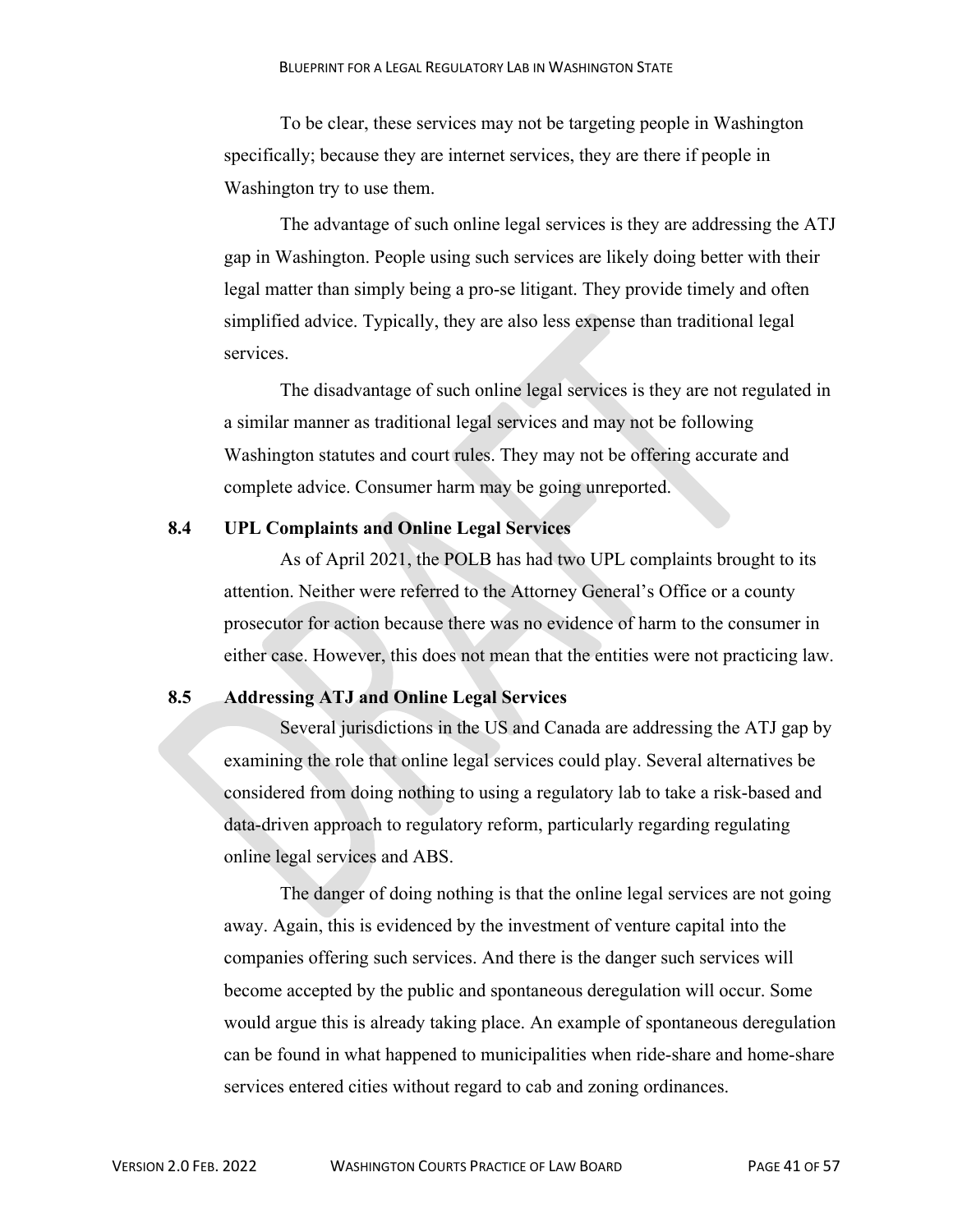As various businesses try to create new service delivery models aimed at filling the urgent need for legal advice, they find their ideas and initiatives stifled by certain existing regulatory rules. Many smaller legal service startups can't secure funding because there are questions as to whether their businesses may operate; meanwhile, regulators hesitate to amend the existing rules, citing potential harm to the public because of these new business models and service providers. New business models, innovative partnerships, and creative approaches to new licenses are all shut down by the lack of flexibility under the current rules.

With so many people unable to access meaningful legal assistance, the time has come for us to consider opening the pool of legal service providers and eliminating the limitation that only attorneys and LLLTs may own law firms. Without data, we cannot do so responsibly. There is a simple way to solve both problems: a Legal Regulatory Lab.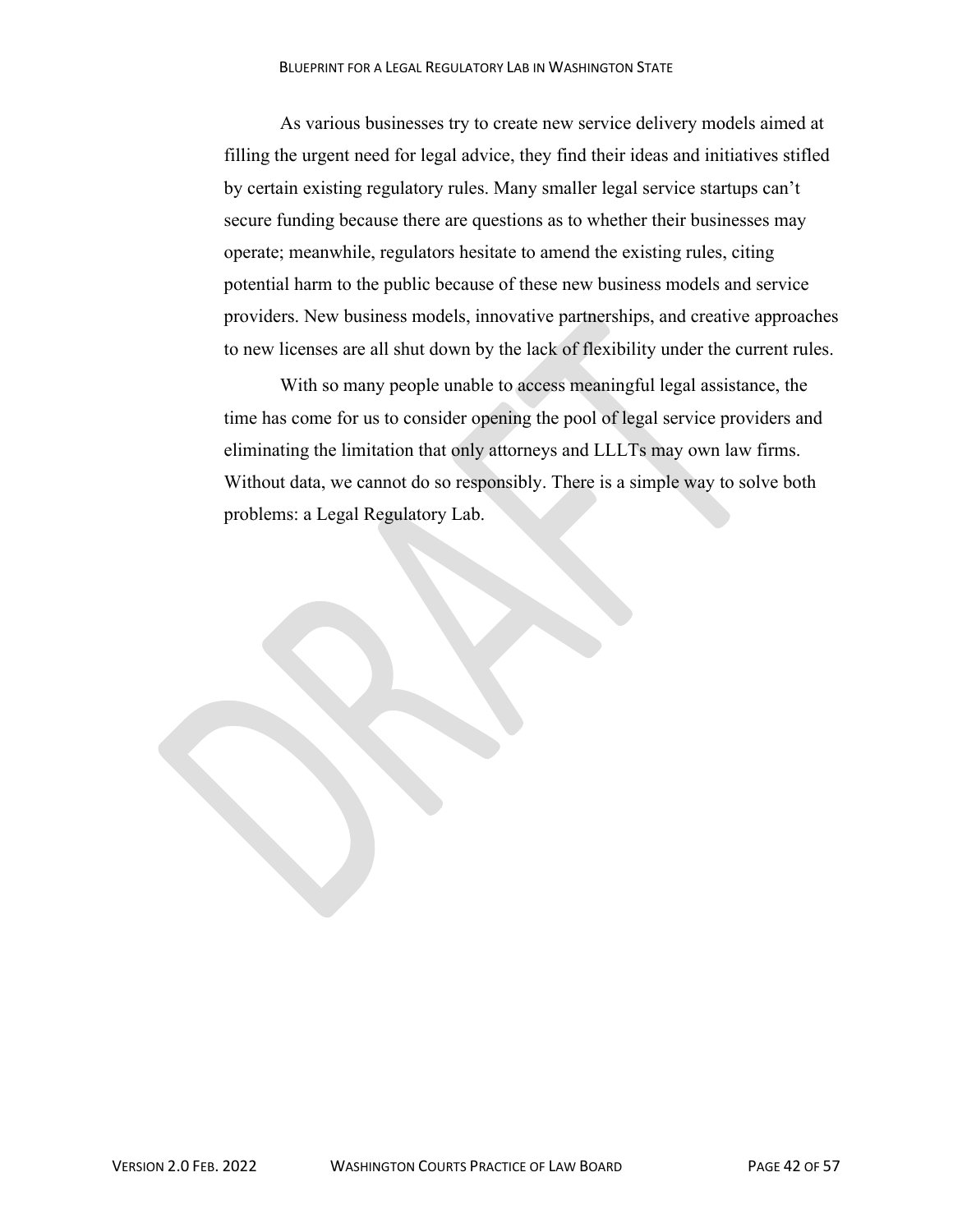## <span id="page-43-0"></span>**9.0 Appendix B: Sample Washington Legal Regulatory Lab Application**

This is a mockup or illustrative sample of how an applicant might supply information to the Legal Regulatory Lab Board for consideration to test a nontraditional legal service in the Legal Regulatory Lab. The company is fictitious, but much of the data is accurate and might reflect information for an online software based legal service.

#### <span id="page-43-1"></span>**9.1 General Legal Regulatory Lab Information for Applicants**

#### **9.1.1 Purpose of the Legal Regulatory Lab**

The Legal Regulatory Lab tests and evaluates innovative models for providing nontraditional legal service that reduce the ATJ gap, while minimizing the risk of harm to the public. Such innovative services may not be capable of being offered under the Rules of Professional Conduct (RPC) or would be considered the Unlawful Practice of Law under the Revised Code of Washington (RCW) 2.48.180.

#### **9.1.2 Authority for the Legal Regulatory Lab**

The Washington State Legal Regulatory Lab is authorized by Washington Supreme Court Order (number), dated (date).

#### **9.1.3 Disbarred or Suspended Legal Professionals**

No legal professional disbarred or suspended by any bar or licensing authority can participate in any entity offering nontraditional legal service in the Legal Regulatory Lab.

#### **9.1.4 No Temporary Admission to Practice in Washington**

The Legal Regulatory Lab is not a means by which out-of-state lawyers can practice law in Washington State, without otherwise complying with the WSBA regulations as delegated by the Washington Supreme Court to the WSBA.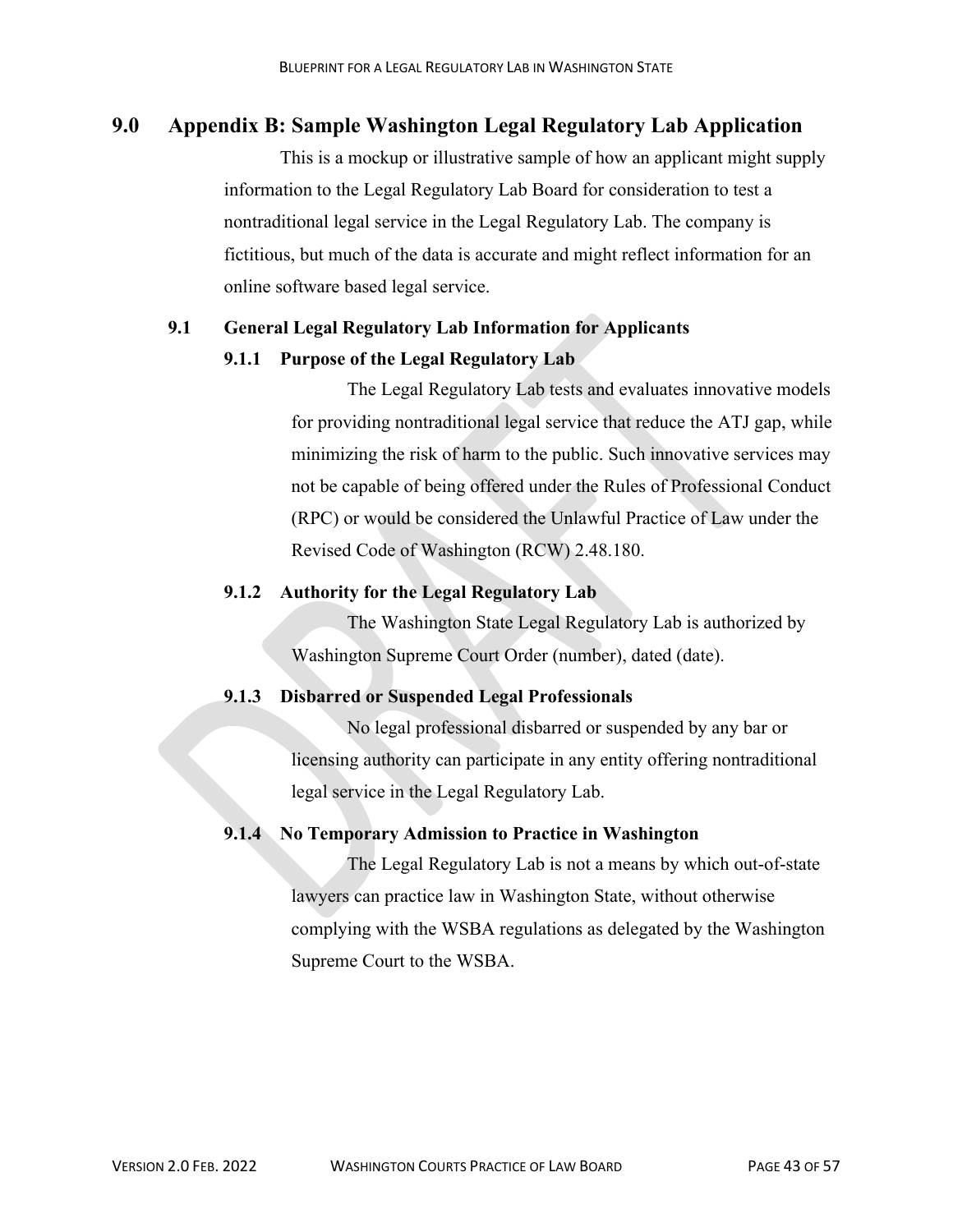#### **9.1.5 No Impact on Washington State or Federal Laws or Regulations**

The Legal Regulatory Lab does not and cannot impact requirements imposed by other applicable Washington or Federal Laws, the laws or requirements imposed by other jurisdictions, or the requirements imposed by other regulatory agencies. Authorization to provide nontraditional legal service within the Legal Regulatory Lab does not release or indemnify any entity or individual from conforming to all other applicable laws, regulations, and court rules.

#### **9.1.6 Legal Professionals Still Bound by RPCs**

Except as temporarily modified by the Supreme Court Order allowing the entity to provide nontraditional legal service within the Legal Regulatory Lab, legal professionals working with entities in the Legal Regulatory Lab shall maintain their duties under the RPCs.

#### **9.1.7 Applications and Reports are Public Information**

Applications for admission to the Legal Regulatory Lab, and reports of operations in the Legal Regulatory Lab are public documents to ensure the transparency of the Legal Regulatory Lab.

Entities whose nontraditional legal service involve trade secrets as defined by RCW 19.108.010(4) may request such trade secrets be handled by the Legal Regulatory Lab Board under RCW 19.108.050.

#### **9.1.8 Penalties for False or Misleading Application Information**

Making false or materially misleading statements in this application is the basis for loss of authorization to participate in the Legal Regulatory Lab, and other criminal and civil sanctions may apply.

#### **9.1.9 Changing Information**

If information supplied as part of this application changes, the entity shall ensure the information is updated promptly.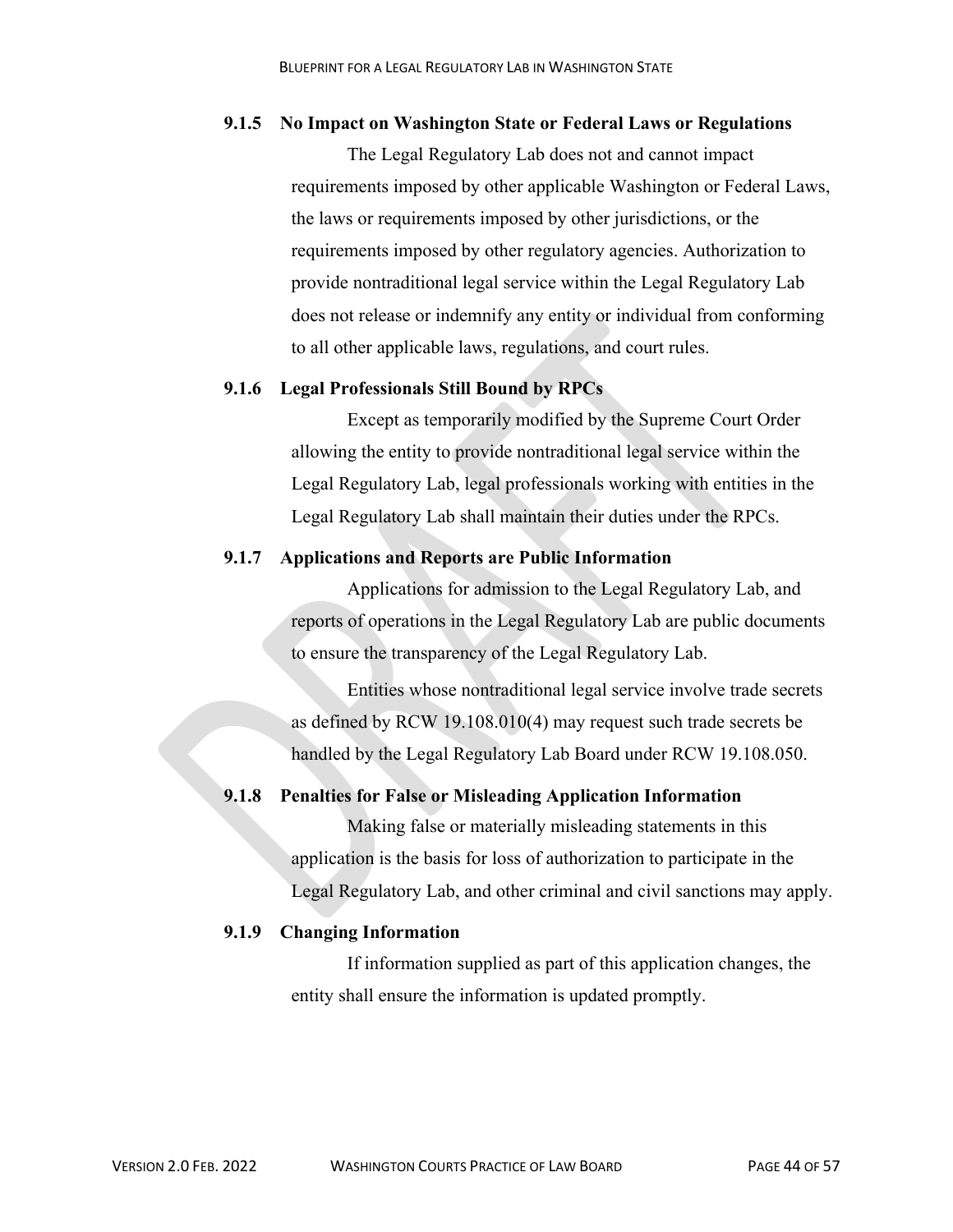## <span id="page-45-0"></span>**9.2 Description of the Proposed Nontraditional Legal Service**

#### **9.2.1 Legal Service Model**

- Legal professionals employed or managed by non-legal professionals
- $\Box$  Less than 50% non-legal professional entity ownership
- $\square$  Over 51% non-legal professional entity ownership
- Legal professional sharing fees with non-legal professional
- $\Box$  Non-legal professional service provider with legal professional involvement
- Non-legal professional service provider without legal professional involvement
- □ Software or internet service provider with legal professional involvement
- **Software or internet service provider without legal professional involvement**
- $\Box$  Other:
- **9.2.2 Primary Legal Service Category of Legal Service**

Select One

- **a** Accident/Injury
- **A** Adult care
- $\Box$  Business
- $\Box$  Civil misdemeanor
- **Q** Criminal Expungement
- **D** Discrimination
- **Q** Domestic Violence
- **E**ducation
- **Employment**
- □ End-of-life Planning
- $\Box$  Family law
- $\Box$  Financial issues
- $\Box$  Healthcare
- **Housing (Rental)**
- $\Box$  Housing (Mortgage)
- □ Housing (Manufactured Home)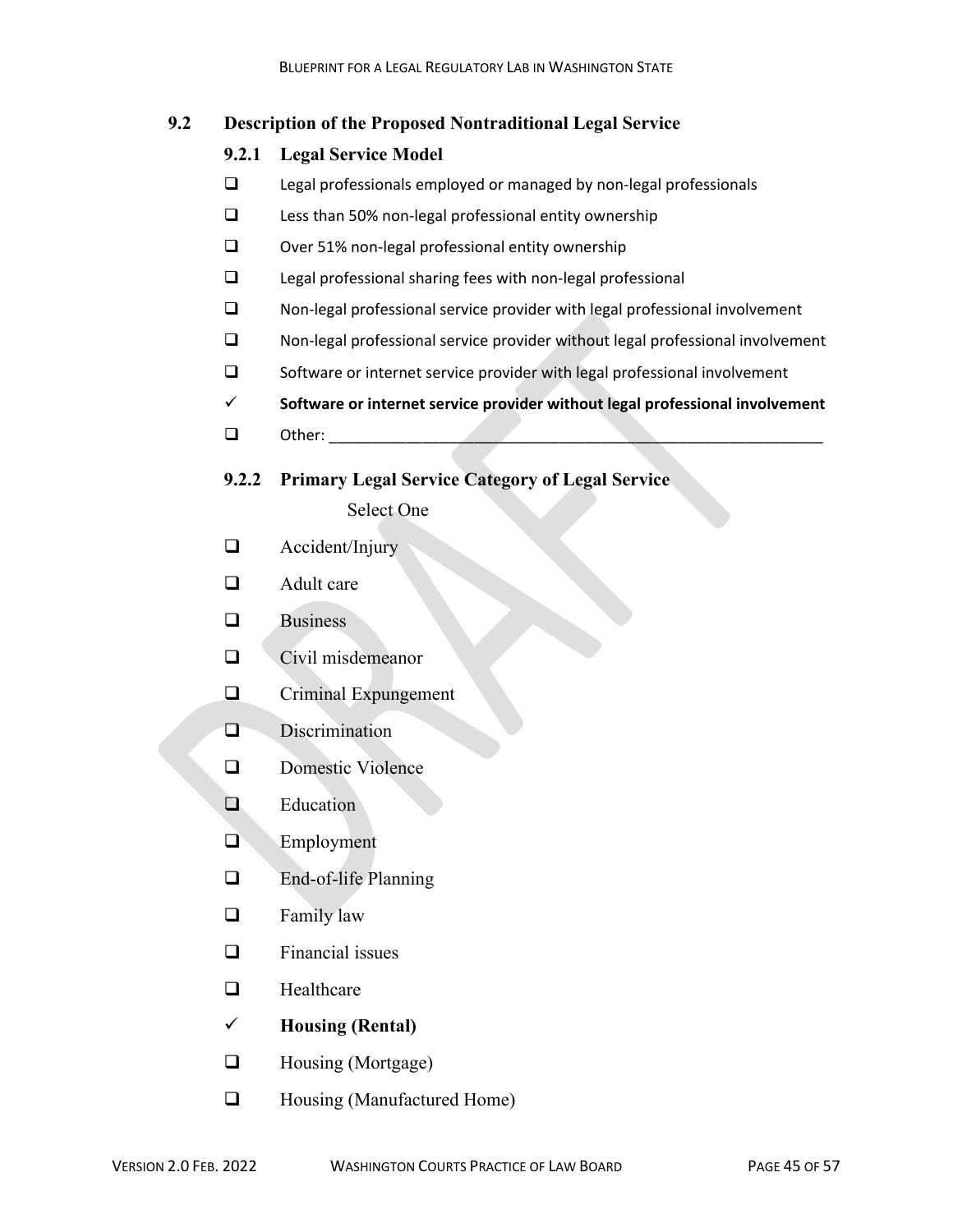- **Immigration**
- **O** Military
- □ Native American and Tribal Law
- $\Box$  Public benefits
- $\Box$  Real estate
- **u** Traffic

# **9.2.3 Secondary Legal Service Category of Legal Service**

Select all that apply

- Accident/Injury
- $\Box$  Adult care
- $\Box$  Business
- $\Box$  Civil misdemeanor
- **Q** Criminal Expungement
- **D** Discrimination
- Domestic Violence
- **E**ducation
- **Employment**
- End-of-life Planning
- **Example 1** Family law
- $\Box$  Financial issues
- **Healthcare**
- $\Box$  Housing (Rental)
- $\Box$  Housing (Mortgage)
- **Housing (Manufactured Home)**
- **Immigration**
- **Q** Military
- □ Native American and Tribal Law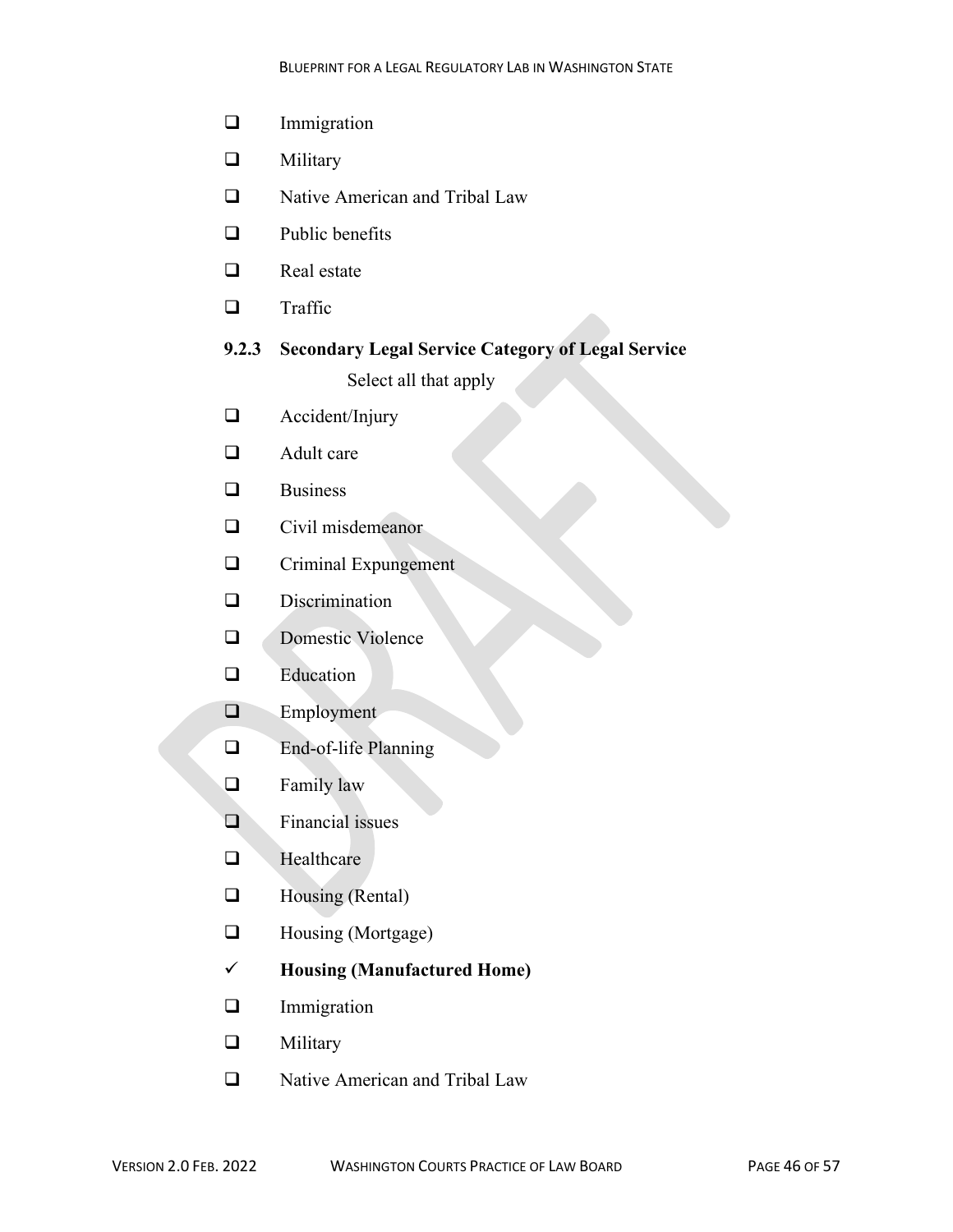- $\Box$  Public benefits
- $\Box$  Real estate
- $\Box$  Traffic

#### **9.2.4 Nature and Scope of the Nontraditional Legal Service**

"Safe Rental Spaces Washington" (SRSWA) is an online legal service (OLS) designed to assist tenants with a smartphone, tablet, or personal computer secure their rights against a landlord renting an unsafe (uninhabitable) premise.

SRSWA helps a tenant secure their rights under the Washington Residential Landlord Tenant Act (RLTA), including the Revised Code of Washington (RCW) 59.18.070(1), 59.18.070(2), 59.18.070(3), 59.18.080, 59.18.090, and common law cases *Apostle v. City of Seattle* (70 Wash. 2d 59), *Javins v. First National Realty Corporation* (428 F.2d 1071), *Foisy v. Wyman* (83 Wash. 2d 27), and *Landis & Landis Const. LLC v. Nation* (286 P. 3d 979).

To use the application, the tenant downloads the SRSWA application from the Apple or Android store to their smartphone or tablet. A version for Windows or macOS based devices can be downloaded from the SRSWA website. The application is a free download. The tenant enters information about their landlord, property, who notices about the tenancy are to be sent to per the lease, and the issue making their rental unit unsafe (uninhabitable).

Machine learning based artificial intelligence determines whether the issue is an imminent health hazard, such as no heat in the winter or extreme rodent infestation, a minor problem, such as a refrigerator or stove not working, or some other matter making their residence unsafe.

Based on the specific uninhabitable condition, the SRSWA application will generate and send a notice requiring that the landlord commence repairs in the statutorily defined period. Such notice will be sent so it proves service, such as certified mail.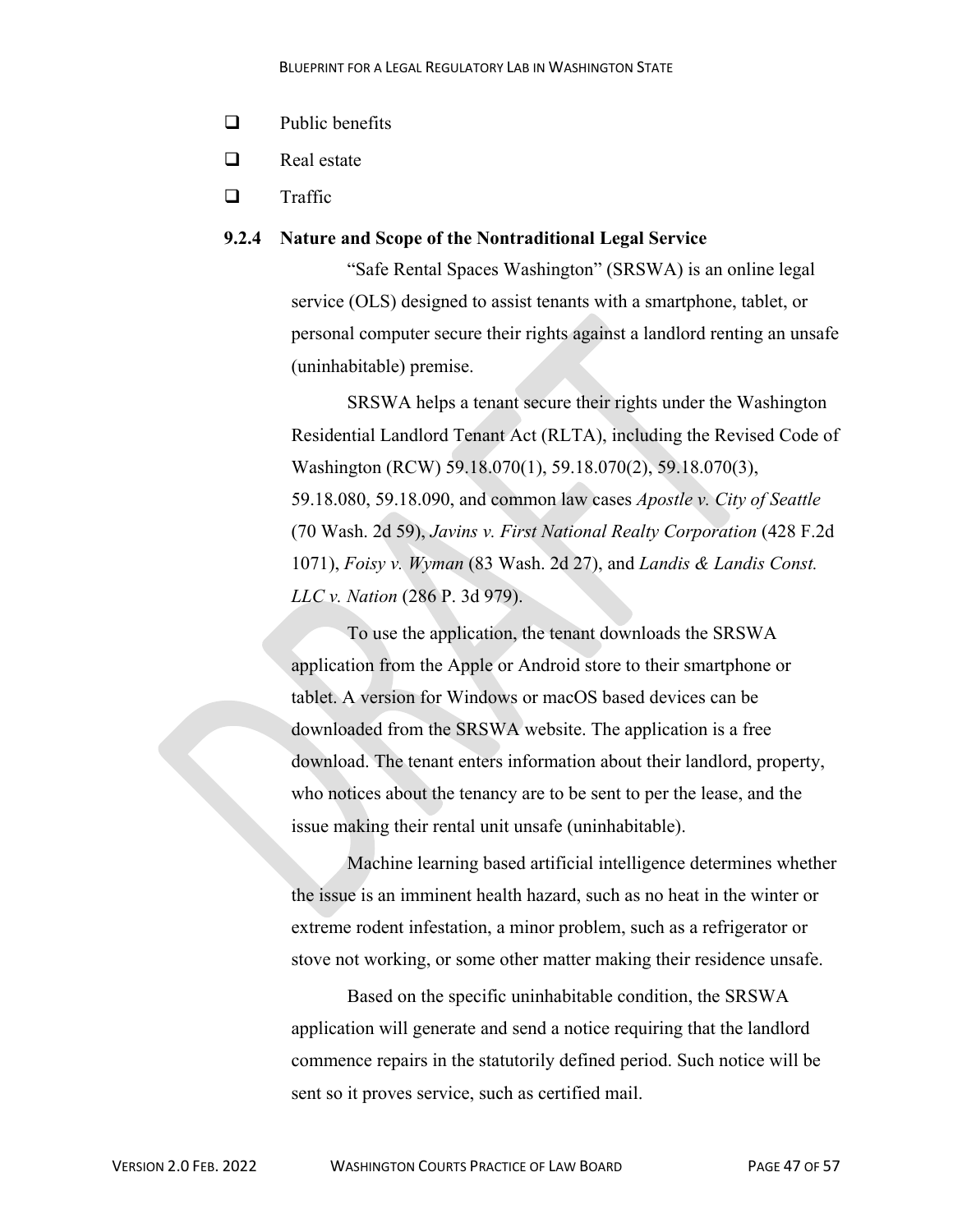If the landlord does not commence remedial action in the statutorily defined period, and the delay is the landlord's fault (landlord could rectify issue if they chose to but have not yet acted), then the SRSWA application will guide the tenant through exercising their statutory rights including terminating the lease and quitting the premises, suing the landlord for damages in small-claims court, or effecting repairs and charging the landlord for the cost of repairs and damages.

If available, the lease can be scanned, including documents on the status of the mechanical systems in the rental unit, and the mold, smoke detector, and tenant's obligations under the lease will be scanned and machine learning analyze the data to modify the algorithm.

Application is doing more than merely functioning as a scrivener to fill-in forms but is deciding about the tenant's legal rights such as determining which part of the statute applies in each scenario, delivering notices in manner which assures proof of service, and commencing a legal action including potential starting a civil case in small claims or other court.

In complex cases, the SRSWA application will assist the client in finding lawyers willing to sue the landlord.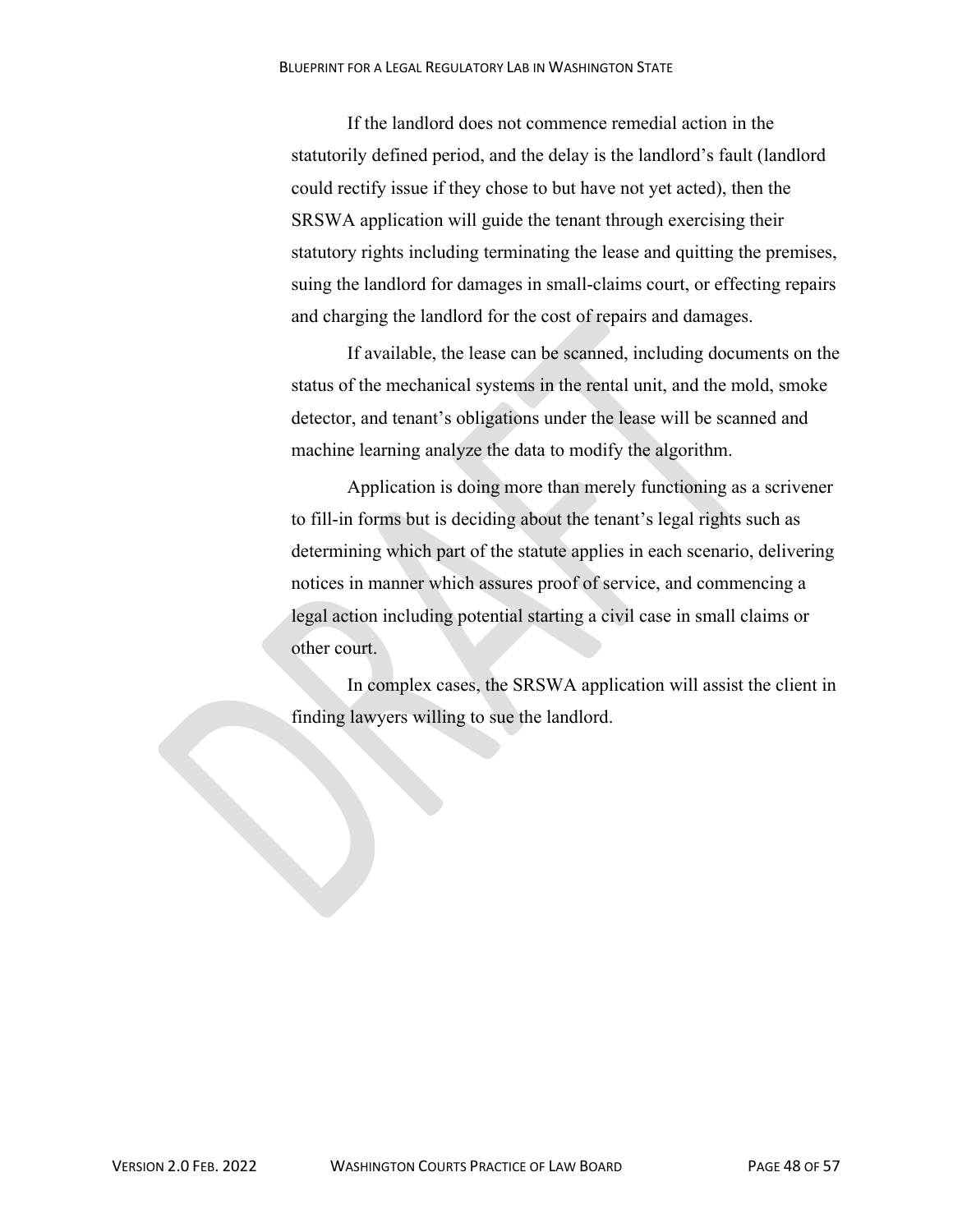

# **9.2.5 The Intended Market for the Nontraditional Legal Service**

The population of Washington State in July 2019 was 7,614,893. [23](#page-49-0) The Census Bureau estimated there were 3,195,004 housing units. A housing unit is a house, an apartment, a group of rooms, or a single room. 63% of the housing units are owner occupied, so 37% are rented. With about 2.55 people per housing unit, the calculated number of people renting would be (3,195,004 \* 0.37) \*2.55 or 3,014,486.27.

<span id="page-49-0"></span><sup>23</sup> [https://www.census.gov/quickfacts/WA.](https://www.census.gov/quickfacts/WA)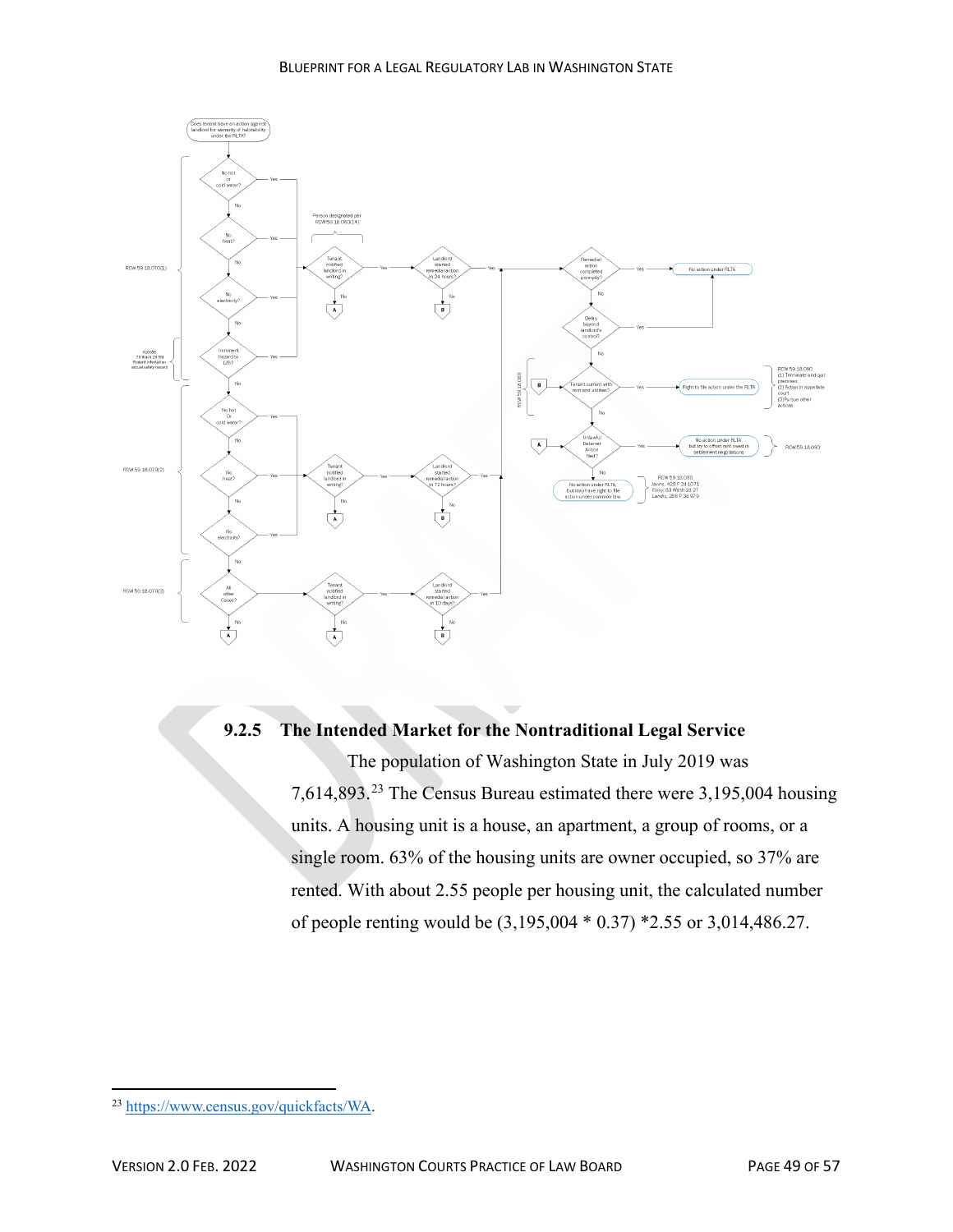The number of households in Seattle are 323,446.<sup>[24](#page-50-1)</sup> Using the same estimates as for the state, the number of rental households would be (323,446 \* 0.37) or 119,675 units. Looking at City of Seattle Code complaints for  $2019^{25}$  $2019^{25}$  $2019^{25}$ , the number of complaints about power, heat, plumbing, mold, and bugs was about 25% of the total code complaints. This means that approximately  $(119,675 * 0.25)$  or 29,918 rental units in Seattle had a potential safety or habitability issue.

Using this number statewide, (3,195,004 \* 0.25) or 798,751 rental units per year in Washington had a habitability issue.

The SRSWA application is not designed for any other jurisdiction at this time, as each state has different landlord-tenant law statutes.

**9.2.6 When the Provision of Nontraditional Legal Service Can Begin** The SRSWA application is in beta testing and will be ready for initial distribution to consumers in January 2022.

<span id="page-50-0"></span>**9.3 How the Nontraditional Legal Service Reduces the ATJ Gap**

**9.3.1 Which Specific Consumers the Nontraditional Legal Service Targets** The SRSWA application targets tenants in Washington State.

**9.3.2 How the Nontraditional Legal Service Provides High-quality Service**

The SRSWA algorithms, machine learning training, and test data has been reviewed by lawyers who advise tenants in the RLTA for a variety of agencies, including the King County Bar Association Housing Justice Project, and the Tenants Union. It follows the statutory definition of what constitutes or makes a rental unit uninhabitable, and the rights of tenants and the obligations of landlords. A professor at Seattle University who teaches a Landlord-Tenant class has also reviewed the application's logic and algorithms and helped to create test data.

<span id="page-50-1"></span><sup>24</sup> <http://www.seattle.gov/opcd/population-and-demographics/about-seattle>

<span id="page-50-2"></span><sup>25</sup> <https://data.seattle.gov/Community/Code-Complaints-and-Violations-Map/rsmq-5vwm>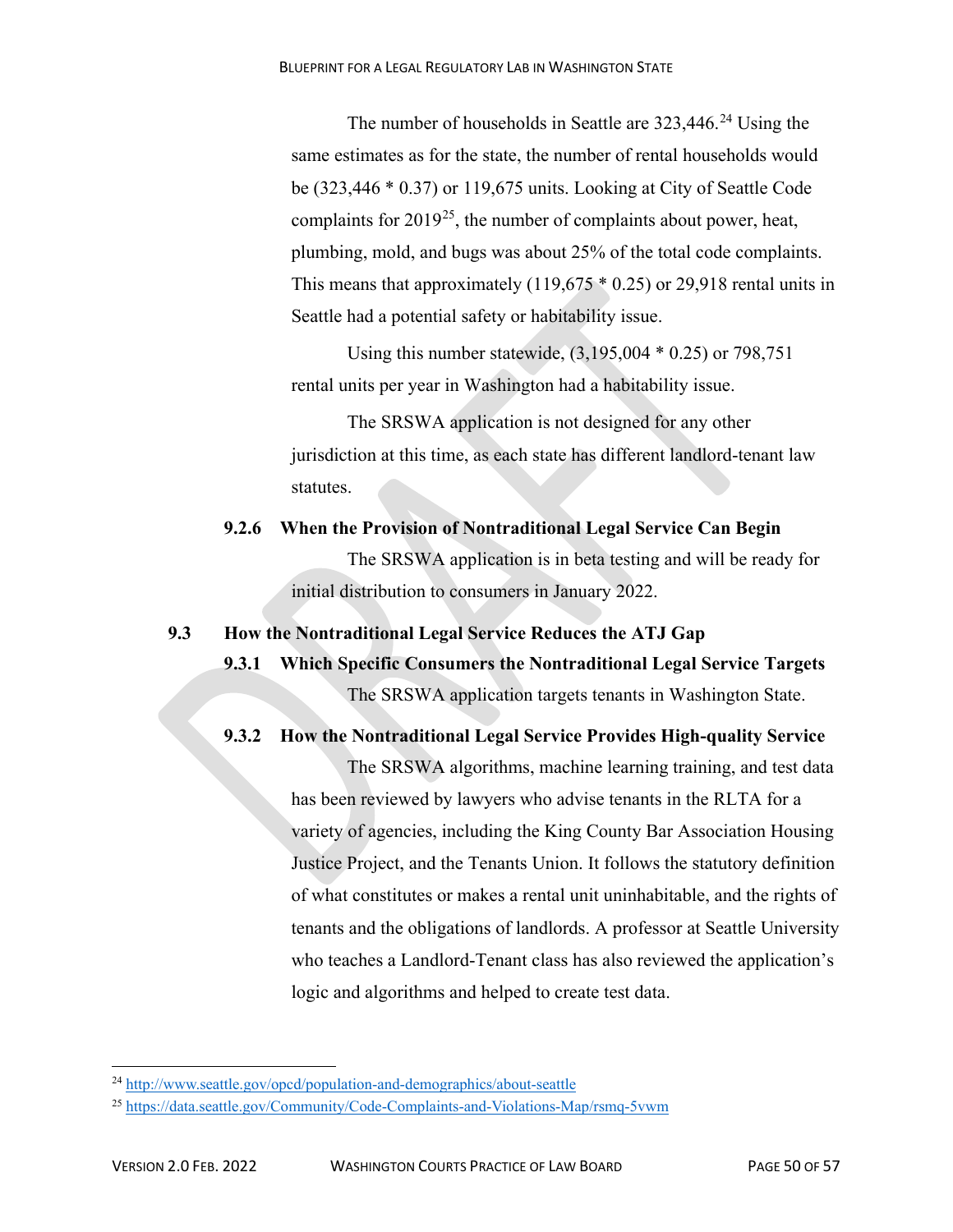Anonymized data about each transaction, and the status of the transaction over time, and source documents are used with machine learning to better train the algorithm and ensure it is working correctly and protecting tenant's rights.

Consumers can report a problem through the application, and a chat interface assists them with most issues. Consumers with complex problems outside the scope of the application will be referred to an attorney who provides legal services to tenants.

#### **9.3.3 How the Nontraditional Legal Service is Cost-effective**

The SRSWA application is free to download. Tenants will be charged only all costs associated with their transaction, such as the costs of sending certified mail or other notices.

Washington Tenant Software makes money by selling information about bad rental units, and bad landlords (those continually failing to repair rental units) to companies such as Zillow and Apartments.com who value such data. No tenant data is sold or traded to pay for SRSWA costs.

#### **9.3.4 How the Nontraditional Legal Service is Consumer Accessible**

Although a tenant/consumer might figure out how to correctly follow an uninhabitable issue through the legal process correctly, few seem able to do more than report to a county or city code enforcement office which might take timely action.

Most consumers make incorrect assumptions such as they can withhold or stop paying rent, leading to potential eviction (unlawful detainer) actions.

According to the US Census, Washingtonians have a high percentage of computers in their homes (greater than 90%), and most have access to high-speed internet, making the application highly available.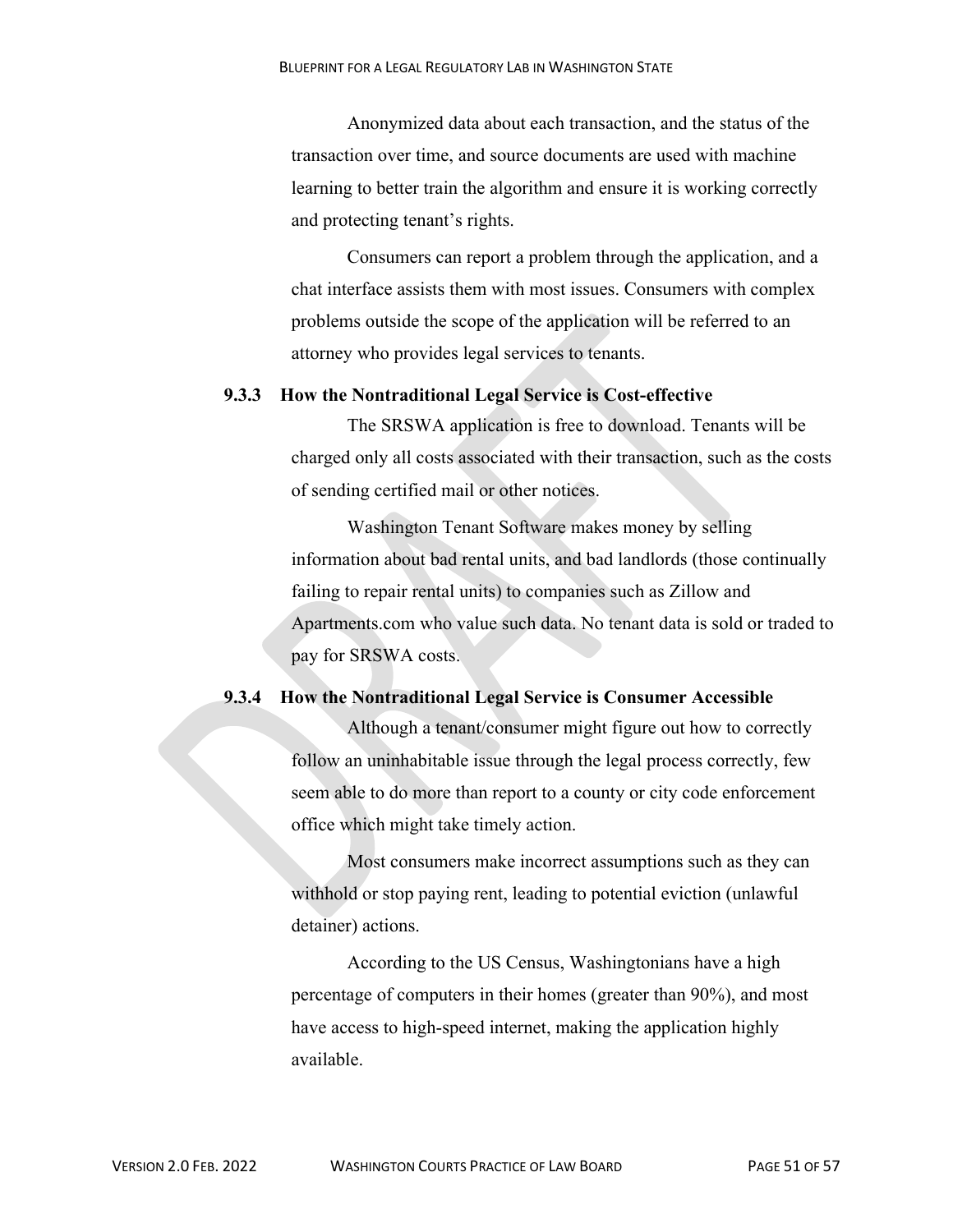Few attorneys will take on uninhabitability matters for tenants, as few tenants can afford to pay hundreds of dollars per hour for such legal service.

Therefore, the SRSWA application should enable more tenants to exercise their legal rights under the RLTA.

#### **9.3.5 Other Aspects of the Nontraditional Legal Service that Close the ATJ**

**Gap.**

Many tenants live with the problem, and incur additional costs because of damage to their health, loss of wages, or harm from attempting repairs on their own.

The lower the income, the less likely the person can make repairs. Many fear retaliation including eviction or non-renewal of the lease. Others worry about being labeled a problem tenant, making it hard to rent another unit.

Few attorneys practice the tenant side of landlord-tenant law.

#### **9.3.6 Estimated ATJ Reduction Score**

Given the information in this section on reducing the ATJ gap, the SRSWA application estimates the likelihood of reducing the gap is possible (2), and the impact is significant (1), giving the application a score of 2.

#### <span id="page-52-0"></span>**9.4 Risk of Harm to Consumers**

#### **9.4.1 What Potential Harm Could Befall a Consumer**

Consumers may be harmed if they overstate the nature of the problem, fail to take subsequent steps in the process promptly, or stop using the application once they initiate a complaint to the landlord.

To mitigate the harm, the SRSWA application will email the consumer with the status of their matter on an ongoing basis, and clearly detailing the next steps and deadlines.

It may not scale across WA because of each court having different court rules (for example, not all Washington county courts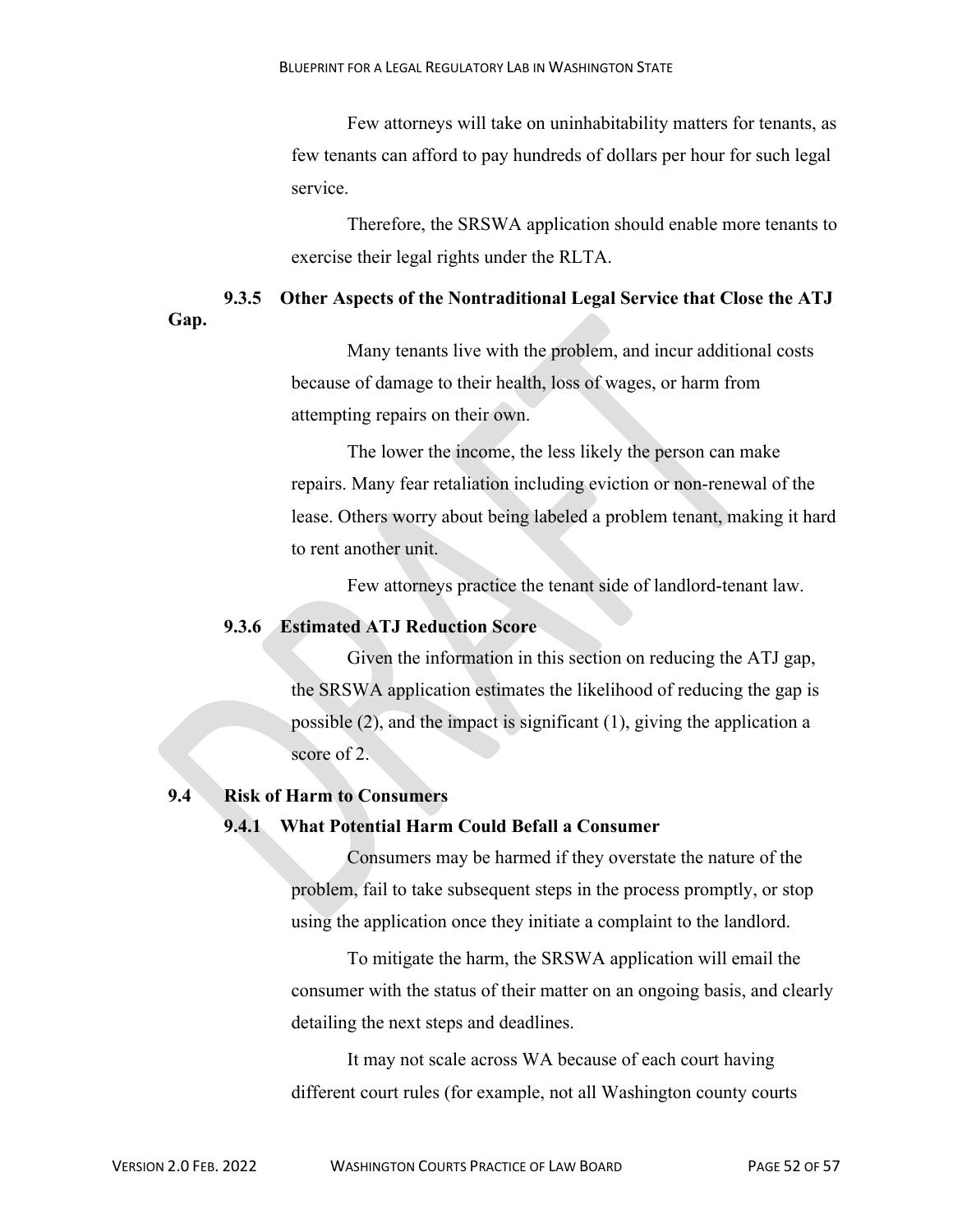support e-filing). However, it may be possible to modify the application to accommodate different statutes, but that is not part of the current plans.

#### **9.4.2 Consumers at Most Risk of Harm**

The SRSWA application will be initially released in English and Spanish. Although every attempt has been made to use non-legal language and terms, uninhabitability and unlawful detainer matters can include complex scenarios and fact patterns, therefore, those will low reading skills or literacy may make mistakes using the application.

Those consumers in poorer communities, where affordable housing is at a premium, are at risk of retaliation from the landlord, but such risk may be less than if the tenant tried to act on their own (without assistance of the application or a legal professional).

| <b>Risk</b>                                                   | Likelihood     | Harm           | <b>Mitigation</b>                                                        | <b>Risk Score</b> |
|---------------------------------------------------------------|----------------|----------------|--------------------------------------------------------------------------|-------------------|
| Misstatement of inhabitability issue                          | $\overline{2}$ | $\overline{2}$ | Clear descriptions of problems                                           | 4                 |
| Failure to follow steps, take required<br>step                | $\overline{2}$ | $\overline{2}$ | Application prompts consumer<br>to take next step before any<br>deadline | 4                 |
| Stop using the application before<br>resolution of the matter | 1              | 3              | Application notes lack of<br>activity and representative<br>follows up   | 3                 |
|                                                               |                |                | Average Risk                                                             | 3.6               |

**9.4.3 Potential Consumer Harm Score**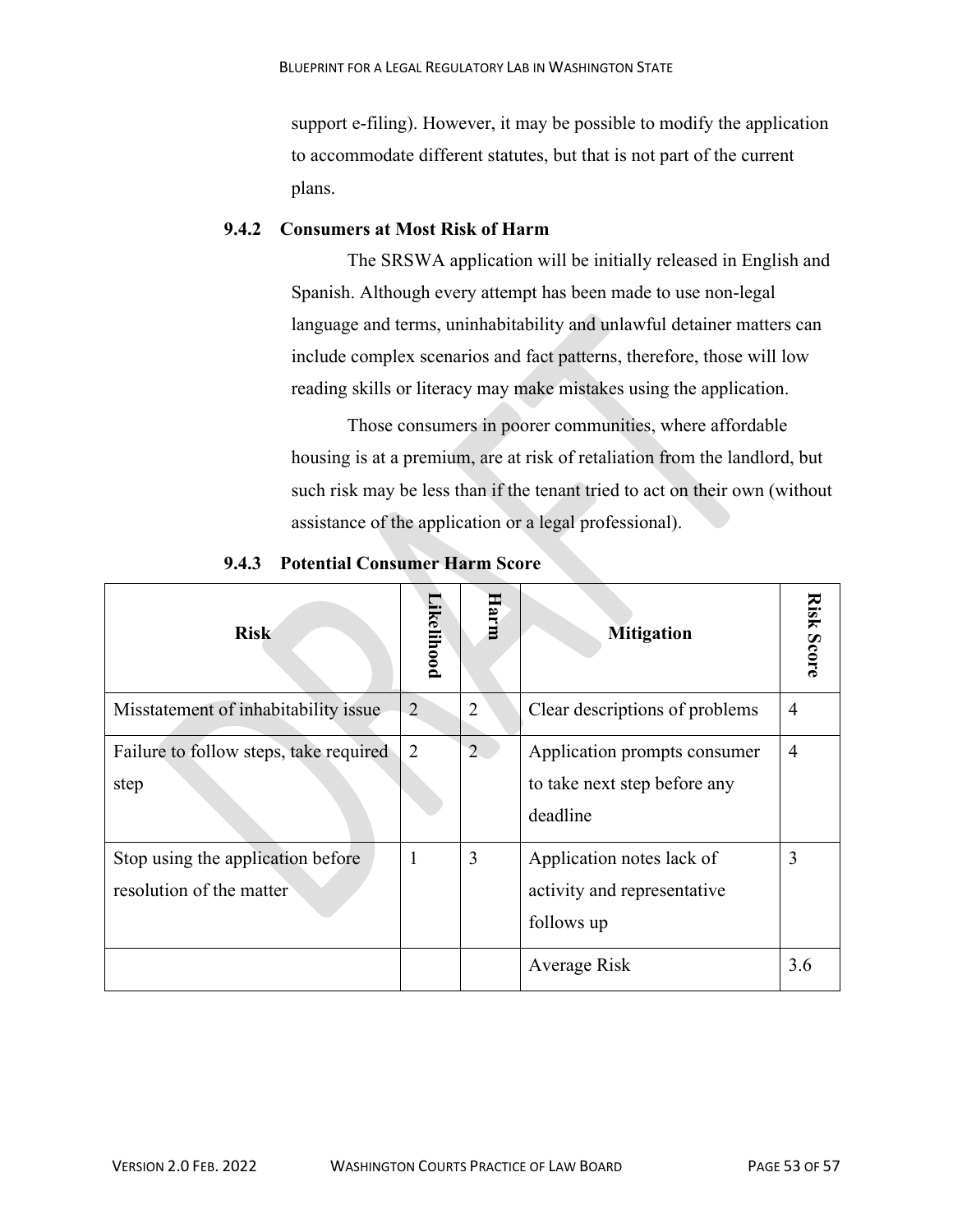#### **9.4.4 When the Risk is Likely to Occur (Present or Future)**

The greatest risk of consumer harm occurs when the consumer initially uses the application and lessens over time (uninhabitable issues have a relatively short timeline).

| <b>Risk</b>                                                   | <b>ikelihood</b> | Occurs | <b>Mitigation</b>                                                        | <b>Risk Score</b> |
|---------------------------------------------------------------|------------------|--------|--------------------------------------------------------------------------|-------------------|
| Misstatement of inhabitability issue                          | $\overline{2}$   | 1      | Clear descriptions of problems                                           | $\overline{2}$    |
| Failure to follow steps, take required<br>step                | $\overline{2}$   |        | Application prompts consumer<br>to take next step before any<br>deadline | $\overline{2}$    |
| Stop using the application before<br>resolution of the matter |                  | 1      | Application notes lack of<br>activity and representative<br>follows up   |                   |
|                                                               |                  |        | <b>Average Risk</b>                                                      | 1.6               |

#### **9.4.5 How Any Risk of Harm can be Measured**

The application collects anonymized data about usage, including started transactions, unfinished or abandoned transactions, and failed transactions.

Consumers can report and track issues with the application through a portal and an issue id for tracking will be assigned to any complaint entered through the application.

Consumer satisfaction will be measured after each transaction.

## <span id="page-54-0"></span>**9.5 Entity Information**

## **9.5.1 Type of Entity**

Washington Tenant Software is a Washington State LLC. The LLC is the developer or the SRSWA application.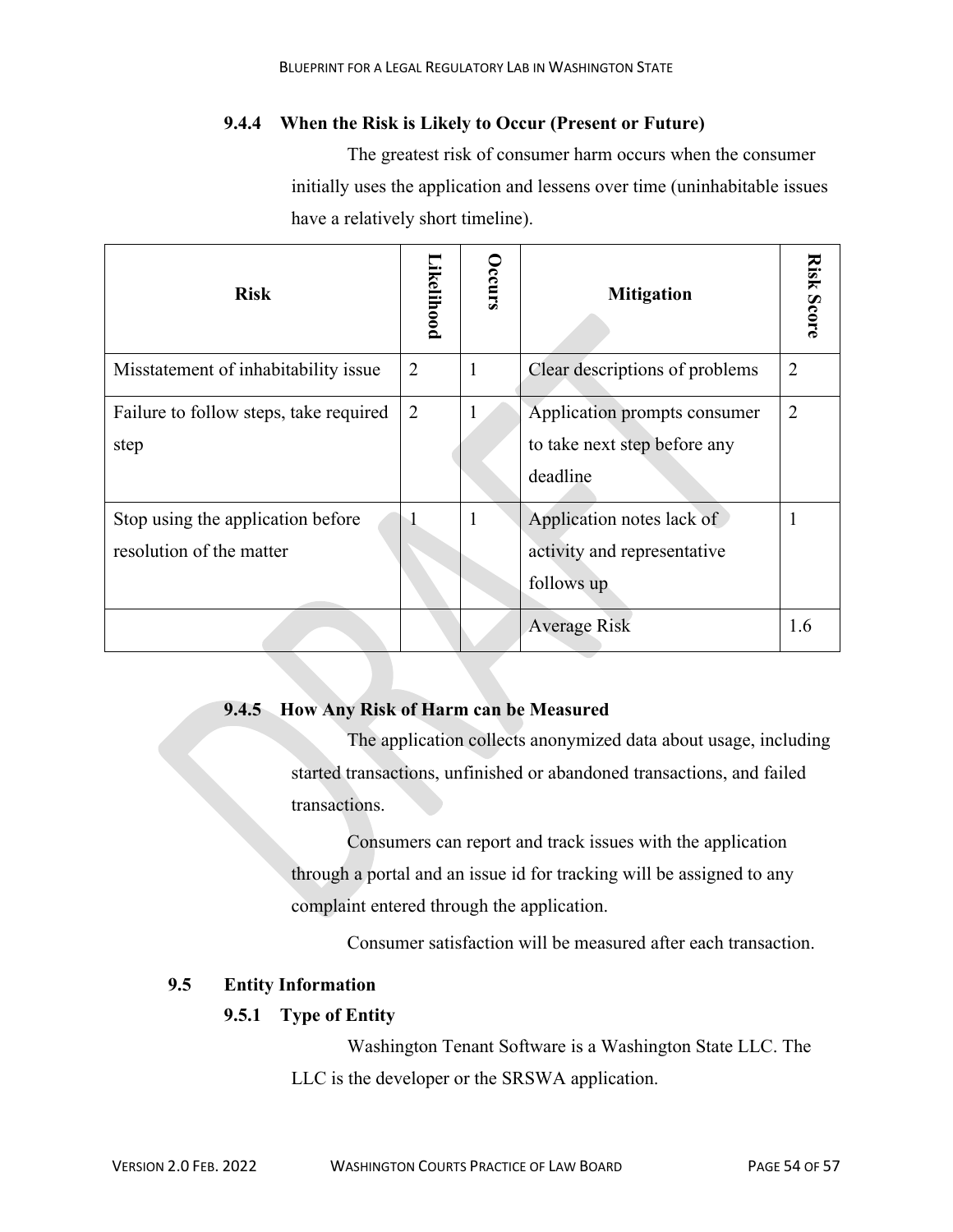## **9.5.2 Officers**

John and Jane Doe are the members of Washington Tenant Software LLC. John Doe is the member manager.

#### **9.5.3 Years of Operation**

Washington Tenant Software was incorporated in 2019.

#### **9.5.4 Financial Information**

Washington Tenant Software has raised \$2 million dollars from Angel Investors and is not expected to seek any additional funding until it is in the market. SRSWA is the entity's first application.

#### **9.5.5 Business Plan for the Nontraditional Legal Service**

In 6.5.4, WTS has raised capital to fund the initial release of the application. In 6.3.3 Washington Tenant Software makes money selling information about landlords and rental units, not client or tenant data.

## <span id="page-55-0"></span>**9.6 Other Material Information**

SRSWA intends to compensate lawyers advising about the RLTA with monetary payments for work performed and does not intend on having any legal professionals on staff or as members of the corporation.

SRSWA is a software development firm and is not a law firm.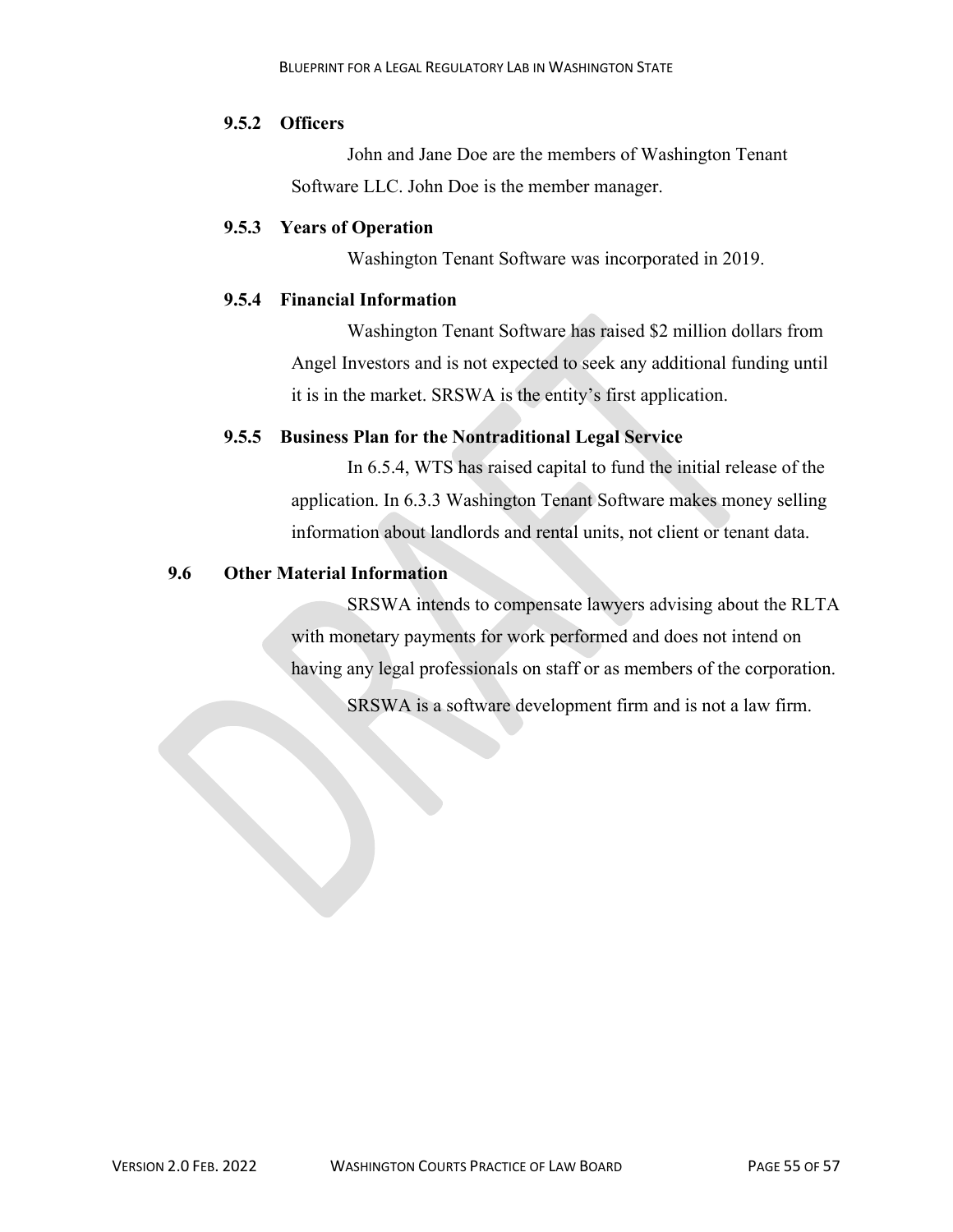# <span id="page-56-0"></span>**10.0 Appendix C: Sample Supreme Court Order Laboratory Participation**

# **THE SUPREME COURT OF WASHINGTON**

| IN THE MATTER OF THE              |                |
|-----------------------------------|----------------|
| APPLICATION OF WASHINGTON TENANT  |                |
| SOFTWARE - SAFE SPACES WASHINGTON | ORDER          |
| PARTICIPATION IN THE WASHINGTON   | No 00000-A-000 |
| COURTS LEGAL REGULATORY SANDOX    |                |

WHEREAS, the Washington State Supreme Court has determined to implement a strategic initiative to evaluate and assess efficacy of nontraditional legal services to provide legal services that lessen the ATJ gap in Washington state while minimizing risk of consumer harm, and to evaluate the correct level of regulation for such nontraditional legal services;

#### NOW, THEREFORE, IT IS HEREBY ORDERED:

Washington Tenant Software, a Washington State entity, may offer legal services from its Safe Rental Spaces Washington application in Washington State as an entity providing software or internet services provider without legal professional involvement.

Washington Tenant Software shall only offer legal services in Washington State in the Housing—Rental legal services area.

Washington Tenant Software may refer clients with a complex habitability issue, which the Safe Rental Spaces Software cannot process, to a licensed and authorized legal professional in Washington, and to charge a referral fee to such legal professionals.

Washington Tenant Software shall conform to the HIGH-risk reporting requirements imposed by the Washington Courts Legal Regulatory Lab Board.

Washington Tenant Software shall prominently display disclosure to consumers using the Safe Rental Spaces Washington application it is operating in the Washington Courts Legal Regulatory Lab, that it is a non-legal professional ownership company and is not a law firm, and how consumers can report a problem with the application or service.

If Washington Tenant Software desires to change these requirements, it must submit any such change to the Washington Courts Legal Regulatory Lab for assessment and a modification to this order.